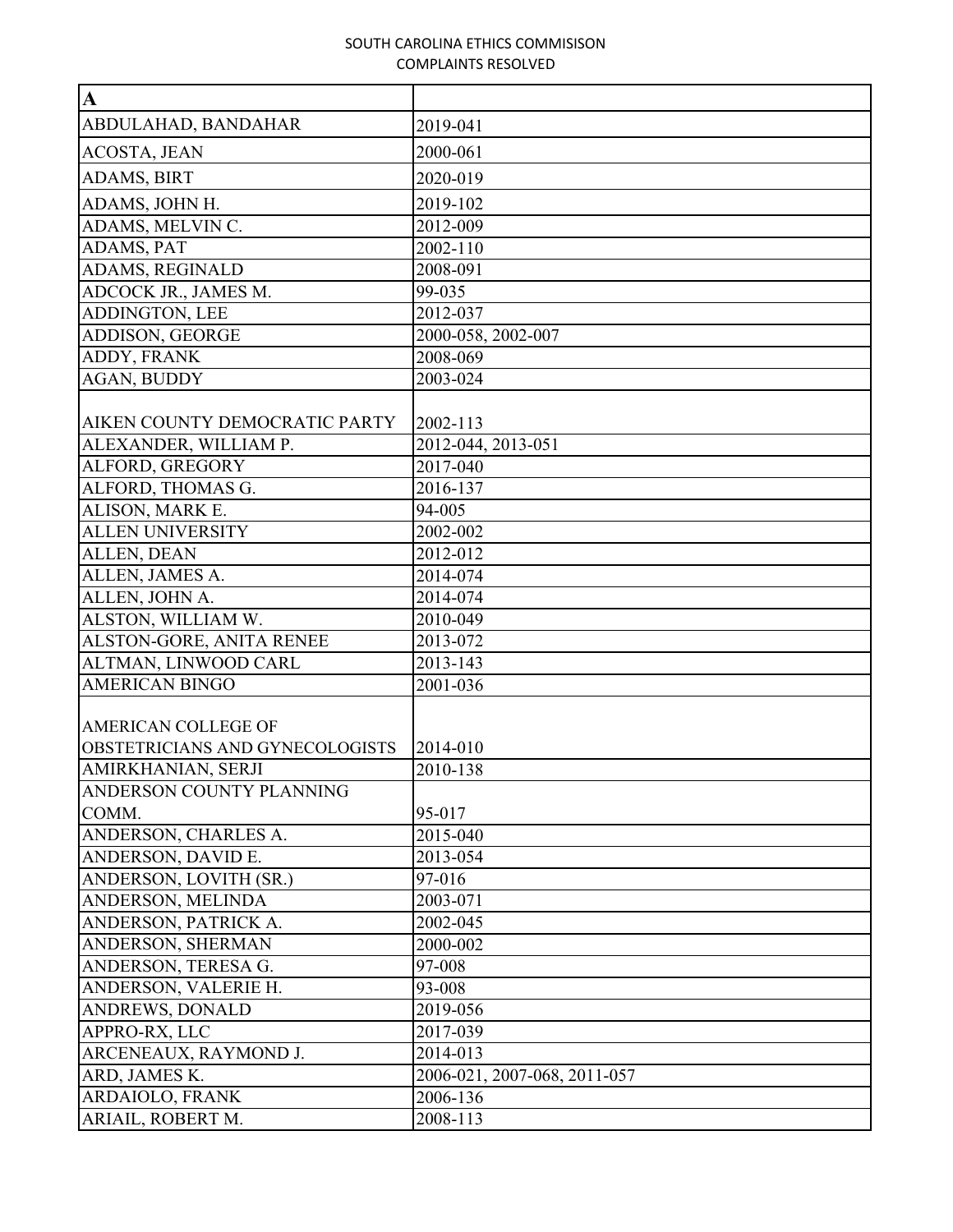| <b>ARMSTRONG, IRENE</b>          | 2000-041, 2008-034                  |
|----------------------------------|-------------------------------------|
| ARNOLD, TONY C.                  | 2001-047                            |
| ARTHUR IV, WARREN D.             | 2000-004                            |
| ARZILLO, SALVATORE               | 2014-159                            |
| <b>ASCUE, TIMOTHY CRAIG</b>      | 2014-005                            |
| ASHLEY, ALLEN L.                 | 2002-086                            |
| ASHLEY, JAMES R.                 | 2014-075                            |
| <b>ASSOCIATION OF TIMESHARE</b>  |                                     |
| <b>RECYCLERS AND TIMESHARE</b>   |                                     |
| <b>RECYCLERS, LLC</b>            | 2017-082                            |
| ATKINS, JOHN                     | 93-019                              |
| <b>ATLANTIC BEACH</b>            | 2008-046                            |
| AUGHTRY, JUDITH W.               | 2007-044                            |
| <b>AUSTIN, JOBRENT</b>           | 2012-038                            |
| AUSTIN, ROBERT G.                | 2006-115                            |
| AUSTIN, TED K.                   | 2010-050                            |
| <b>AVINGER, JOSEPH PRESTON</b>   | 2016-022                            |
| AZAR, JOSEPH                     | 2001-076                            |
| B                                |                                     |
| BACKMAN, SANDRA K.               | 2015-100, 2018-007; 2019-062        |
| BAGWELL, DAVID E.                | 98-035, 2002-111                    |
| BAILEY SR., GEORGE H.            | 2016-117                            |
| BAILEY, MARGARET L.              | 2016-118                            |
| BAISDEN, MARIA E.                | 2006-033                            |
| <b>BAKER II, THOMAS E.</b>       | $\overline{20}12 - 050, 2013 - 100$ |
| <b>BAKER, ARTHUR W.</b>          | 2003-056                            |
| <b>BAKER, GLORIA</b>             | 2005-116                            |
| BAKER, LESLIE L.                 | 2008-061                            |
| <b>BAKER, MICHAEL E.</b>         | 2000-023                            |
| <b>BALLENTINE, NATHAN</b>        | 2003-031                            |
| <b>BALLOU, THOMAS G.</b>         | 2005-076                            |
| <b>BAMBERG COUNTY DEMOCRATIC</b> | 2008-027                            |
| <b>BAMBERG, CHARLES</b>          | 2010-022, 2011-049, 2019-108        |
| BANK, ROBERT L.                  | 97-031                              |
| BANKS, DAVID M.                  | 2015-018                            |
| <b>BANKS, RICHARD</b>            | 2010-031                            |
| <b>BARFIELD, WILLIAM</b>         | 2010-141                            |
| <b>BARHAM, LOUISE</b>            | 2006-018                            |
| BARNWELL CO. REPUBLICAN PARTY    | 2003-128                            |
| <b>BARR, WILFORD</b>             | 97-017                              |
| BARRINGTON, JOHN M.              | 2014-018                            |
| <b>BARRON, FRANK II</b>          | 92-027                              |
|                                  |                                     |
| BARTH, KEVIN M.BARTELLE, NORMA   | 2003-1152008-059                    |
| BAUKNIGHT, AMANDA M.             | 2008-052                            |
| BEACH, WILLIAM A.                | 2001-104, 2002-015, 2003-053        |
| BEAM, WAYNE H.                   | 2002-074                            |
| <b>BEARD, RODNEY L.</b>          | 98-009                              |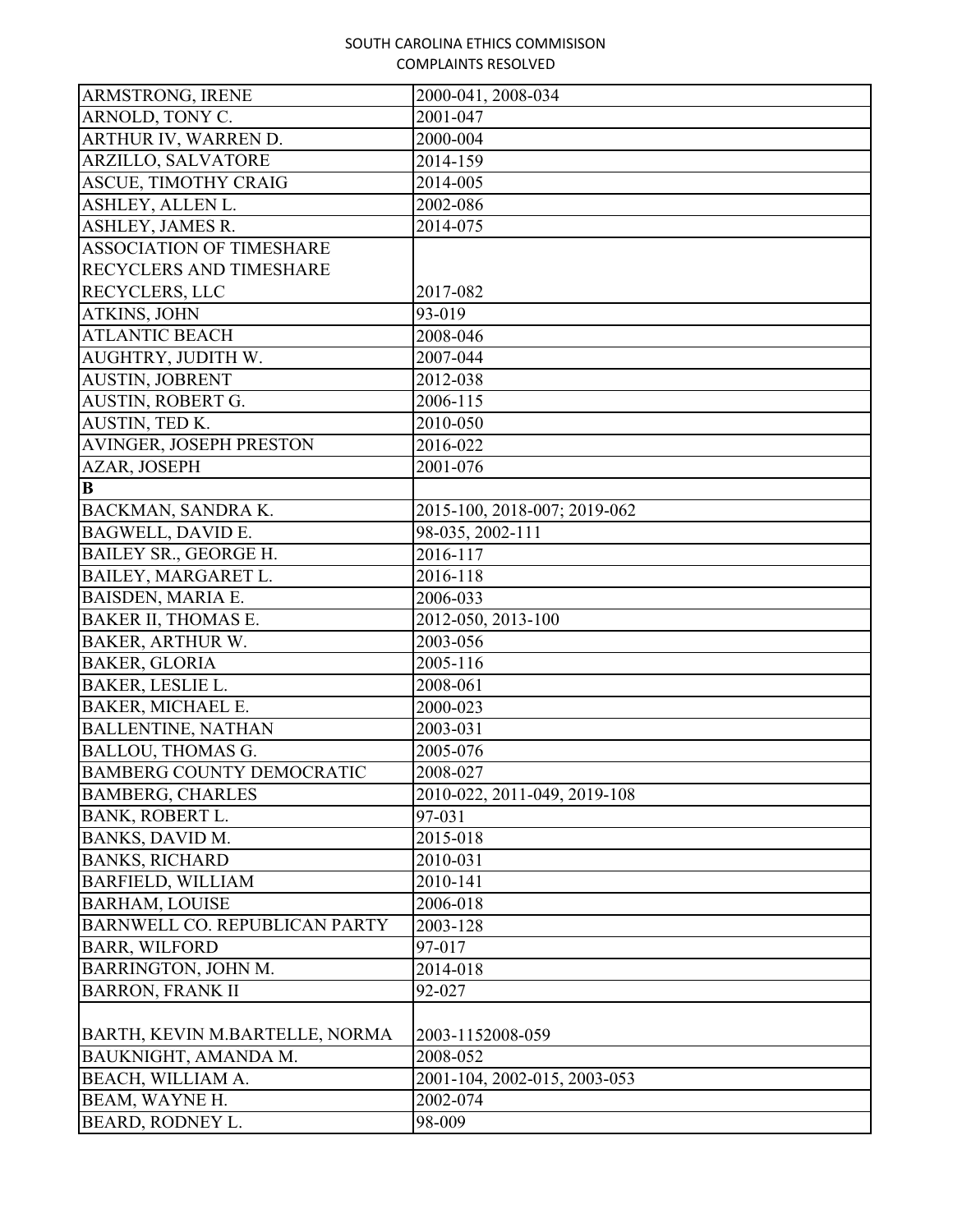| <b>BEASLEY, CHARLES A.</b>      | 2012-015           |
|---------------------------------|--------------------|
| <b>BEAVER, WILSON</b>           | 2012-056           |
| BEAZLEY, PAUL W.                | 2000-053           |
| <b>BEDDINGFIELD, DAVID</b>      | 2017-022           |
| BEEKS, BARBARA A.               | 2015-097           |
| BELIN, BOBBY S.BELIN, SONNY     | 2002-0062009-074   |
| BELL, ALBERT L.                 | 2015-086           |
| BELL, ROBERT E.                 | 2014-002           |
| BELTON SR., MONTRIO M.          | 2016-010           |
| BENNETT, DAVID                  | 2017-042           |
| BENNETT, JAMES MCCAULEY         | 2003-070           |
| BENNETT, TIMOTHY R.             | 2007-045           |
| BENSCH, CYNTHIA M.              | 2014-065           |
| <b>BENTLEY, TONY</b>            | 2008-024           |
| <b>BEQUETTE, JAMES</b>          | 2014-167, 2014-168 |
| BERKELEY CO. REPUB. PARTYBERRY, |                    |
| <b>DANIEL</b>                   | 2008-043, 2006-069 |
| <b>BERRY, DAVID H.</b>          | 94-020             |
| BERRY, HENRY K.                 | 2001-039           |
| BERRY, JR., DR. JAMES B.        | 2000-015           |
| BERRY, RODNEY M                 | 2010-021           |
| <b>BESS, NATHANIEL</b>          | 2000-086           |
| <b>BESSINGER, BRENDA</b>        | 2004-087, 2004-090 |
| BEST, JOSEPH B.                 | 2001-070           |
| <b>BIERCE, PETER</b>            | 2019-077           |
| BHATTACHARYYA, SAMITT           | 2012-042           |
| BIGGER, JAMES W.                | 2008-045           |
| <b>BIGGERS, HAROLD</b>          | 2001-094, 2001-096 |
| <b>BILLHEIMER, ROBERT</b>       | 2016-031           |
| <b>BISHOP, DANIEL G.</b>        | 2001-073           |
| BISHOP, KENNETH R.              | 2016-096           |
| BISHOP, PAUL D.                 | 2000-062           |
| <b>BISI, FRANCES</b>            | 2018-004           |
| BLACK, BOBBY L.                 | 2014-076           |
| <b>BLACK, DANNY</b>             | 92-031, 99-009     |
| <b>BLACK, LEROY</b>             | 2002-125           |
| BLACKSHEAR, LEROY E.            | 2007-099           |
| BLACKWELL, JOYCE A.             | 2011-050           |
| <b>BLACKWELL, WILLIAM</b>       | 2013-044           |
| BLAIR, VICKI W.                 | 2011-029           |
| BLAKEMORE, EDWARD R.            | 2001-005           |
| <b>BLALOCK, HERBERT</b>         | 92-004             |
| BLANK, LEONARD A.               | 2007-121           |
| BLANKENSHIP, MICHAEL            | 2020-003           |
| <b>BLUEBIRD BUS COMPANY</b>     | 2003-123           |
| <b>BOATWRIGHT, JANICE</b>       | 2015-101           |
| <b>BODISON, MICHAEL</b>         | 2001-139           |
| <b>BODLE, DAVID</b>             | 2013-124           |
|                                 |                    |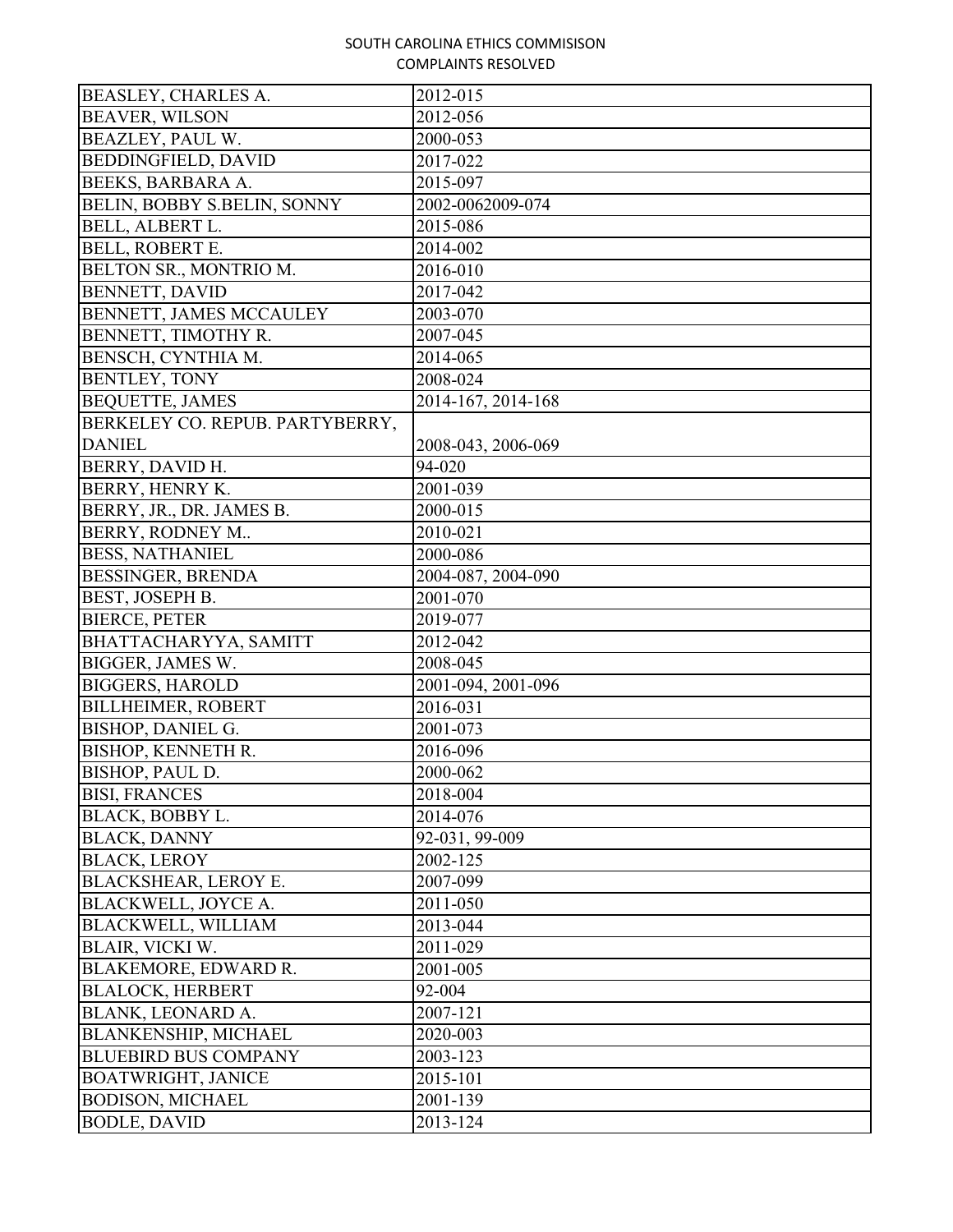| BOHANNON, TINA M.             | 2005-004                               |
|-------------------------------|----------------------------------------|
| <b>BOHN COATS, CINDY</b>      | 2013-073                               |
| <b>BOLAND, FRANK M.</b>       | 92-004                                 |
| <b>BOLT, DENNIS</b>           | 95-010                                 |
| <b>BONDS, DEDRIC</b>          | 2012-024, 2013-133                     |
| <b>BONDS, SAMUEL</b>          | 96-001                                 |
| BONNER, WARREN H.             | 92-007                                 |
| BOOTH, EDWIN L.               | 2011-004                               |
| <b>BOSTICK, BRONCO</b>        | 2004-071                               |
| <b>BOULWARE, ANNA S.</b>      | 2001-067                               |
| <b>BOWERS, JOSEPH K.</b>      | 2008-062                               |
| <b>BOWERS, CHRISTOPHER R.</b> | 2021-033                               |
| BOWERS, WILLIAM A.            | 2006-014                               |
| <b>BOWLES, P. STEVEN</b>      | 2008-115                               |
| BOYD, ALEXANDER C.            | 2013-017                               |
| BOYD, EUGENE O.               | 2006-007, 2007-022, 2012-041           |
| BOYD, VICTOR R.               | 2007-012                               |
| BOYLES, DAVID T.              | 2004-104                               |
| <b>BOZARDT, ALLEN</b>         | 2001-059                               |
| <b>BRABHAM, GLENN</b>         | 2002-123                               |
| <b>BRABHAM, GWENDOLYN</b>     | 2002-126                               |
| BRABHAM, STEVE A.             | 2012-112                               |
| <b>BRABHAM, TAMMY</b>         | 2003-072, 2003-073                     |
| <b>BRACY, DUNCAN A.</b>       | 2002-016                               |
| BRADLEY, DONALD D.            | 2003-140                               |
| BRANCH, TIMOTHY D.            | 2011-051                               |
| BRANHAM, ELIZABETH D.         | 2020-090                               |
| BRANTON JR., WILLIAM S.       | 2006-063                               |
| <b>BRANTON, BILL</b>          | 2007-061                               |
| <b>BRASWELL, BETH</b>         | 2002-058                               |
| BRAZELL-EMMONS, MELLISSA      | 2011-063                               |
| BRIDGES JR., EARL A.          | 2011-052                               |
| <b>BRILL, SUSAN</b>           | 2017-025                               |
| <b>BROADHURST, RACHEL</b>     | 2000-007                               |
| <b>BROCK, MARTHA</b>          | 92-026                                 |
| <b>BROCKHARD, BARBARA</b>     | 2005-080                               |
| <b>BROOKS, NATE</b>           | 2013-142                               |
| <b>BROOKS, WILTON</b>         | 95-001                                 |
| <b>BROWDER, WILMA JEWEL</b>   | 99-044                                 |
| <b>BROWN, AMANDA</b>          | 2014-095                               |
| <b>BROWN, AMY</b>             | 2013-052                               |
| <b>BROWN, ANTHONY</b>         | 2010-098, 2012-046, 2013-047           |
| <b>BROWN, ERNEST</b>          | 2001-087                               |
| BROWN, GAIL O.                | 2001-056                               |
| <b>BROWN, GARY</b>            | 2016-032                               |
| <b>BROWN, JAMES III</b>       | 2016-141, 2016-142, 2016-143, 2016-144 |
| <b>BROWN, JOHNNY MACK</b>     | 2019-082                               |
| <b>BROWN, LARRY</b>           | 2016-029                               |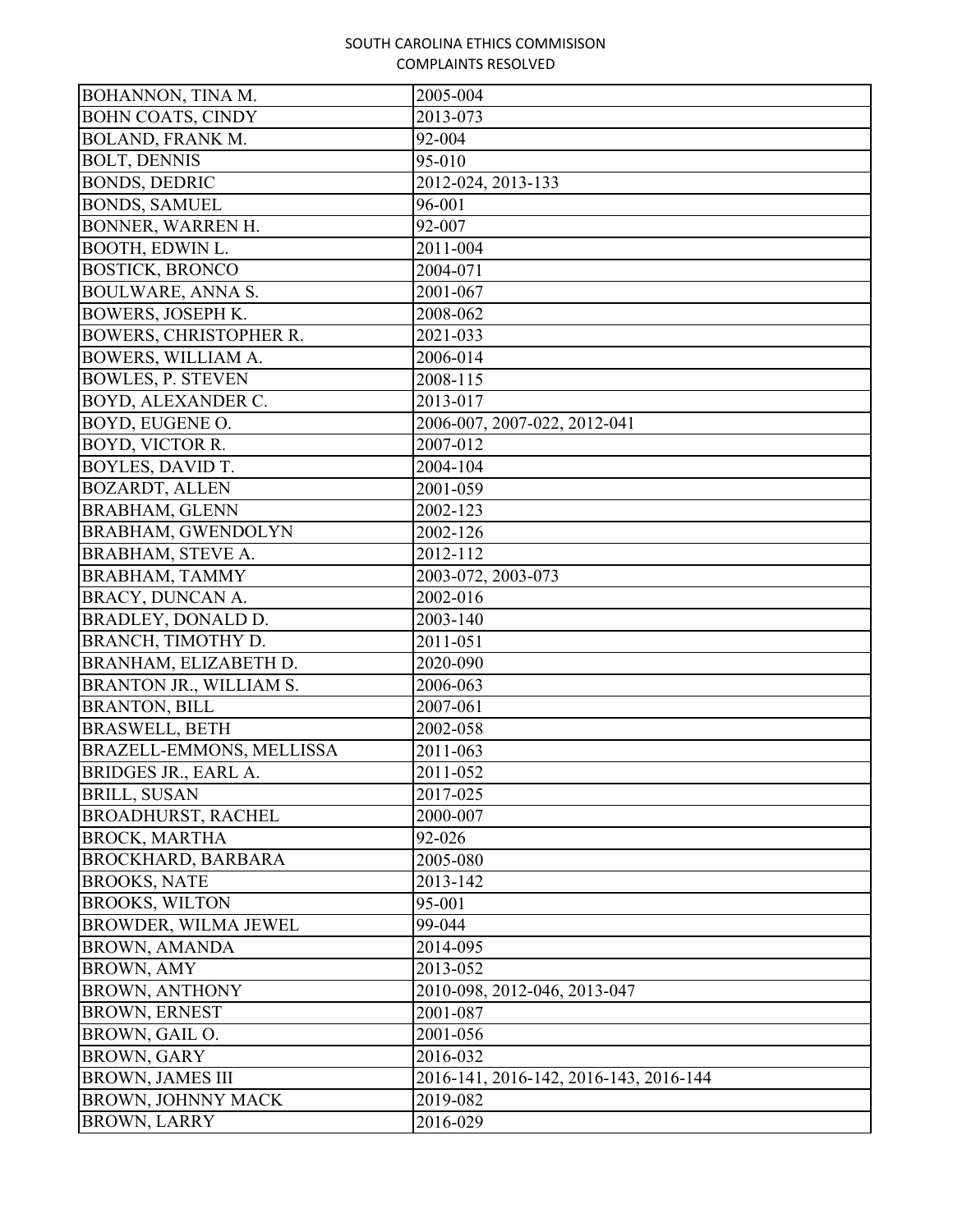| BROWN, LAWTON R.              | 2019-076                                         |
|-------------------------------|--------------------------------------------------|
| <b>BROWN, LEWIS EARL</b>      | 2003-035                                         |
| BROWN, MICHAEL D.             | 2014-044                                         |
| <b>BROWN, OLIVER</b>          | 2009-136                                         |
| BROWN, RODNEY C.              | 2016-065                                         |
| <b>BROWN, RUSSELL</b>         | 2014-058                                         |
| BROWN, SIMON L.               | 2010-051                                         |
| BROWN, STEVEN J.              | 92-034                                           |
| BROWN, W.O.                   | 95-004                                           |
| BROWN-CROUCH, INEZ            | 2004-028                                         |
| <b>BRYAN, RICK</b>            | 2014-136                                         |
| BRYANT JR., ENNIS R.          | 2013-020                                         |
| BRYANT, GONZA L.              | 2000-057, 2001-108, 2013-135                     |
| BRYANT, JEREMIAH              | 2014-077                                         |
| BUCHANAN, JULIA D.            | 2009-112                                         |
| <b>BUCHANAN-SUTTON, AVIS</b>  | 96-002                                           |
| <b>BUCKMAN, HAROLD</b>        | 94-022                                           |
| BUCKMON, HAROLD L.            | 98-010                                           |
| <b>BUGGS, CHARLES T.</b>      | 99-002                                           |
| <b>BULLOCK, LUCIUS</b>        | 2010-075                                         |
| <b>BUNCH, BUZZY</b>           | 2010-118                                         |
| <b>BUNCH, CARMEN</b>          | 92-020                                           |
| <b>BURDEN, FRANKIE H.</b>     | 2000-063, 2001-021                               |
| <b>BURGESS, CHAD</b>          | 2003-135                                         |
| <b>BURKETT, TOMMY</b>         | 2016-024                                         |
| <b>BURRIS, SHARON</b>         | 2003-059, 2006-036                               |
| <b>BURTON, J. FELTON</b>      | 2004-017                                         |
| BURTON, WILLIAM R.            | 2007-085                                         |
| <b>BUSCH, CHARLES STANLEY</b> | 2016-022                                         |
| BUSHA, WILLIAM T.             | 2001-058                                         |
| <b>BUTLER, BARBARA J.</b>     | 2001-024                                         |
| <b>BUTLER, GRADY</b>          | 2004-011                                         |
| <b>BUTLER, PIERCE</b>         | 2015-024                                         |
| <b>BUTTS, SHELDON A.</b>      | 2020-069                                         |
| BYARS, JANE M.                | 2005-113                                         |
| $\mathbf C$                   |                                                  |
| CAIN, STEVE                   | 2010-037, 2012-060                               |
| CALDWELL, SARA M.             | 2006-070                                         |
| CALHOUN CO. REPUBLICAN PARTY  | 2002-099                                         |
| CALLANAN, TIMOTHY             | 2012-121                                         |
| CAMP, JOHN                    | 90-015                                           |
| CAMPBELL, FEDRA               | 2013-097                                         |
|                               |                                                  |
| CAMPBELL, KWADJO              | 2000-026, 2003-003, 2004-077, 2005-030, 2005-071 |
| CAMPBELL, MICHAEL             | 2010-079, Appeal Order                           |
| CAMPOLONG, JOHN               | 2016-012                                         |
| CANNON, DAVID                 | 2013-013                                         |
| CANNON, JEREMY                | 2020-085                                         |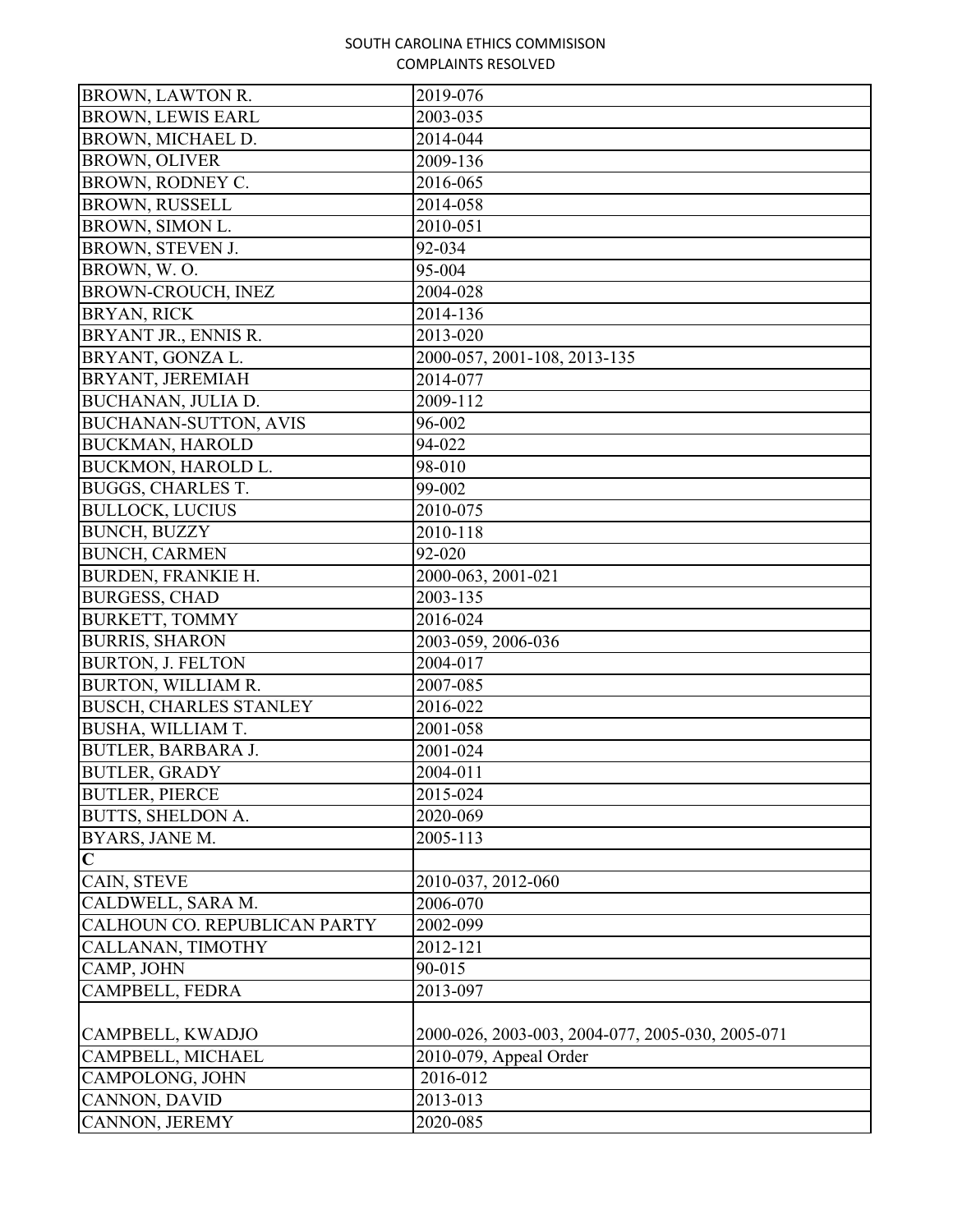| CANNON, JO A                    | 2008-108                               |
|---------------------------------|----------------------------------------|
| CANNON, MARVA B.                | 2015-077                               |
| CANNON, WILLIAM C.              | 2002-100, 2003-016                     |
| CANTEY, TARA                    | 2016-035                               |
| CANTRELL, JOSEPH R.             | 2008-117                               |
| CANTRELL, WINSTON               | 2011-086                               |
| CANTY, DAVID J.                 | 2000-064, 2001-038, 2002-028           |
| CAPERS, KAYNERRA                | 2016-111                               |
| CAPITOL WORKS COMMUNICATION     | 2008-079                               |
| CARDWELL, JOANNA                | 2013-123                               |
| CARE-TEX, INC.                  | 2010-028                               |
| <b>CAROLINA FILM ALLIANCE</b>   | 2006-058                               |
| <b>CAROLINK</b>                 | 2008-044                               |
| CARTER, CLINTON M.              | 2014-028                               |
| CARTER, EDWARD B.               | 2011-069                               |
| CARTER, TOM                     | 2004-048, 2006-034                     |
| CASH, TRAVIS                    | 2014-043                               |
| CASS, ROBERT L.                 | 2010-072, 2011-046                     |
| CASSIDY, BILLY                  | 2013-064                               |
| <b>CASTLE, JOSEPHINE</b>        | 2010-124                               |
| <b>CAUDLE, KENT</b>             | 2021-004                               |
| CAUGHMAN, WRIGHT D.             | 97-010                                 |
| CAUSEY SR., RUSSELL A.          | 2013-045                               |
| CAUSEY, EDITH ANN               | 2005-053, 2007-047                     |
| CAUSEY, WILLIAM M.              | 2016-077                               |
| <b>CAUTHEN, ROBERT</b>          | 2009-143                               |
| <b>CEDRUS, LLC</b>              | 2017-053                               |
| CHAMBERS, TERRY H.              | 98-046                                 |
| <b>CHAMBLISS, RUBY</b>          | 93-021                                 |
| CHAPMAN, FRANK                  | 2003-008                               |
| CHAPMAN, JASON W.               | 2010-080                               |
| CHAPMAN, MARGARET LOUISE        | 2013-082, 2015-099                     |
| CHAPMAN, THOMAS                 | 97-028                                 |
| CHAPMAN, WAYNE G.               | 2009-137                               |
| CHAPPELL, JAMES H.              | 2006-044                               |
| <b>CHARLESTON CO. DEM PARTY</b> | 2002-085, 2007-091                     |
| <b>CHARLTON, RONALD</b>         | 2001-012, 2001-082, 2001-143           |
| CHATHAM, WILLIAM                | 92-028                                 |
| CHEATHAM, MARTIN C.             | 99-041, 99-047, 99-048, 99-049, 99-050 |
| CHENEY, PHILIP M.               | 2007-014                               |
| CHESTER CO. DEMOCRATIC PARTY    | 2011-020                               |
| CHESTER COUNTY COUNCIL          | 2005-061                               |
| CHESTNUT, MICHAEL L.            | 2000-047, 2006-022, 2014-037           |
| CHEWNING, SUSAN J.              | 2003-025                               |
| CHILDRESS, TORLANDO R.          | 2010-081, 2011-042                     |
| CHILDS, EDITH S.                | 2013-136                               |
| CHILES, VERTEEMA S.             | 2015-087                               |
| CHINNIS, CHARLES D.             | 2016-116                               |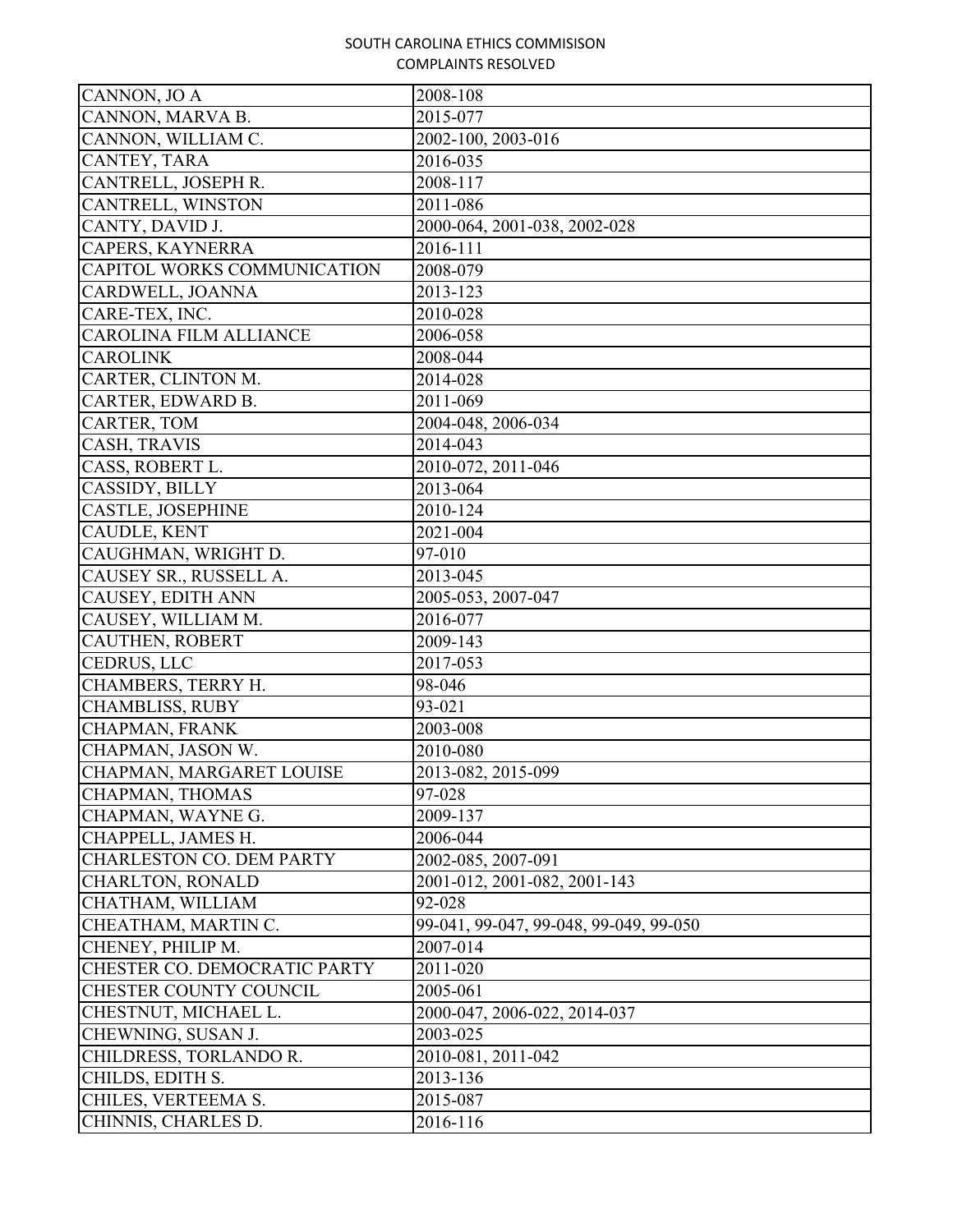| CHISOLM, JOHN L.                        |                              |
|-----------------------------------------|------------------------------|
|                                         | 2003-096                     |
| CHISOLM, SAUL A.                        | 2012-059                     |
| <b>CHOPLIN, HARVEY</b>                  | 2001-002                     |
| <b>CITIZENS FOR CHANGE</b>              | 2007-007                     |
|                                         |                              |
| CITIZENS FOR ETHICS IN GOVT COMM        | 94-005                       |
| <b>CITIZENS FOR STRONG NEIGHBORH</b>    | 2002-047                     |
| <b>CITIZENS FORUM</b>                   | 2004-026                     |
| <b>CITY OF CAYCE/REBECCA RHODES</b>     | 2014-147                     |
| CITY OF CHARLESTON, REPUBLICAN          |                              |
| <b>PARTY</b>                            | 2002-065                     |
| CLARDY, PHILLIP E.                      | 2003-126                     |
| CLARK, DON C.                           | 2000-024                     |
| CLARK, JOHNNY C.                        | 2006-023, 2007-023           |
| CLARK, MARY                             | 2007-117                     |
| CLARK, THOMAS L.                        | 2010-128, 2010-129           |
| CLARKSON JR., MOSES H.                  | 98-015                       |
| <b>CLAXTON, PAMELA</b>                  | 2012-138                     |
| <b>CLAYTON, CHARLIE</b>                 | 2009-144                     |
| <b>CLEAN SLATE COMMITTEE</b>            | 2003-076                     |
| <b>CLEARWATER WATER AND SEWER</b>       | 2005-048                     |
| CLINKSCALES, SHAWN                      | 2009-126                     |
| CLOUD, FELICIA O.                       | 2004-096                     |
| CLOVER, CHRISTOPHER L.                  | 99-053                       |
| COATES, ROBERT R.                       | 92-003                       |
| COATS, CINDY B.                         | 2013-073                     |
| COAXUM, THOMASINA F.                    | 2009-116                     |
| COBB, WILLIAM L.                        | 97-026                       |
| COCHRAN, CHUCK E.                       | 2003-060                     |
| COE, DAVID                              | 2012-131                     |
| COKER, BENSON C., JR.                   | 2009-138                     |
| COKER, ROBERT SR.                       | 92-018                       |
| COKER, STACEY L.                        | 99-054                       |
| COLE, CAROLYN                           | 2010-120, 2012-124, 2013-076 |
| <b>COLE, RANDY</b>                      | 2008-070                     |
| COLEMAN, CHRISTY                        | 2011-082                     |
| <b>COLLINS, CHRISTOPHER</b>             | 2013-027, 2013-146, 2014-050 |
| COLLINS, NICK A.                        | 2007-086                     |
| COMM. TO RE-ELECT MT. PLEASANT          | 99-019                       |
|                                         |                              |
| COMMITTEE FOR GOOD GOVERNMENT           | 2003-045                     |
|                                         |                              |
|                                         |                              |
| COMSTOCK-WILLIAMSON, JAYNE M.           | 2015-005                     |
| <b>CONCERVATIVE CITIZENS FOR BETTER</b> |                              |
| <b>LAW</b>                              | 2002-031                     |
| CONDER, LOUISE A.                       | 2017-059                     |
| CONDON, COLLEEN T.                      | 2014-017, 2015-069           |
| CONE, WILLIAM H.                        | 2006-008                     |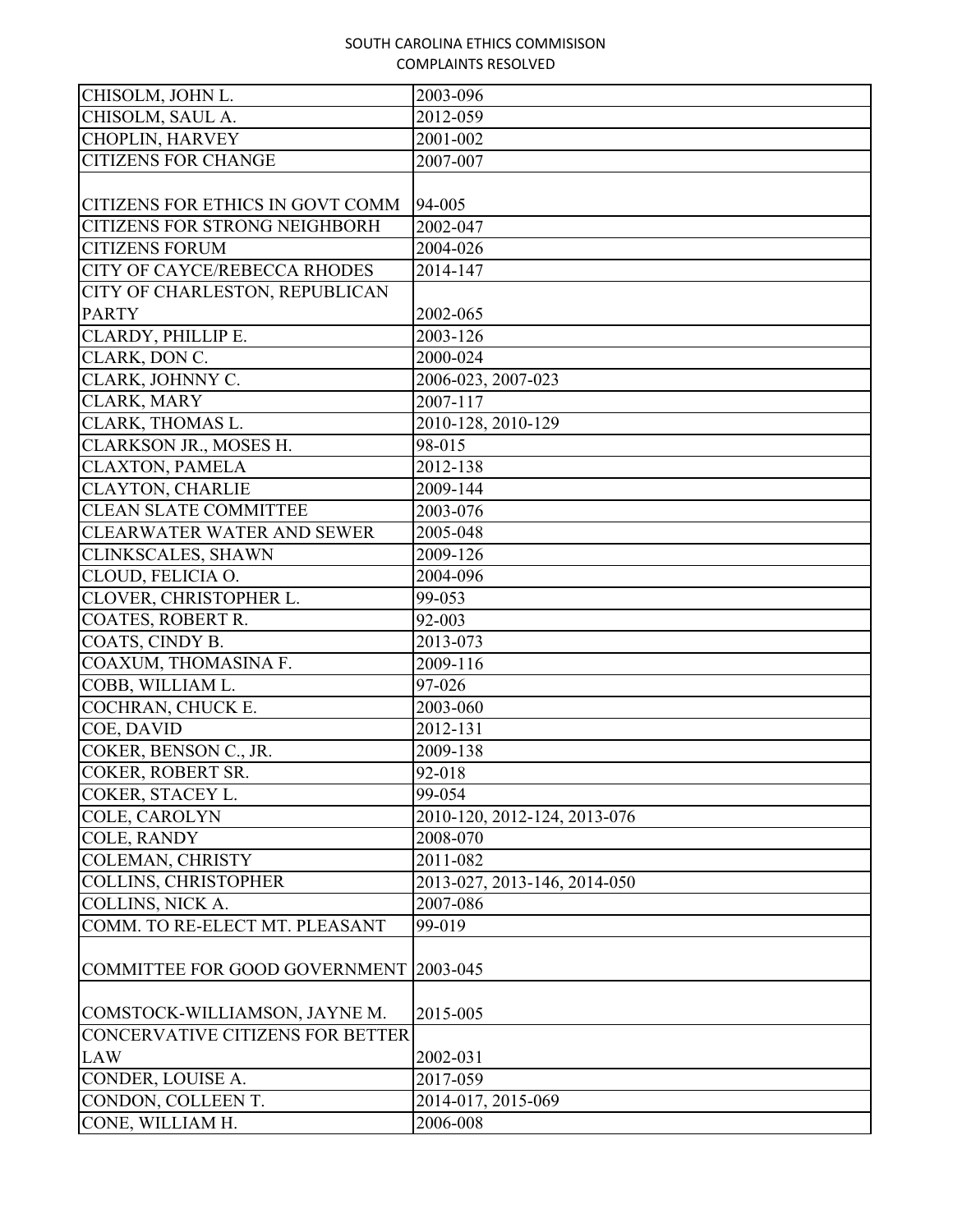| CONNER, JAMES E.                                 | 2000-056, 2004-097                                                                                                                    |
|--------------------------------------------------|---------------------------------------------------------------------------------------------------------------------------------------|
| CONNER-ROOKS, TONI                               | 2014-150                                                                                                                              |
| CONWAY, JILL                                     | 2003-075                                                                                                                              |
| COOK, BOB                                        | $2006 - 110$                                                                                                                          |
| COOK, CHARLIE                                    | 2012-078                                                                                                                              |
| COOK, JERRY W.                                   | 2014-138, 2016-068                                                                                                                    |
| COOK, NANCY                                      | 2001-103, 2006-037                                                                                                                    |
| COONER, TIM                                      | 97-019, 2007-123, 2008-008, 2008-009, 2008-010, 2008-073,<br>2008-074, 2008-075, 2008-076, 2008-077, 2010-017, 2010-<br>018, 2010-019 |
| COOPER, HERB                                     | 2000-049                                                                                                                              |
| COOPER, TERRY                                    | 2003-079, 2003-080, 2003-086                                                                                                          |
| COOPER, THEODORE A.                              | 2011-059                                                                                                                              |
| COPELAND, CURTIS M.                              | 99-016                                                                                                                                |
| COPELAND, HENRY D.                               | 96-007                                                                                                                                |
| COPELAND, HENRY S.                               | 2013-145                                                                                                                              |
| CORBEIL, PAUL<br>CORLEY, ANDREAS J.              | 2015-032, 2015-033, 2015-038, 2015-047, 2015-048<br>2011-053                                                                          |
| <b>CORLEY, DORIS MEETZE</b>                      | 2004-082, 2006-024, 2007-081                                                                                                          |
|                                                  | 2010-119                                                                                                                              |
| CORLEY, KENDALL L.<br><b>COSMETOLOGY SCHOOLS</b> | 2002-003                                                                                                                              |
| COULTER, GARRY W.                                | 2005-040                                                                                                                              |
| <b>COURTNEY, JAMES</b>                           | 2009-081                                                                                                                              |
| <b>COVEY, STEPHEN</b>                            | 2012-061                                                                                                                              |
| COWDEN, RON                                      | 2005-078                                                                                                                              |
| COX, LISA A.                                     | 2010-053                                                                                                                              |
| COX, TERRY D.                                    | 97-023                                                                                                                                |
| COZART, TED                                      | 2003-120, 2010-131                                                                                                                    |
| CRATER, HOUSTON F.                               | 92-009                                                                                                                                |
| CRICK, WAYNE A.                                  | 92-032                                                                                                                                |
| CROCKER, JACK                                    | 2016-025                                                                                                                              |
| CROSBY, ALICIA R.                                | 2015-084                                                                                                                              |
| CROSBY, MICHAEL T.                               | 2007-048                                                                                                                              |
| CROUT, ARLAR CARTHEL                             | 2012-058                                                                                                                              |
| <b>CROWE, RICHARD</b>                            | 2004-023                                                                                                                              |
| CROWN, REBECCA                                   | 2012-049                                                                                                                              |
| CRUM, M. E.                                      | 2003-097                                                                                                                              |
| CRUMP, HERBERT C.                                | 2008-097                                                                                                                              |
| CULBREATH, TERRENCE D.                           | 2015-083                                                                                                                              |
| <b>CUMBIE IV, ALTON BENJI</b>                    | 2016-066                                                                                                                              |
| CUMMINGS, REBECCA A.                             | 2010-045                                                                                                                              |
| CUMMINGS, STEWART K.                             | 2016-159                                                                                                                              |
| CURRIE, KENNETH L.                               | 2013-021                                                                                                                              |
|                                                  |                                                                                                                                       |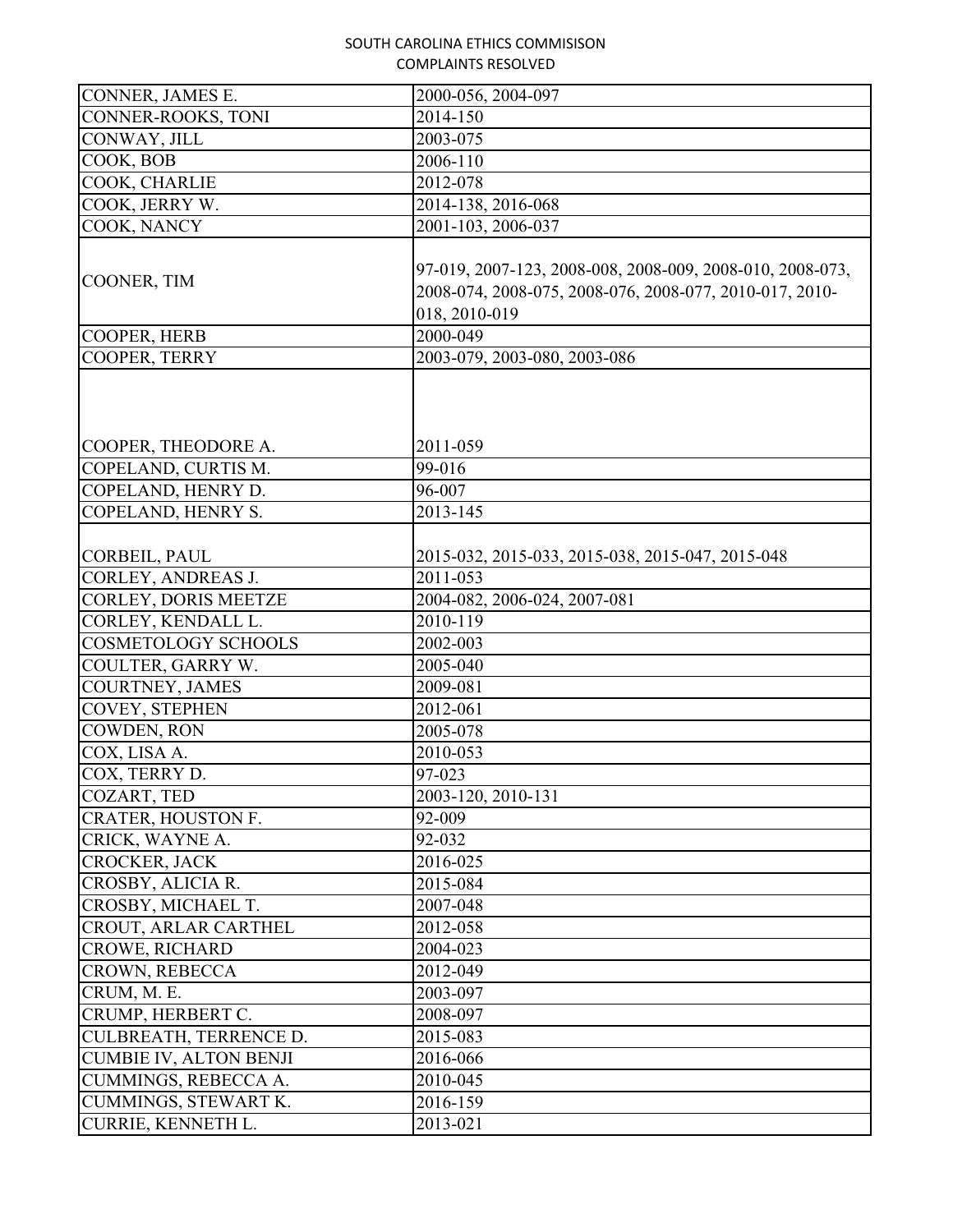| <b>CURRY, WALTER B.</b>       | 2008-094                             |
|-------------------------------|--------------------------------------|
| <b>CURTIS, DOUGLAS</b>        | 2002-048                             |
| <b>CURTIS, JANICE S.</b>      | 2016-161                             |
| CURTIS, KELVIN D.             | 2016-043                             |
| D                             |                                      |
| DANGERFIELD, HARRIETT         | 2008-092                             |
| DANIEL, CHERRY                | 2007-103                             |
| DARBY, HARRY L.               | 2003-011                             |
| DARBY, HENRY E.               | 2007-004                             |
| DARBY, JOHN C.                | 99-018                               |
| DARCO WATER & SEWER AUTH      | 98-026                               |
| DAVIDSON, FRED/THE ELGIN NEWS | 2011-075                             |
| DAVIS, ALONZA A.              | 2003-133                             |
| DAVIS, DENISE D.              | 2010-126, 2016-104                   |
| DAVIS, ELONA C.               | 2001-088                             |
| DAVIS, GLENN C.               | 2014-035                             |
| DAVIS, JAMES                  | 2003-113                             |
| DAVIS, RANDALL                | 2000-043                             |
| DAVIS, SAM                    | 99-052, 2002-118, 2008-098, 2014-032 |
| DAVIS, SHIRLEY A.             | 2000-096                             |
| DAVIS, STEVE C.               | 2004-007                             |
| DAVIS, TERRY D.               | 2010-054                             |
| DAVIS, WILLIE R.              | 2016-115                             |
| DAWKINS, ALAREE               | 2008-054                             |
| DEARYBURY, EDDIE              | 2012-062, 2013-029                   |
| DEFELICE, L. EMILE            | 2007-124                             |
| DEMARCO, DR. PAUL V.          | 2000-016                             |
| DENNIS, ANTHONY               | 2013-004                             |
| DENNISTON, CHARLES L. (JR.)   | 97-007                               |
| DEPASS, WILLIAM B.            | 2003-030                             |
| DERMODY, BRANDON              | 2007-100                             |
| DESIMONE, STEVEN A.           | 2003-042                             |
| DEVINE, JAMIE                 | 2019-074                             |
| DEXTER, REGINALD T.           | 2015-037, 2015-049, 2015-050         |
| DIAZ, PAMELA                  | 2019-114                             |
| DIBBLE, SUSAN C.              | 2010-082                             |
| DICKINSON, RODDY              | 2017-018                             |
| DICKSON, ISSAC                | 2013-065                             |
| DIGGS, MARY LYNNE             | 2017-047                             |
| DILL, JOSEPH B.               | 2006-103                             |
| DIXON, MIKE E.                | 2013-066                             |
| DIXON, TINA H.                | 2007-084                             |
| DOCTOR, NORA ELAINE           | 2016-095, 2016-157                   |
| DOGGETT, DON D.               | 2021-063                             |
| DOMINICK, WILLIAM R.          | 2013-137                             |
| DONALDSON, BOBBY J.           | 2020-093                             |
| DORCHESTER CO. DEMOCRATI PTY  | 2010-063                             |
| DORN, JENNIFER                | 2012-077, 2016-001                   |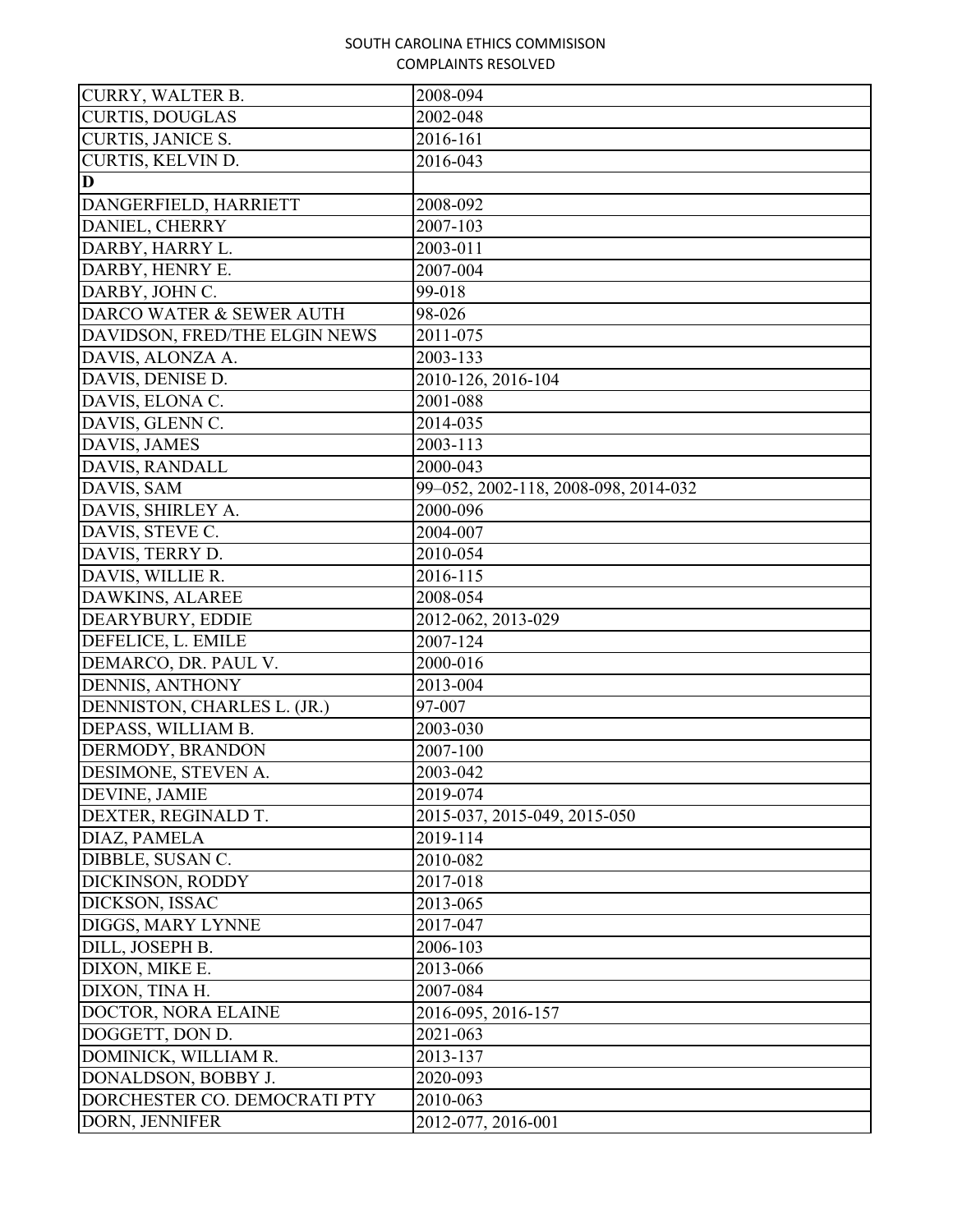| DORRIETY, SHERRILL           | 92-020                       |
|------------------------------|------------------------------|
| DORSEY, JIMMIE SCOTT         | 2016-078                     |
| DOTTRY, HOYT                 | 2021-012                     |
| DOUGHTY, VALERIE L.          | 98-026                       |
| DOUGLAS, RAYMOND             | 2016-047                     |
| DOVE, JESSE C.               | 2005-084                     |
| DOWELL, MARSHA               | 2013-071                     |
| DOWLING, JOHN                | 2018-058                     |
| DOWNEY, LAUREN O.            | 2014-170                     |
| DOYLE, AMY R.                | 2016-138                     |
| DOZIER, HERBERT R.           | 2019-020                     |
| DRAWHORN, TRUDY              | 2012-048                     |
| DRISKELL, BARRON             | 2012-063                     |
| <b>DUBOSE, MIKE</b>          | 92-023                       |
| DUCKWORTH, GREG              | 2015-058                     |
| DUDLEY, JUDY                 | 2010-013                     |
| DUFFIELD, GRANT              | 2011-047, 2011-064, 2011-065 |
| <b>DUKES, JOSEPH STEPHEN</b> | 2003-136                     |
| DUKES, VIRGINIA P.           | 2006-025                     |
| DURHAM, HENRY MARK           | 2017-005                     |
| DURHAM, MARK                 | 2003-098, 2004-039, 2006-010 |
| DYSON, MIKE                  | 2007-083                     |
| $\mathbf E$                  |                              |
| EADES, TERRY V.              | 2013-134                     |
| EADS, HAROLD C.              | 94-003                       |
| EARGLE, JODY C.              | 2007-024                     |
| ECHOLS, DERRICK L.           | 2020-062                     |
| ECKSTROM, RICHARD A.         | 2007-070, 2014-033           |
| <b>EDENS, CHARLES</b>        | 2016-031                     |
| EDGEFIELD CO. DEM. PARTY     | 2011-036                     |
| EDGEMON, CINDY L.            | 2003-099                     |
| EDMOND, DAVID                | 2010-055, 2015-082           |
| EDWARDS, D'ANGELO L.         | 2002-049                     |
| <b>EDWARDS, LEE</b>          | 2017-041                     |
| ELMORE, MICHAEL              | 2013-083                     |
| EMERY, DONALD R.             | 2011-093                     |
| ENGLISH, ALEXANDER           | 2003-131                     |
| ENGLISH, JOHN L.             | 2002-044                     |
| <b>ENLOE, DAVIS</b>          | 2003-035                     |
| <b>ENLOE, KATHY</b>          | 2003-035                     |
| <b>ENTERASYS NETWORKS</b>    | 2002-103                     |
| <b>EOTEC CAPITAL</b>         | 2003-125                     |
| ERVIN, THOMAS J.             | 2020-076                     |
| <b>ESKRIDGE, FRANK</b>       | 2010-139                     |
| <b>ESSEY, ALAN ELIAS</b>     | 2016-126                     |
| <b>ESTRIDGE, THOMAS JACK</b> | 2012-135                     |
| EUBANKS, DEWAYNE             | 2002-024                     |
| EVANS, BRANTLEY E.           | 2004-037                     |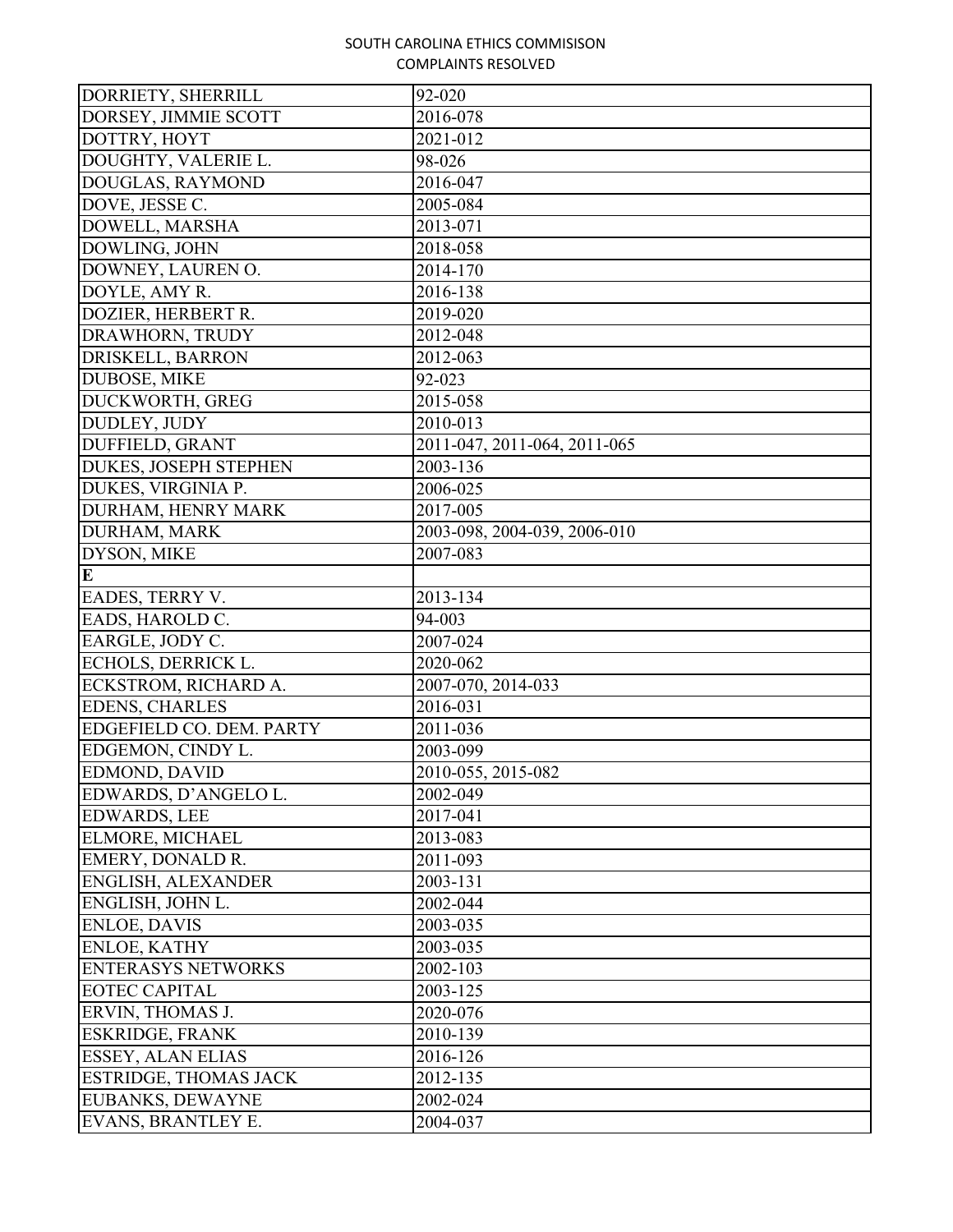| EVANS, CHARLIE B.                | 2016-105           |
|----------------------------------|--------------------|
| <b>EVANS, JAKE</b>               | 2013-015           |
| EVANS, LORENVAL D.               | 2012-080           |
| <b>EVANS, PARK</b>               | 2020-097           |
| $\mathbf F$                      |                    |
| FAIL, BOBBY L.                   | 2017-010           |
| FAIL, CHRIS                      | 2012-111           |
| FAILE, H. L.                     | 2000-077           |
| FARMER, BEVERLY                  | 2012-133           |
| FATA, PAUL                       | 1991-010           |
| FAULKENBERRY, AMY B.             | 2004-061           |
| FAYYAZI, TONY                    | 2014-020           |
| FELIX, HERMAN                    | 2002-101           |
| FELIX, HERMAN H.                 | 2000-097, 2002-050 |
| FELTNER, JAMIE                   | 2011-045           |
| FENGINS, KENNETH L.              | $2005 - 102$       |
| FENNELL, RALPH                   | 2007-106           |
| FERGUSON SR., DAVID L.           | 2014-029           |
| FERILLO, CHARLES "BUD"           | 2000-100           |
| FERRINGER, ELDRED C.             | 2006-026           |
| FICKLING, GEORGE K.              | 2007-072, 2007-080 |
| FIELDING, JR., HERBERT S.        | 2000-032           |
| FIELDS, STEVE                    | 2009-129           |
| FINLEY, BARRY L.                 | 2001-018           |
| FINLEY, BEN T.                   | 2005-002           |
| FINLEY, DAVID                    | 2013-024           |
| FISHER, MARGARET                 | 2016-134           |
| FLATEAU, RUBY                    | 2000-033           |
| FLORENCE CO. DEM. PARTY          | 2006-077           |
| FLORENCE CO. SCHOOL DIST. ONE    | 2008-063           |
| FLOYD, GRACE S.                  | 2002-115           |
| FLOYD, WILLIAM J.                | 2004-108           |
| FLYNN, LARRY                     | 2007-013           |
| FOBY, CHARLES E.                 | 92-039             |
| FOGEL, ROBERT N.                 | 2007-101           |
| FOOSE, PORTIA                    | 2002-116           |
| FORD, ROBERT E.                  | 98-053             |
| FORE, BERNICE F.                 | 2006-116           |
| FORTNER, KIM                     | 2005-117           |
| FOSTER, JAMES R.                 | 2005-119           |
| <b>FOULKE, DAVID</b>             | 2008-002, 2008-005 |
| FOWLER, JERRY L.                 | 2005-073           |
| FOXWORTH, MARION D. III          | 2009-140, 2016-165 |
| FRAZIER, JAMES M.                | 2006-048           |
| FREEMAN, BEVERLY J. / FRIENDS OF |                    |
| GEORGETOWN COUNTY BEACHES        | 2014-139           |
| FREEMAN, MARY L.                 | 2001-107           |
| FRENCH, CHARLES STEVE            | 2015-094           |
|                                  |                    |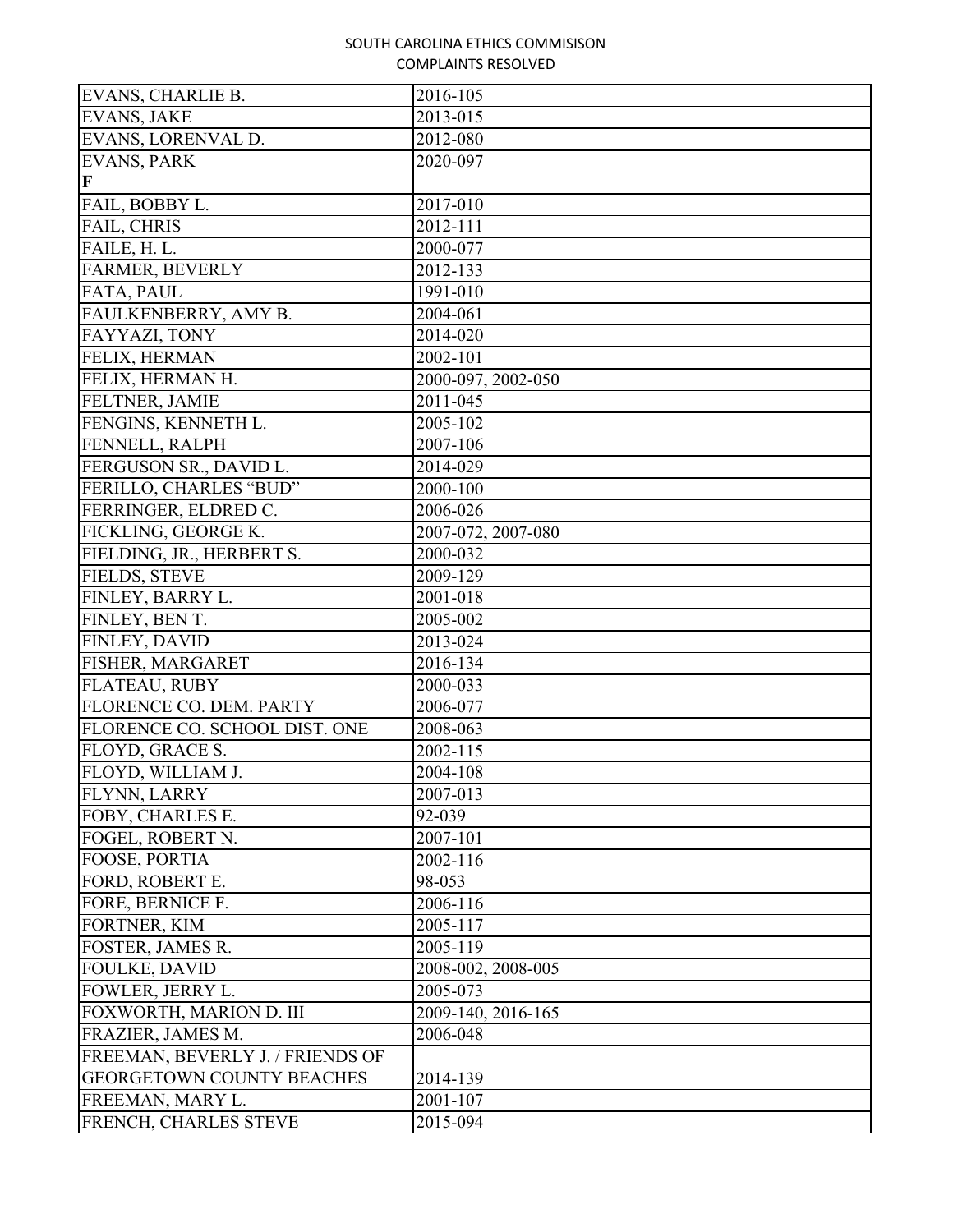| FRENCH, HERBERT W.               | 2000-071, 2001-040           |
|----------------------------------|------------------------------|
|                                  |                              |
| FRIENDS OF RICK AND STEVE COMM.  | 2002-121                     |
| FRIERSON, WILLIAM E.             | 2000-073                     |
| FROMMER, PETER                   | 2006-082                     |
| FRONTIER COMMUNICATIONS OF THE   |                              |
| CAROLINAS, INC.                  | 2014-158                     |
| <b>FULLER, WALTER</b>            | 2012-064                     |
| <b>FULMORE, FRANKLIN</b>         | 2003-010                     |
| $\overline{\mathbf{G}}$          |                              |
| GADDY, K. LANCE                  | 2020-070                     |
| GADSON, JOSEPH L.                | 2000-078                     |
| <b>GAFFNEY LEDGER</b>            | 2001-043                     |
| GAGLIANO, THEODORE E.            | 2004-070                     |
| GAINES, MATTHEW J.GAINES, MILTON |                              |
| Ε.                               | 2000-030, 2010-105           |
| GAINES, WRIGHT J.                | 2016-139                     |
| GALIANO III, ROBERT A.           | 2014-051, 2015-059, 2016-154 |
| GALLOWAY, TONY M.                | 2017-009                     |
| <b>GAMBLE, NORMAN</b>            | 2010-047                     |
| GANTT, ROBERT W.                 | 2005-075, 2005-107           |
| GANTT-BROWN, NIEMA E.            | 2006-050                     |
| <b>GARDNER, EARLINE</b>          | 94-021, 97-032               |
| GARDNER, LIBERTI T.              | 2007-049                     |
| <b>GARDNER, RAY</b>              | 2000-011                     |
| GARDNER, THOMAS G.               | 2014-021                     |
| GARNETT, MICHAEL G.              | 2007-063                     |
| <b>GARREN JR., DEON B.</b>       | 2016-090                     |
| GARRETT, BARBARA                 | 92-024                       |
| GARRETT, FRED D.                 | 2007-025                     |
| GARRETT, MURAY                   | 2001-001                     |
| GARY, G. KENNETH                 | 2014-027                     |
| GARY, ROBERT L.                  | 2012-018                     |
| <b>GASKINS, JOSHUA</b>           | 2004-041, 2005-031           |
| <b>GATHERS, ROBERT</b>           | 2010-056, 2014-045           |
| GAWRYCH, PAUL S.                 | 2010-108                     |
| <b>GEATHERS, EARL</b>            | 2013-061                     |
| GECY, ROBERT G.                  | 2003-061                     |
| <b>GEDDINGS, MARION JEROME</b>   | 93-018                       |
| GEDNEY, STEPHEN M.               | 2001-065                     |
| GEORGETOWN CO. DEM. PARTY        | 2008-047                     |
| <b>GERALD, HENRY D.</b>          | 2004-025                     |
| <b>GIBBS III, GEORGE MICHAEL</b> | 2015-003                     |
| <b>GIBBS, TIMOTHY</b>            | 2015-001                     |
| <b>GIBSON, ANTHONY</b>           | 2007-026, 2010-002           |
| GIBSON, HAROLD S.                | 2006-038                     |
| GIBSON, LOTTIE B.                | 2002-061                     |
| GIBSON, PATRICK L.               | 2001-046                     |
|                                  |                              |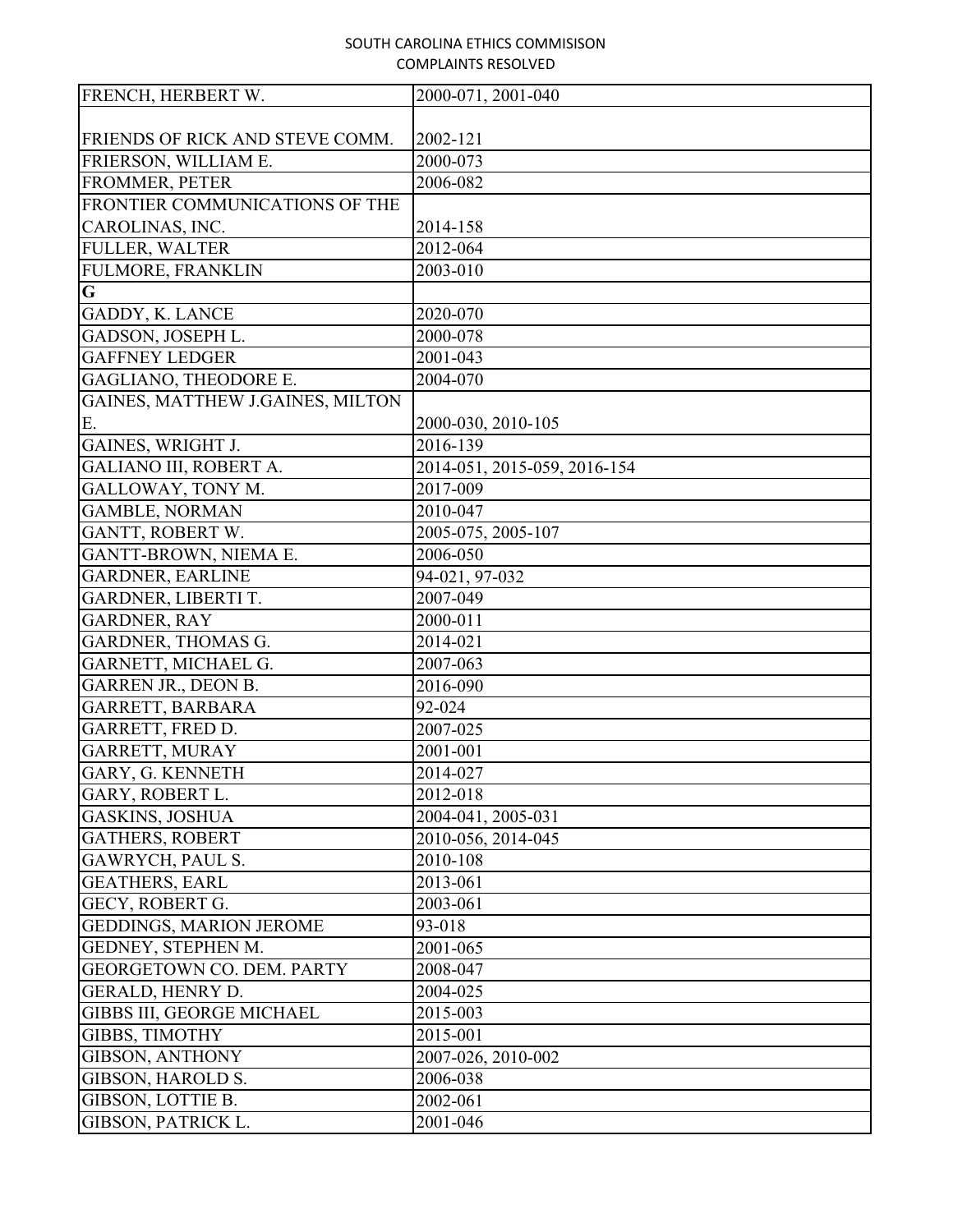| <b>GIDDINGS, SUSAN WALDROP</b><br>99-030<br>GILBERT, CLY C.<br>2009-123<br><b>GILES, HENRY</b><br>2011-088<br><b>GILES, RODNEY</b><br>2004-098, 2013-084, 2016-042, 2016-067<br>2002-051, 2003-100, 2003-111, 2005-032, 2008-022, 2008-<br>029, 2009-063, 2010-040<br>GILLAND, ELIZABETH D.<br>GILLESPIE, JAMES F.<br>2014-015<br><b>GILLIAM, TAMMY</b><br>2013-003, 2013-117<br>2015-117<br>GILLIAM, TRAVIS N.<br><b>GILLIAN, JIMMY</b><br>2004-109, 2004-110<br>2017-008, 2018-042<br>GIPKO, LINDA L.<br>GIST, DONALD<br>2000-055<br>GIVENS, EDWIN D.<br>2007-115<br>GIVENS, JAMES D.<br>97-036<br><b>GLASSON, KEN</b><br>2010-029<br>GLENN, MARY H.<br>2006-035<br><b>GLOBAL NOTICE</b><br>2007-107<br>GLOVER SR., CHARLES A.<br>2014-042<br><b>GLOVER, CHERYL Y.</b><br>2014-046<br>GLOVER, TIMOTHY N.<br>2000-031<br>GLOVER, YORK L.<br>2000-034, 2021-025<br>GODFREY, RONALD H.<br>2000-006<br><b>GOLIGHTLY JR., ROBERT L.</b><br>2016-127<br><b>GONZALES LAND &amp; TIMBER, LLC</b><br>2017-087<br>GOOCH, MATTHEW<br>2016-162<br>GOODING, JOHN<br>2001-020<br><b>GOODWIN, CYNTHIA</b><br>2012-065<br>GOODWIN, TIMOTHY<br>2015-066<br><b>GORDON III, JAMES I.</b><br>2014-041<br><b>GORDON, YVONNIE</b><br>2005-114<br><b>GORE, JEFFREY</b><br>2000-098<br><b>GOWDY, HAROLD W. III</b><br>2010-095<br>2007-098, 2011-080, 2012-066<br><b>GRABOWSKI, ROBERT P.</b><br>2007-087<br><b>GRAHAM, FRANK N.</b><br>GRAHAM, JOHN L.<br>2014-092<br>GRAHAM, LISHA B.<br>2003-101<br><b>GRANT, LATESHA</b><br>2020-075<br><b>GRANT, MARC</b><br>2017-062<br><b>GRANT, MARY L.</b><br>99-039<br>GRASSROOTS GUNRIGHTS SC, INC.<br>2006-059<br><b>GRASSROOTS, PAC</b><br>2003-027<br><b>GRATE, BENJAMIN F.</b><br>2001-102<br>2010-010<br><b>GRATE, ZACHARIUS</b><br>GRAY, KEVIN A.<br>2004-030, 2007-027<br>GRAY, LINDA M.<br>2005-033<br>GRAY, RICKIE L.<br>2007-028 | GIDDINGS, DIANE M. | 2005-052 |
|-----------------------------------------------------------------------------------------------------------------------------------------------------------------------------------------------------------------------------------------------------------------------------------------------------------------------------------------------------------------------------------------------------------------------------------------------------------------------------------------------------------------------------------------------------------------------------------------------------------------------------------------------------------------------------------------------------------------------------------------------------------------------------------------------------------------------------------------------------------------------------------------------------------------------------------------------------------------------------------------------------------------------------------------------------------------------------------------------------------------------------------------------------------------------------------------------------------------------------------------------------------------------------------------------------------------------------------------------------------------------------------------------------------------------------------------------------------------------------------------------------------------------------------------------------------------------------------------------------------------------------------------------------------------------------------------------------------------------------------------------------------------------------------------------------------------------------------------------------------------|--------------------|----------|
|                                                                                                                                                                                                                                                                                                                                                                                                                                                                                                                                                                                                                                                                                                                                                                                                                                                                                                                                                                                                                                                                                                                                                                                                                                                                                                                                                                                                                                                                                                                                                                                                                                                                                                                                                                                                                                                                 |                    |          |
|                                                                                                                                                                                                                                                                                                                                                                                                                                                                                                                                                                                                                                                                                                                                                                                                                                                                                                                                                                                                                                                                                                                                                                                                                                                                                                                                                                                                                                                                                                                                                                                                                                                                                                                                                                                                                                                                 |                    |          |
|                                                                                                                                                                                                                                                                                                                                                                                                                                                                                                                                                                                                                                                                                                                                                                                                                                                                                                                                                                                                                                                                                                                                                                                                                                                                                                                                                                                                                                                                                                                                                                                                                                                                                                                                                                                                                                                                 |                    |          |
|                                                                                                                                                                                                                                                                                                                                                                                                                                                                                                                                                                                                                                                                                                                                                                                                                                                                                                                                                                                                                                                                                                                                                                                                                                                                                                                                                                                                                                                                                                                                                                                                                                                                                                                                                                                                                                                                 |                    |          |
|                                                                                                                                                                                                                                                                                                                                                                                                                                                                                                                                                                                                                                                                                                                                                                                                                                                                                                                                                                                                                                                                                                                                                                                                                                                                                                                                                                                                                                                                                                                                                                                                                                                                                                                                                                                                                                                                 |                    |          |
|                                                                                                                                                                                                                                                                                                                                                                                                                                                                                                                                                                                                                                                                                                                                                                                                                                                                                                                                                                                                                                                                                                                                                                                                                                                                                                                                                                                                                                                                                                                                                                                                                                                                                                                                                                                                                                                                 |                    |          |
|                                                                                                                                                                                                                                                                                                                                                                                                                                                                                                                                                                                                                                                                                                                                                                                                                                                                                                                                                                                                                                                                                                                                                                                                                                                                                                                                                                                                                                                                                                                                                                                                                                                                                                                                                                                                                                                                 |                    |          |
|                                                                                                                                                                                                                                                                                                                                                                                                                                                                                                                                                                                                                                                                                                                                                                                                                                                                                                                                                                                                                                                                                                                                                                                                                                                                                                                                                                                                                                                                                                                                                                                                                                                                                                                                                                                                                                                                 |                    |          |
|                                                                                                                                                                                                                                                                                                                                                                                                                                                                                                                                                                                                                                                                                                                                                                                                                                                                                                                                                                                                                                                                                                                                                                                                                                                                                                                                                                                                                                                                                                                                                                                                                                                                                                                                                                                                                                                                 |                    |          |
|                                                                                                                                                                                                                                                                                                                                                                                                                                                                                                                                                                                                                                                                                                                                                                                                                                                                                                                                                                                                                                                                                                                                                                                                                                                                                                                                                                                                                                                                                                                                                                                                                                                                                                                                                                                                                                                                 |                    |          |
|                                                                                                                                                                                                                                                                                                                                                                                                                                                                                                                                                                                                                                                                                                                                                                                                                                                                                                                                                                                                                                                                                                                                                                                                                                                                                                                                                                                                                                                                                                                                                                                                                                                                                                                                                                                                                                                                 |                    |          |
|                                                                                                                                                                                                                                                                                                                                                                                                                                                                                                                                                                                                                                                                                                                                                                                                                                                                                                                                                                                                                                                                                                                                                                                                                                                                                                                                                                                                                                                                                                                                                                                                                                                                                                                                                                                                                                                                 |                    |          |
|                                                                                                                                                                                                                                                                                                                                                                                                                                                                                                                                                                                                                                                                                                                                                                                                                                                                                                                                                                                                                                                                                                                                                                                                                                                                                                                                                                                                                                                                                                                                                                                                                                                                                                                                                                                                                                                                 |                    |          |
|                                                                                                                                                                                                                                                                                                                                                                                                                                                                                                                                                                                                                                                                                                                                                                                                                                                                                                                                                                                                                                                                                                                                                                                                                                                                                                                                                                                                                                                                                                                                                                                                                                                                                                                                                                                                                                                                 |                    |          |
|                                                                                                                                                                                                                                                                                                                                                                                                                                                                                                                                                                                                                                                                                                                                                                                                                                                                                                                                                                                                                                                                                                                                                                                                                                                                                                                                                                                                                                                                                                                                                                                                                                                                                                                                                                                                                                                                 |                    |          |
|                                                                                                                                                                                                                                                                                                                                                                                                                                                                                                                                                                                                                                                                                                                                                                                                                                                                                                                                                                                                                                                                                                                                                                                                                                                                                                                                                                                                                                                                                                                                                                                                                                                                                                                                                                                                                                                                 |                    |          |
|                                                                                                                                                                                                                                                                                                                                                                                                                                                                                                                                                                                                                                                                                                                                                                                                                                                                                                                                                                                                                                                                                                                                                                                                                                                                                                                                                                                                                                                                                                                                                                                                                                                                                                                                                                                                                                                                 |                    |          |
|                                                                                                                                                                                                                                                                                                                                                                                                                                                                                                                                                                                                                                                                                                                                                                                                                                                                                                                                                                                                                                                                                                                                                                                                                                                                                                                                                                                                                                                                                                                                                                                                                                                                                                                                                                                                                                                                 |                    |          |
|                                                                                                                                                                                                                                                                                                                                                                                                                                                                                                                                                                                                                                                                                                                                                                                                                                                                                                                                                                                                                                                                                                                                                                                                                                                                                                                                                                                                                                                                                                                                                                                                                                                                                                                                                                                                                                                                 |                    |          |
|                                                                                                                                                                                                                                                                                                                                                                                                                                                                                                                                                                                                                                                                                                                                                                                                                                                                                                                                                                                                                                                                                                                                                                                                                                                                                                                                                                                                                                                                                                                                                                                                                                                                                                                                                                                                                                                                 |                    |          |
|                                                                                                                                                                                                                                                                                                                                                                                                                                                                                                                                                                                                                                                                                                                                                                                                                                                                                                                                                                                                                                                                                                                                                                                                                                                                                                                                                                                                                                                                                                                                                                                                                                                                                                                                                                                                                                                                 |                    |          |
|                                                                                                                                                                                                                                                                                                                                                                                                                                                                                                                                                                                                                                                                                                                                                                                                                                                                                                                                                                                                                                                                                                                                                                                                                                                                                                                                                                                                                                                                                                                                                                                                                                                                                                                                                                                                                                                                 |                    |          |
|                                                                                                                                                                                                                                                                                                                                                                                                                                                                                                                                                                                                                                                                                                                                                                                                                                                                                                                                                                                                                                                                                                                                                                                                                                                                                                                                                                                                                                                                                                                                                                                                                                                                                                                                                                                                                                                                 |                    |          |
|                                                                                                                                                                                                                                                                                                                                                                                                                                                                                                                                                                                                                                                                                                                                                                                                                                                                                                                                                                                                                                                                                                                                                                                                                                                                                                                                                                                                                                                                                                                                                                                                                                                                                                                                                                                                                                                                 |                    |          |
|                                                                                                                                                                                                                                                                                                                                                                                                                                                                                                                                                                                                                                                                                                                                                                                                                                                                                                                                                                                                                                                                                                                                                                                                                                                                                                                                                                                                                                                                                                                                                                                                                                                                                                                                                                                                                                                                 |                    |          |
|                                                                                                                                                                                                                                                                                                                                                                                                                                                                                                                                                                                                                                                                                                                                                                                                                                                                                                                                                                                                                                                                                                                                                                                                                                                                                                                                                                                                                                                                                                                                                                                                                                                                                                                                                                                                                                                                 |                    |          |
|                                                                                                                                                                                                                                                                                                                                                                                                                                                                                                                                                                                                                                                                                                                                                                                                                                                                                                                                                                                                                                                                                                                                                                                                                                                                                                                                                                                                                                                                                                                                                                                                                                                                                                                                                                                                                                                                 |                    |          |
|                                                                                                                                                                                                                                                                                                                                                                                                                                                                                                                                                                                                                                                                                                                                                                                                                                                                                                                                                                                                                                                                                                                                                                                                                                                                                                                                                                                                                                                                                                                                                                                                                                                                                                                                                                                                                                                                 |                    |          |
|                                                                                                                                                                                                                                                                                                                                                                                                                                                                                                                                                                                                                                                                                                                                                                                                                                                                                                                                                                                                                                                                                                                                                                                                                                                                                                                                                                                                                                                                                                                                                                                                                                                                                                                                                                                                                                                                 |                    |          |
|                                                                                                                                                                                                                                                                                                                                                                                                                                                                                                                                                                                                                                                                                                                                                                                                                                                                                                                                                                                                                                                                                                                                                                                                                                                                                                                                                                                                                                                                                                                                                                                                                                                                                                                                                                                                                                                                 |                    |          |
|                                                                                                                                                                                                                                                                                                                                                                                                                                                                                                                                                                                                                                                                                                                                                                                                                                                                                                                                                                                                                                                                                                                                                                                                                                                                                                                                                                                                                                                                                                                                                                                                                                                                                                                                                                                                                                                                 |                    |          |
|                                                                                                                                                                                                                                                                                                                                                                                                                                                                                                                                                                                                                                                                                                                                                                                                                                                                                                                                                                                                                                                                                                                                                                                                                                                                                                                                                                                                                                                                                                                                                                                                                                                                                                                                                                                                                                                                 |                    |          |
|                                                                                                                                                                                                                                                                                                                                                                                                                                                                                                                                                                                                                                                                                                                                                                                                                                                                                                                                                                                                                                                                                                                                                                                                                                                                                                                                                                                                                                                                                                                                                                                                                                                                                                                                                                                                                                                                 |                    |          |
|                                                                                                                                                                                                                                                                                                                                                                                                                                                                                                                                                                                                                                                                                                                                                                                                                                                                                                                                                                                                                                                                                                                                                                                                                                                                                                                                                                                                                                                                                                                                                                                                                                                                                                                                                                                                                                                                 |                    |          |
|                                                                                                                                                                                                                                                                                                                                                                                                                                                                                                                                                                                                                                                                                                                                                                                                                                                                                                                                                                                                                                                                                                                                                                                                                                                                                                                                                                                                                                                                                                                                                                                                                                                                                                                                                                                                                                                                 |                    |          |
|                                                                                                                                                                                                                                                                                                                                                                                                                                                                                                                                                                                                                                                                                                                                                                                                                                                                                                                                                                                                                                                                                                                                                                                                                                                                                                                                                                                                                                                                                                                                                                                                                                                                                                                                                                                                                                                                 |                    |          |
|                                                                                                                                                                                                                                                                                                                                                                                                                                                                                                                                                                                                                                                                                                                                                                                                                                                                                                                                                                                                                                                                                                                                                                                                                                                                                                                                                                                                                                                                                                                                                                                                                                                                                                                                                                                                                                                                 |                    |          |
|                                                                                                                                                                                                                                                                                                                                                                                                                                                                                                                                                                                                                                                                                                                                                                                                                                                                                                                                                                                                                                                                                                                                                                                                                                                                                                                                                                                                                                                                                                                                                                                                                                                                                                                                                                                                                                                                 |                    |          |
|                                                                                                                                                                                                                                                                                                                                                                                                                                                                                                                                                                                                                                                                                                                                                                                                                                                                                                                                                                                                                                                                                                                                                                                                                                                                                                                                                                                                                                                                                                                                                                                                                                                                                                                                                                                                                                                                 |                    |          |
|                                                                                                                                                                                                                                                                                                                                                                                                                                                                                                                                                                                                                                                                                                                                                                                                                                                                                                                                                                                                                                                                                                                                                                                                                                                                                                                                                                                                                                                                                                                                                                                                                                                                                                                                                                                                                                                                 |                    |          |
|                                                                                                                                                                                                                                                                                                                                                                                                                                                                                                                                                                                                                                                                                                                                                                                                                                                                                                                                                                                                                                                                                                                                                                                                                                                                                                                                                                                                                                                                                                                                                                                                                                                                                                                                                                                                                                                                 |                    |          |
|                                                                                                                                                                                                                                                                                                                                                                                                                                                                                                                                                                                                                                                                                                                                                                                                                                                                                                                                                                                                                                                                                                                                                                                                                                                                                                                                                                                                                                                                                                                                                                                                                                                                                                                                                                                                                                                                 |                    |          |
|                                                                                                                                                                                                                                                                                                                                                                                                                                                                                                                                                                                                                                                                                                                                                                                                                                                                                                                                                                                                                                                                                                                                                                                                                                                                                                                                                                                                                                                                                                                                                                                                                                                                                                                                                                                                                                                                 |                    |          |
|                                                                                                                                                                                                                                                                                                                                                                                                                                                                                                                                                                                                                                                                                                                                                                                                                                                                                                                                                                                                                                                                                                                                                                                                                                                                                                                                                                                                                                                                                                                                                                                                                                                                                                                                                                                                                                                                 |                    |          |
|                                                                                                                                                                                                                                                                                                                                                                                                                                                                                                                                                                                                                                                                                                                                                                                                                                                                                                                                                                                                                                                                                                                                                                                                                                                                                                                                                                                                                                                                                                                                                                                                                                                                                                                                                                                                                                                                 |                    |          |
|                                                                                                                                                                                                                                                                                                                                                                                                                                                                                                                                                                                                                                                                                                                                                                                                                                                                                                                                                                                                                                                                                                                                                                                                                                                                                                                                                                                                                                                                                                                                                                                                                                                                                                                                                                                                                                                                 |                    |          |
|                                                                                                                                                                                                                                                                                                                                                                                                                                                                                                                                                                                                                                                                                                                                                                                                                                                                                                                                                                                                                                                                                                                                                                                                                                                                                                                                                                                                                                                                                                                                                                                                                                                                                                                                                                                                                                                                 |                    |          |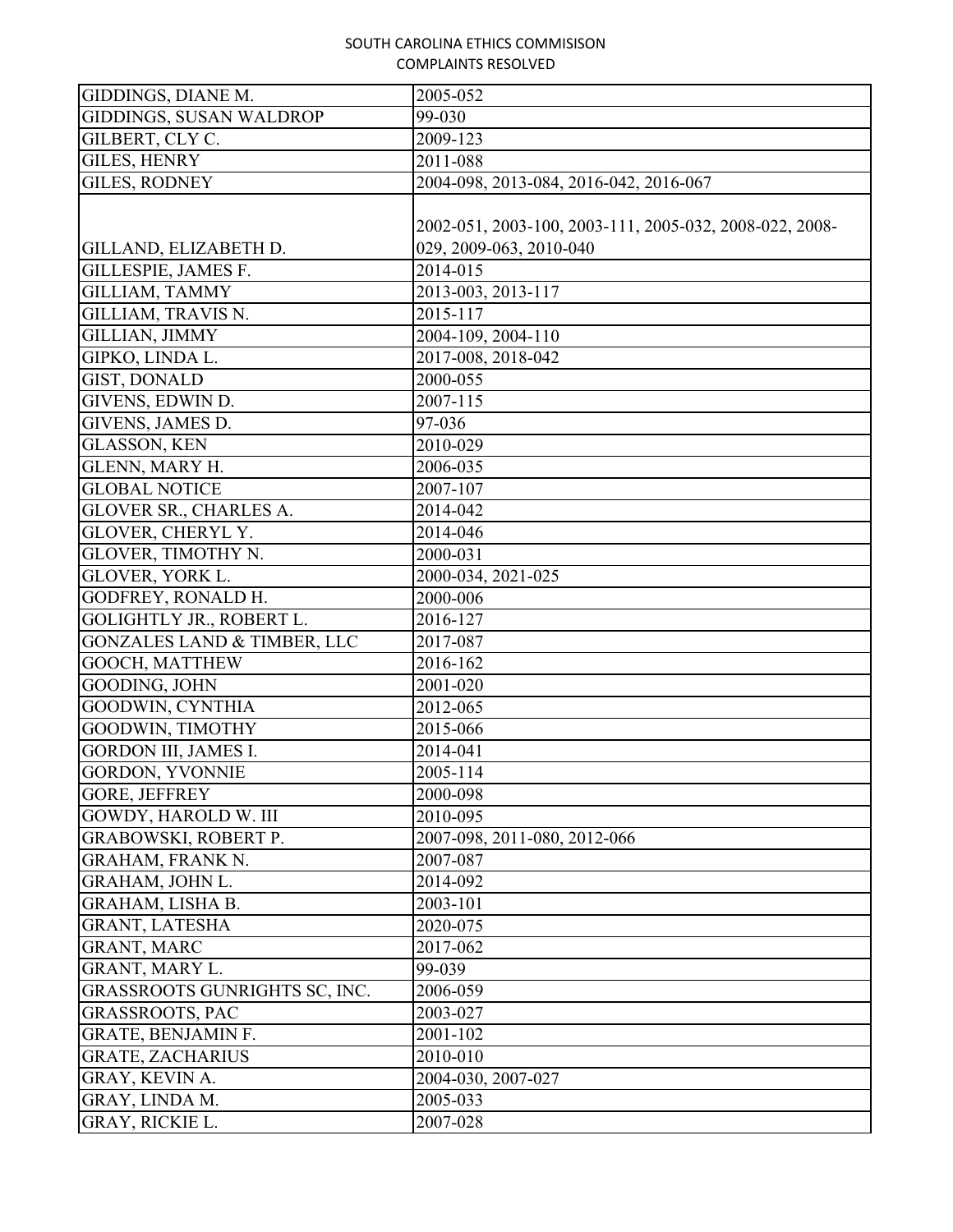| <b>GREATER COLUMBIA CHAMBER OF</b>   |                                                            |
|--------------------------------------|------------------------------------------------------------|
| <b>COMMERCE</b>                      | 2014-155                                                   |
| <b>GREATER ISLAND COMMITTEE</b>      | 2002-078                                                   |
| <b>GREEN, LUCINDA</b>                | 2014-078                                                   |
| GREEN, MIRIAM C.                     | 2014-034, 2015-017                                         |
| <b>GREEN, SHILON</b>                 | 2008-028                                                   |
| <b>GREENE, ELIZABETH</b>             | 2006-039                                                   |
| <b>GREENE, SANDRA B.</b>             | 2006-074                                                   |
|                                      |                                                            |
| GREENVILLE CO. DEM. ACTION COMM      | 2005-069                                                   |
| <b>GREENWAY, DARIS</b>               | 2012-137                                                   |
|                                      |                                                            |
| <b>GREENWOOD CO REPUBLICAN PARTY</b> | 2004-010                                                   |
| <b>GREGORY, BOBBY GREGG</b>          | 99-003                                                     |
| GREGORY JR., HARRY B.                | 2019-071                                                   |
|                                      |                                                            |
| <b>GREGORY, SAMUEL</b>               | 2001-138, 2003-043, 2005-039, 2006-005, 2008-132, 2009-095 |
| GRIER, JOHN W.                       | 2006-011, 2006-045                                         |
| GRIFFIN, JOHN R.                     | 2009-147                                                   |
| <b>GRIFFIN, RICHARD</b>              | 2005-055                                                   |
| GRIFFITH, JOHN V.                    | 2010-099                                                   |
| <b>GRIGGS, RODGER</b>                | 2003-082                                                   |
| GRIPP, WILLIAM A.                    | 98-030                                                     |
| <b>GRISHAM, CARL PRESTON</b>         | C2015-025                                                  |
| <b>GROOMS, ROBERT</b>                | 92-016                                                     |
| GRUBER, JENNIFER D.                  | 2014-053                                                   |
| <b>GRUBER, JOSHUA</b>                | 2019-051; 2019-057                                         |
| <b>GRUESER, PHILLIP K.</b>           | 98-007                                                     |
| GUESS, JOE JR.                       | 2020-049                                                   |
| <b>GUESS, RICHARD B.</b>             | 2013-062                                                   |
| <b>GUNNELS, DYLAN</b>                | 2020-012                                                   |
| GUY, GEORGE B.                       | 2003-054                                                   |
| <b>GWINN, DEWELL</b>                 | 2001-095, 2001-097                                         |
| $\overline{\mathbf{H}}$              |                                                            |
| HADDON, PATRICK B.                   | 2014-012                                                   |
| HAGAN, DAVID A.                      | 2004-014                                                   |
| HALEY, NIKKI                         | 2012-003                                                   |
| HALL, BETTY JO                       | 2000-074                                                   |
| HALL, JANE                           | 2016-048                                                   |
| HALLMAN, JACKIE                      | 2008-116                                                   |
| HAMBY, JOHN                          | 2003-047                                                   |
| HAMILTON, CHERYL W.                  | 2003-102                                                   |
| <b>HAMMOND JAN</b>                   | 2021-018, 2021-060                                         |
| HAMMOND, SULONDIA R.                 | 2017-015                                                   |
| HAMPTON COUNTY DEMOCRATIC            |                                                            |
| <b>PARTY</b>                         | 2001-035, 2011-028                                         |
| HAMPTON, LEROY                       | 93-015                                                     |
| HAMPTON, VIRGIL                      | 2010-137                                                   |
|                                      |                                                            |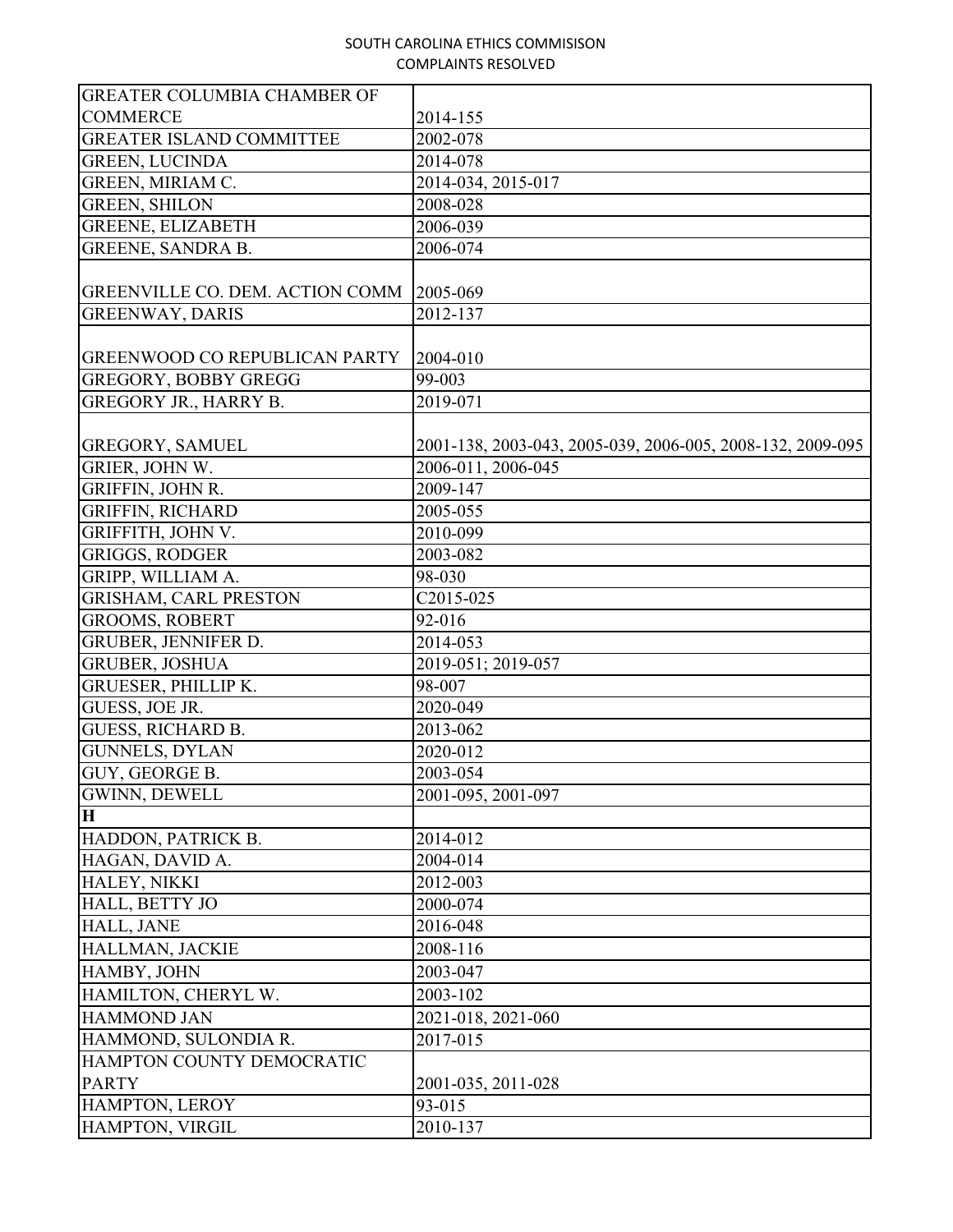| HANLEY, EDWARD B.            | 2011-076                                                   |
|------------------------------|------------------------------------------------------------|
| HANLEY, ROBERT W.            | 2012-016                                                   |
| HANNAH, GRACIE S.            | 2010-097                                                   |
| HARBOUR TOWN YACHT CLUB      | 2006-012, 2006-117                                         |
|                              |                                                            |
| HARDIN, DONNIE               | 2005-068, 2005-115, 2005-118, 2005-129, 2005-135, 2005-136 |
| HARDISON, ROBERT             | 2012-067                                                   |
| HARDWICK, MARTY              | 2006-071, 2007-064                                         |
| HARDY, CHRIS                 | 2009-097                                                   |
| HARDY, MASON                 | 2012-106                                                   |
| HARKINS, CHRISTINE           | 2010-127                                                   |
| HARKINS, WILLIAM             | 2017-045                                                   |
| HARMON, MELISSA              | 2008-081                                                   |
| HARMON, ROBIN                | 2015-055, 2015-056                                         |
| HARRELLSON, NANCY            | 2010-057                                                   |
| HARRELSON, CATHERINE D.      | 98-033                                                     |
| HARRINGTON, MORRIS           | 92-010                                                     |
| HARRIS, EDDIE                | 2002-094, 2003-020                                         |
| HARRIS, ROGER                | 92-029, 2005-065, 2005-111                                 |
| HARRISON, DARA               | 2001-100                                                   |
| HARRY HUNTLEY & CAMPAIGN RES | 2006-132                                                   |
| HARSHAW III, HUGH JOHN       | 2016-009                                                   |
| HART, JEFFORD                | 2014-085                                                   |
| HARVEY JR., WILLIAM B.       | 2014-086                                                   |
| HATCHER, BEN                 | 92-015                                                     |
| HATLEY, MARILYN              | 98-024                                                     |
| HATLEY, MARILYN              | 98-040                                                     |
| HAWKINS, RICKTER L.          | 97-009                                                     |
| HAWKINS, SANDRA              | 2005-077                                                   |
| HAYES, LESLIE B.             | 2021-048                                                   |
| HAYNES, ROBIN                | 2012-081                                                   |
| <b>HEADLEY, TERRY</b>        | 90-026                                                     |
| <b>HEALTHDAX</b>             | 2015-026                                                   |
| HEATHERLY, JOYCE             | 2006-003                                                   |
| HEATON, JOHN B.              | 2002-014                                                   |
| HEISE, KEVIN                 | 2017-102                                                   |
| <b>HELMS, DONALD</b>         | 98-051                                                     |
| HENDRIX, CAROLYN LEE H.      | 93-002                                                     |
| HERBERT, TINA                | 2012-068                                                   |
| HERITAGE PRESERVATION ASSN.  | 2000-020                                                   |
| HERNANDEZ, DEBRA             | 2002-098                                                   |
| HERREN, DANIEL C.            | 2010-135                                                   |
| HERRON, ROY                  | 2002-114                                                   |
| HEWITT, DELILAH              | 2002-032                                                   |
| HEYWARD, JEROME S.           | 2006-072, 2007-114                                         |
| HEYWARD, N. B.               | 94-008                                                     |
| HIERS, JAMES                 | 2015-064                                                   |
| HILL, CHARLES                | 2003-064                                                   |
|                              |                                                            |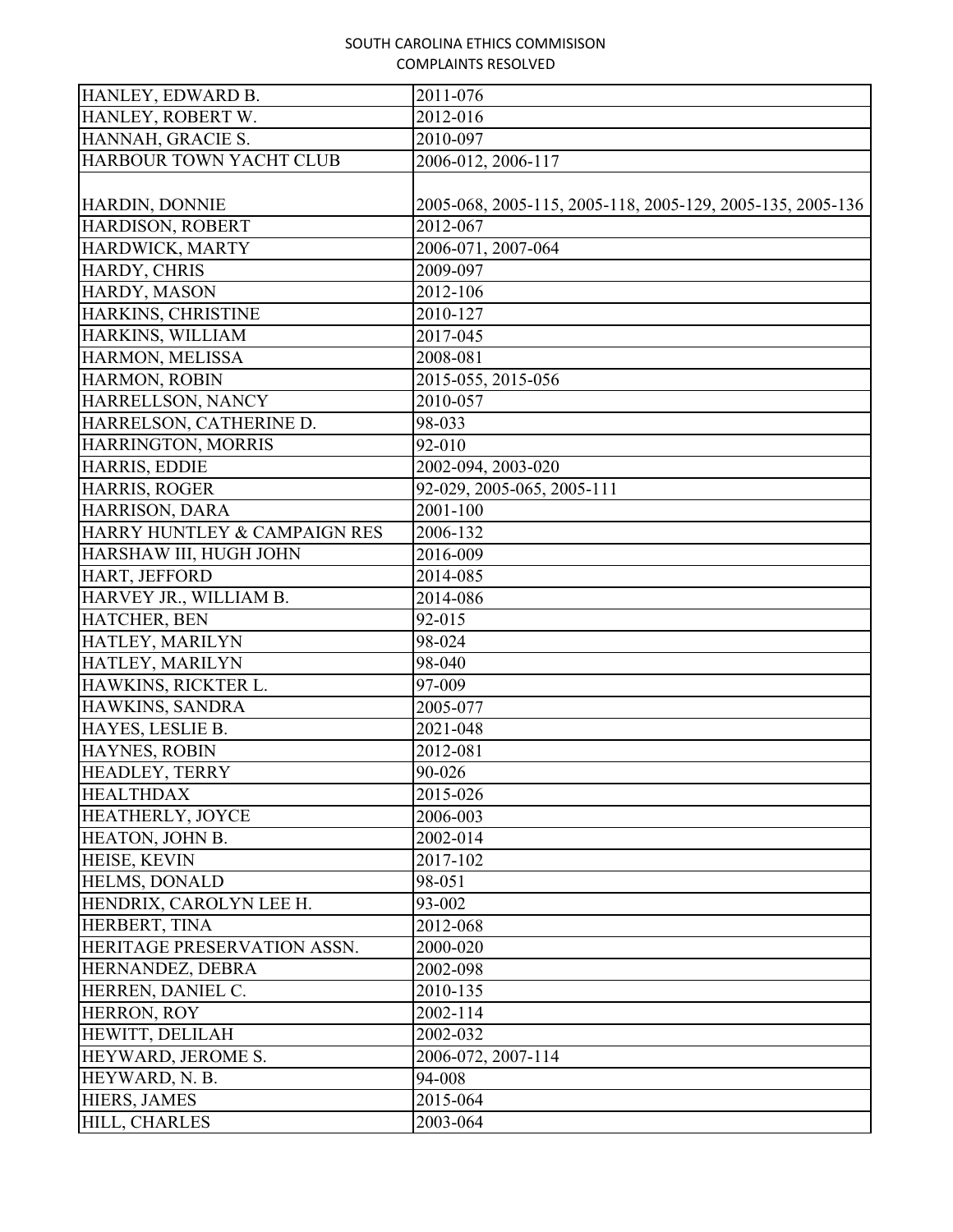| HILLS, WILLIAM B.<br>2018-037<br>HILTON HEAD COALITION FOR FAIR<br>CONT.<br>2010-030<br>HILTON, COAKLEY A.<br>2009-064, 2009-131<br>HINELY, PHILIP L.<br>2013-078<br>HINES, FRANKLIN<br>2002-112<br>HINSON, DONALD M.<br>2003-067<br>HINSON, SHIRLEY<br>95-019<br>HODGES FOR GOVERNOR COMM<br>99-027, 99-028, 99-029<br>HODGES, GEORGE W.<br>2002-063<br>HODGES, JOEL E.<br>2005-041, 2010-041<br>HODGES, RICHARD<br>2004-088<br>HOLBERT, BRIAN E.<br>2007-112<br>HOLBROOKS, ROBERT<br>2001-025<br>HOLDEN, JAMES MICHAEL<br>2003-009, 2007-043<br>96-003<br>HOLLADAY, JOHN H.<br>HOLLAND, HERMAN<br>98-003<br>HOLLINSHEAD, KEVIN<br>2008-084<br>HOLLIS, MARTHA H.<br>2004-045<br>HOLLOWAY, SHARON W.<br>2014-067<br>99-008, 2007-095<br>HOLMAN, JACKIE T.<br>HOLMES, CONSTANCE<br>2012-033<br>HOOD, KENNETH<br>2012-083<br>HOOTS, HARVEY<br>2012-075<br><b>HOPE PLANTATION GROUP</b><br>2009-098<br>2014-134, 2015-016<br>HOPKINS, BARBARA A.<br>2017-110<br>HORNACK, CHARLES<br>HORNE, DEBBIE<br>98-027<br>HORRY COUNTY REPUBLICAN PARTY<br>2003-077<br>HORTON, GILBERT<br>2003-001<br>HORTON, HILDA T.<br>2010-083<br>HORTON, JAMES R.<br>2007-029<br>HOWARD, BILL<br>2016-125<br>HOWARD, GERALD K.<br>98-018<br>HOWARD, MARK WES<br>2015-081<br>HOUSTON JR., CHARLES E.<br>2014-056<br>HOWARD, JOHN R.<br>2000-035<br>HOWARD, LADDIE T.<br>2015-004<br>HOWARD, MICHAEL A.<br>2014-165<br>HOWELL, SAMUEL W.<br>2003-137<br>HUDSON, LINDA H.<br>2014-090<br>HUFF, THOMAS E.<br>94-005<br>HUFFSTETLER, DAVID W.<br>2012-027<br>HUGGINS, BILLY<br>2003-090<br>HUGGINS, MARTIN W.<br>2014-080 | HILL, JEFFREY K. | 2012-021 |
|---------------------------------------------------------------------------------------------------------------------------------------------------------------------------------------------------------------------------------------------------------------------------------------------------------------------------------------------------------------------------------------------------------------------------------------------------------------------------------------------------------------------------------------------------------------------------------------------------------------------------------------------------------------------------------------------------------------------------------------------------------------------------------------------------------------------------------------------------------------------------------------------------------------------------------------------------------------------------------------------------------------------------------------------------------------------------------------------------------------------------------------------------------------------------------------------------------------------------------------------------------------------------------------------------------------------------------------------------------------------------------------------------------------------------------------------------------------------------------------------------------------------------------------------------------------------------------------------|------------------|----------|
|                                                                                                                                                                                                                                                                                                                                                                                                                                                                                                                                                                                                                                                                                                                                                                                                                                                                                                                                                                                                                                                                                                                                                                                                                                                                                                                                                                                                                                                                                                                                                                                             |                  |          |
|                                                                                                                                                                                                                                                                                                                                                                                                                                                                                                                                                                                                                                                                                                                                                                                                                                                                                                                                                                                                                                                                                                                                                                                                                                                                                                                                                                                                                                                                                                                                                                                             |                  |          |
|                                                                                                                                                                                                                                                                                                                                                                                                                                                                                                                                                                                                                                                                                                                                                                                                                                                                                                                                                                                                                                                                                                                                                                                                                                                                                                                                                                                                                                                                                                                                                                                             |                  |          |
|                                                                                                                                                                                                                                                                                                                                                                                                                                                                                                                                                                                                                                                                                                                                                                                                                                                                                                                                                                                                                                                                                                                                                                                                                                                                                                                                                                                                                                                                                                                                                                                             |                  |          |
|                                                                                                                                                                                                                                                                                                                                                                                                                                                                                                                                                                                                                                                                                                                                                                                                                                                                                                                                                                                                                                                                                                                                                                                                                                                                                                                                                                                                                                                                                                                                                                                             |                  |          |
|                                                                                                                                                                                                                                                                                                                                                                                                                                                                                                                                                                                                                                                                                                                                                                                                                                                                                                                                                                                                                                                                                                                                                                                                                                                                                                                                                                                                                                                                                                                                                                                             |                  |          |
|                                                                                                                                                                                                                                                                                                                                                                                                                                                                                                                                                                                                                                                                                                                                                                                                                                                                                                                                                                                                                                                                                                                                                                                                                                                                                                                                                                                                                                                                                                                                                                                             |                  |          |
|                                                                                                                                                                                                                                                                                                                                                                                                                                                                                                                                                                                                                                                                                                                                                                                                                                                                                                                                                                                                                                                                                                                                                                                                                                                                                                                                                                                                                                                                                                                                                                                             |                  |          |
|                                                                                                                                                                                                                                                                                                                                                                                                                                                                                                                                                                                                                                                                                                                                                                                                                                                                                                                                                                                                                                                                                                                                                                                                                                                                                                                                                                                                                                                                                                                                                                                             |                  |          |
|                                                                                                                                                                                                                                                                                                                                                                                                                                                                                                                                                                                                                                                                                                                                                                                                                                                                                                                                                                                                                                                                                                                                                                                                                                                                                                                                                                                                                                                                                                                                                                                             |                  |          |
|                                                                                                                                                                                                                                                                                                                                                                                                                                                                                                                                                                                                                                                                                                                                                                                                                                                                                                                                                                                                                                                                                                                                                                                                                                                                                                                                                                                                                                                                                                                                                                                             |                  |          |
|                                                                                                                                                                                                                                                                                                                                                                                                                                                                                                                                                                                                                                                                                                                                                                                                                                                                                                                                                                                                                                                                                                                                                                                                                                                                                                                                                                                                                                                                                                                                                                                             |                  |          |
|                                                                                                                                                                                                                                                                                                                                                                                                                                                                                                                                                                                                                                                                                                                                                                                                                                                                                                                                                                                                                                                                                                                                                                                                                                                                                                                                                                                                                                                                                                                                                                                             |                  |          |
|                                                                                                                                                                                                                                                                                                                                                                                                                                                                                                                                                                                                                                                                                                                                                                                                                                                                                                                                                                                                                                                                                                                                                                                                                                                                                                                                                                                                                                                                                                                                                                                             |                  |          |
|                                                                                                                                                                                                                                                                                                                                                                                                                                                                                                                                                                                                                                                                                                                                                                                                                                                                                                                                                                                                                                                                                                                                                                                                                                                                                                                                                                                                                                                                                                                                                                                             |                  |          |
|                                                                                                                                                                                                                                                                                                                                                                                                                                                                                                                                                                                                                                                                                                                                                                                                                                                                                                                                                                                                                                                                                                                                                                                                                                                                                                                                                                                                                                                                                                                                                                                             |                  |          |
|                                                                                                                                                                                                                                                                                                                                                                                                                                                                                                                                                                                                                                                                                                                                                                                                                                                                                                                                                                                                                                                                                                                                                                                                                                                                                                                                                                                                                                                                                                                                                                                             |                  |          |
|                                                                                                                                                                                                                                                                                                                                                                                                                                                                                                                                                                                                                                                                                                                                                                                                                                                                                                                                                                                                                                                                                                                                                                                                                                                                                                                                                                                                                                                                                                                                                                                             |                  |          |
|                                                                                                                                                                                                                                                                                                                                                                                                                                                                                                                                                                                                                                                                                                                                                                                                                                                                                                                                                                                                                                                                                                                                                                                                                                                                                                                                                                                                                                                                                                                                                                                             |                  |          |
|                                                                                                                                                                                                                                                                                                                                                                                                                                                                                                                                                                                                                                                                                                                                                                                                                                                                                                                                                                                                                                                                                                                                                                                                                                                                                                                                                                                                                                                                                                                                                                                             |                  |          |
|                                                                                                                                                                                                                                                                                                                                                                                                                                                                                                                                                                                                                                                                                                                                                                                                                                                                                                                                                                                                                                                                                                                                                                                                                                                                                                                                                                                                                                                                                                                                                                                             |                  |          |
|                                                                                                                                                                                                                                                                                                                                                                                                                                                                                                                                                                                                                                                                                                                                                                                                                                                                                                                                                                                                                                                                                                                                                                                                                                                                                                                                                                                                                                                                                                                                                                                             |                  |          |
|                                                                                                                                                                                                                                                                                                                                                                                                                                                                                                                                                                                                                                                                                                                                                                                                                                                                                                                                                                                                                                                                                                                                                                                                                                                                                                                                                                                                                                                                                                                                                                                             |                  |          |
|                                                                                                                                                                                                                                                                                                                                                                                                                                                                                                                                                                                                                                                                                                                                                                                                                                                                                                                                                                                                                                                                                                                                                                                                                                                                                                                                                                                                                                                                                                                                                                                             |                  |          |
|                                                                                                                                                                                                                                                                                                                                                                                                                                                                                                                                                                                                                                                                                                                                                                                                                                                                                                                                                                                                                                                                                                                                                                                                                                                                                                                                                                                                                                                                                                                                                                                             |                  |          |
|                                                                                                                                                                                                                                                                                                                                                                                                                                                                                                                                                                                                                                                                                                                                                                                                                                                                                                                                                                                                                                                                                                                                                                                                                                                                                                                                                                                                                                                                                                                                                                                             |                  |          |
|                                                                                                                                                                                                                                                                                                                                                                                                                                                                                                                                                                                                                                                                                                                                                                                                                                                                                                                                                                                                                                                                                                                                                                                                                                                                                                                                                                                                                                                                                                                                                                                             |                  |          |
|                                                                                                                                                                                                                                                                                                                                                                                                                                                                                                                                                                                                                                                                                                                                                                                                                                                                                                                                                                                                                                                                                                                                                                                                                                                                                                                                                                                                                                                                                                                                                                                             |                  |          |
|                                                                                                                                                                                                                                                                                                                                                                                                                                                                                                                                                                                                                                                                                                                                                                                                                                                                                                                                                                                                                                                                                                                                                                                                                                                                                                                                                                                                                                                                                                                                                                                             |                  |          |
|                                                                                                                                                                                                                                                                                                                                                                                                                                                                                                                                                                                                                                                                                                                                                                                                                                                                                                                                                                                                                                                                                                                                                                                                                                                                                                                                                                                                                                                                                                                                                                                             |                  |          |
|                                                                                                                                                                                                                                                                                                                                                                                                                                                                                                                                                                                                                                                                                                                                                                                                                                                                                                                                                                                                                                                                                                                                                                                                                                                                                                                                                                                                                                                                                                                                                                                             |                  |          |
|                                                                                                                                                                                                                                                                                                                                                                                                                                                                                                                                                                                                                                                                                                                                                                                                                                                                                                                                                                                                                                                                                                                                                                                                                                                                                                                                                                                                                                                                                                                                                                                             |                  |          |
|                                                                                                                                                                                                                                                                                                                                                                                                                                                                                                                                                                                                                                                                                                                                                                                                                                                                                                                                                                                                                                                                                                                                                                                                                                                                                                                                                                                                                                                                                                                                                                                             |                  |          |
|                                                                                                                                                                                                                                                                                                                                                                                                                                                                                                                                                                                                                                                                                                                                                                                                                                                                                                                                                                                                                                                                                                                                                                                                                                                                                                                                                                                                                                                                                                                                                                                             |                  |          |
|                                                                                                                                                                                                                                                                                                                                                                                                                                                                                                                                                                                                                                                                                                                                                                                                                                                                                                                                                                                                                                                                                                                                                                                                                                                                                                                                                                                                                                                                                                                                                                                             |                  |          |
|                                                                                                                                                                                                                                                                                                                                                                                                                                                                                                                                                                                                                                                                                                                                                                                                                                                                                                                                                                                                                                                                                                                                                                                                                                                                                                                                                                                                                                                                                                                                                                                             |                  |          |
|                                                                                                                                                                                                                                                                                                                                                                                                                                                                                                                                                                                                                                                                                                                                                                                                                                                                                                                                                                                                                                                                                                                                                                                                                                                                                                                                                                                                                                                                                                                                                                                             |                  |          |
|                                                                                                                                                                                                                                                                                                                                                                                                                                                                                                                                                                                                                                                                                                                                                                                                                                                                                                                                                                                                                                                                                                                                                                                                                                                                                                                                                                                                                                                                                                                                                                                             |                  |          |
|                                                                                                                                                                                                                                                                                                                                                                                                                                                                                                                                                                                                                                                                                                                                                                                                                                                                                                                                                                                                                                                                                                                                                                                                                                                                                                                                                                                                                                                                                                                                                                                             |                  |          |
|                                                                                                                                                                                                                                                                                                                                                                                                                                                                                                                                                                                                                                                                                                                                                                                                                                                                                                                                                                                                                                                                                                                                                                                                                                                                                                                                                                                                                                                                                                                                                                                             |                  |          |
|                                                                                                                                                                                                                                                                                                                                                                                                                                                                                                                                                                                                                                                                                                                                                                                                                                                                                                                                                                                                                                                                                                                                                                                                                                                                                                                                                                                                                                                                                                                                                                                             |                  |          |
|                                                                                                                                                                                                                                                                                                                                                                                                                                                                                                                                                                                                                                                                                                                                                                                                                                                                                                                                                                                                                                                                                                                                                                                                                                                                                                                                                                                                                                                                                                                                                                                             |                  |          |
|                                                                                                                                                                                                                                                                                                                                                                                                                                                                                                                                                                                                                                                                                                                                                                                                                                                                                                                                                                                                                                                                                                                                                                                                                                                                                                                                                                                                                                                                                                                                                                                             |                  |          |
|                                                                                                                                                                                                                                                                                                                                                                                                                                                                                                                                                                                                                                                                                                                                                                                                                                                                                                                                                                                                                                                                                                                                                                                                                                                                                                                                                                                                                                                                                                                                                                                             |                  |          |
|                                                                                                                                                                                                                                                                                                                                                                                                                                                                                                                                                                                                                                                                                                                                                                                                                                                                                                                                                                                                                                                                                                                                                                                                                                                                                                                                                                                                                                                                                                                                                                                             |                  |          |
|                                                                                                                                                                                                                                                                                                                                                                                                                                                                                                                                                                                                                                                                                                                                                                                                                                                                                                                                                                                                                                                                                                                                                                                                                                                                                                                                                                                                                                                                                                                                                                                             |                  |          |
| 2001-022, 2002-067                                                                                                                                                                                                                                                                                                                                                                                                                                                                                                                                                                                                                                                                                                                                                                                                                                                                                                                                                                                                                                                                                                                                                                                                                                                                                                                                                                                                                                                                                                                                                                          | HUGHES, ANN      |          |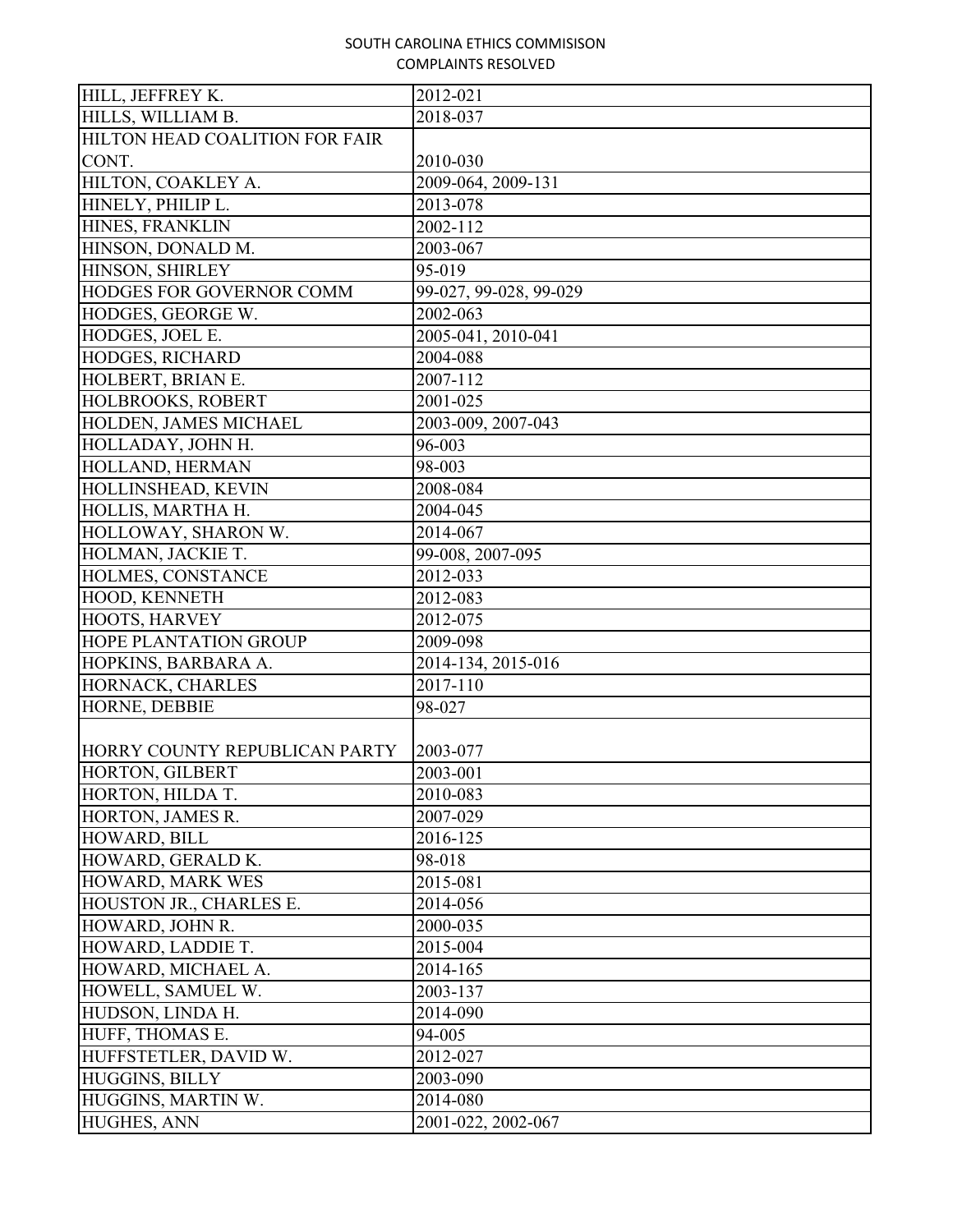| <b>HUGHES, DEBBIE</b>          | 99-032                                 |
|--------------------------------|----------------------------------------|
| <b>HUGHES, EDDIE</b>           | 2003-091, 2004-084                     |
| HUGHES, MICHAEL                | 2008-004, 2008-007                     |
| HULBERT, BRIAN E.              | 2010-104                               |
| HULEHAN, JENNIFER              | 2016-160                               |
| HULL, JOHN R.                  | 2012-141                               |
| HULSEY, BOBBY J.               | 94-001                                 |
| HUME, PAUL                     | 2014-151                               |
| HUNT, HUGHEY                   | 2003-078                               |
| HUNTER, MICHAEL                | 2009-099                               |
| HURST III, CONRAD C.           | 2011-058                               |
| HUTCHISON, NIKKI H.            | 2012-136                               |
| HUTTO, JOHN H.                 | 2004-050                               |
| HUTTO, MEGAN                   | 2015-030, 2016-147                     |
| I                              |                                        |
| <b>INGRAM, ANDREW R.</b>       | 94-017                                 |
| <b>INSURALL CASUALTY GROUP</b> | 2003-041                               |
| IRON ROCK CAPITAL MANAGEMENT/  |                                        |
| <b>CAROL MITCHELL</b>          | 2017-081                               |
| IRVIN, MICHAEL A.              | 2015-072                               |
| <b>ISAAC, THOMPSON</b>         | 2008-088, 2008-089                     |
| <b>ISCHOOL CAMPUS</b>          | 2015-027                               |
| ISLE OF PALMS COMMUNITY ASSN.  | 2008-118, 2008-119                     |
| ISSAEV, STANISLAV              | 2011-083                               |
| <b>IVEY, BILLY W.</b>          | 2001-093                               |
| $\mathbf{J}$                   |                                        |
| JABLONECKI II, ANDREW H.       | 2014-069                               |
| JACKSON SR., NORMAN A.         | 2014-081                               |
| <b>JACKSON, DARRELL</b>        | 92-033                                 |
| <b>JACKSON, DARRICK</b>        | 2010-094, 2012-029, 2013-103, 2017-003 |
| <b>JACKSON, LARRY</b>          | 2008-090                               |
| JACKSON, NATHANIEL             | 2009-065                               |
| <b>JACKSON, RICHARD</b>        | 2012-082                               |
| JACKSON JR., SAMUEL S.         | 2015-015, 2015-108                     |
| JACKSON, SHARON P.             | 2001-134, 2002-109                     |
| <b>JACOBS, DERRICK</b>         | 2019-084                               |
| <b>JACQUES. DORIS</b>          | 2017-004                               |
| <b>JAMES, BRANDY</b>           | 2021-075                               |
| <b>JAMES JR., WILLIAMS</b>     | 2013-102                               |
| JAMES, JOHN S.                 | 2014-055                               |
| JARMAN, CHRISTINE S.           | 2012-079                               |
| JARVIS, JAMES V.               | 2006-073                               |
| JASPER CO. REPUBLICAN PARTY    | 2002-011, 2005-042                     |
| JEANES, DONNIE W.              | 2017-007                               |
| JENKINS, GEORGE S.             |                                        |
|                                | 2000-068                               |
| JENKINS, JACQUELYN             | 2003-012                               |
| <b>JENNINGS, LARRY</b>         | 2000-093                               |
| <b>JETER, ANNIE</b>            | 2012-022                               |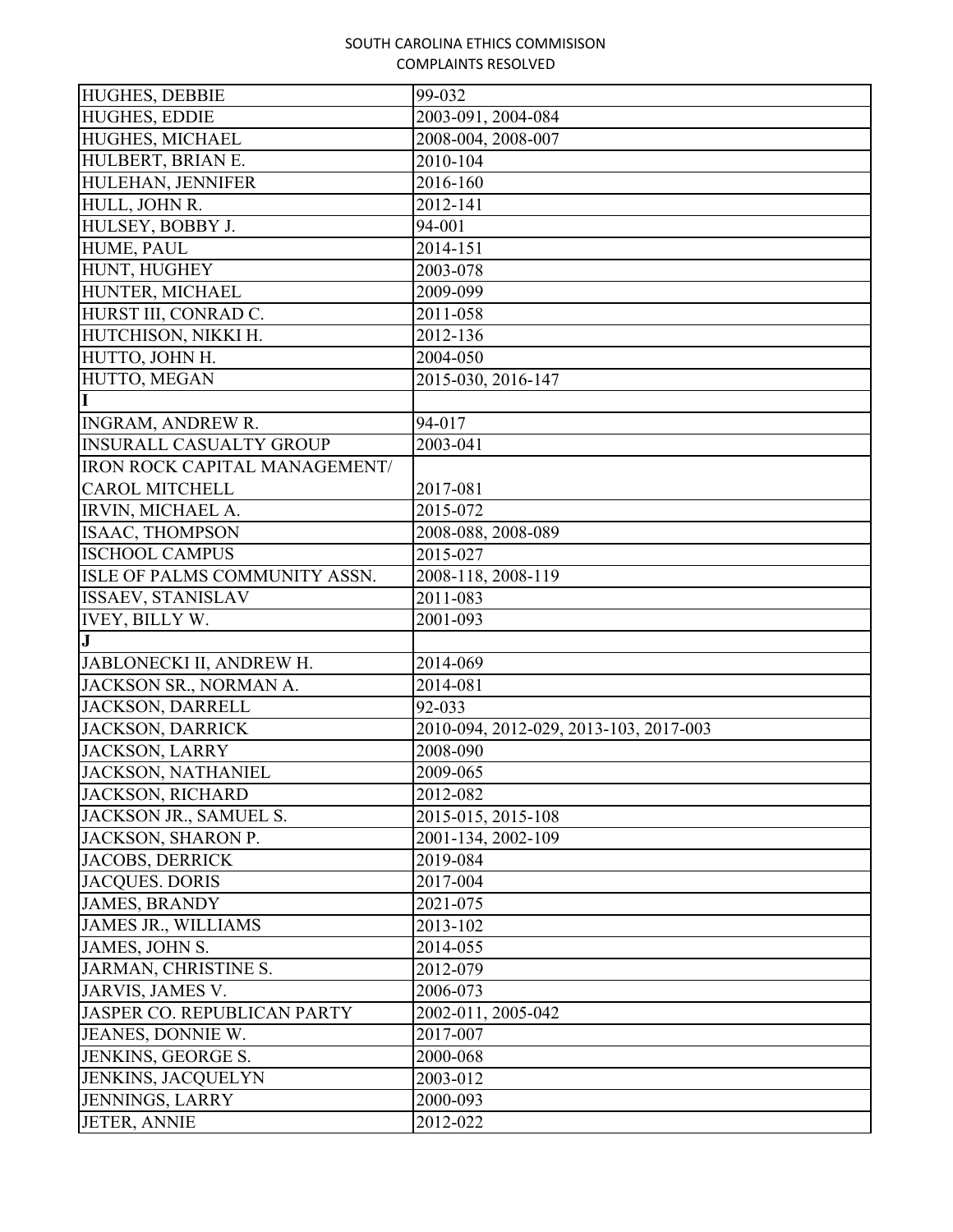| <b>JOE, CLARENCE</b>   | 2005-043, 2006-013, 2014-068, 2017-012                     |
|------------------------|------------------------------------------------------------|
| JOHNSON, GINA          | 2000-060                                                   |
| JOHNSON, JEFFERSON     | 2016-044                                                   |
| JOHNSON, JUNIUS M.     | 2001-068                                                   |
| JOHNSON, KEVIN         | 2011-077                                                   |
| JOHNSON, LAVARON D.    | 2016-101                                                   |
| JOHNSON, LOUISE        | 93-021                                                     |
| JOHNSON, MAC           | 2008-025                                                   |
| JOHNSON, MICHAEL L.    | 2014-091                                                   |
| JOHNSON, MYRA B.       | 2001-135                                                   |
| JOHNSON, RICHARD       | 2003-052, 2004-036, 2005-034, 2005-110, 2007-065, 2008-039 |
| JOHNSON, T. SHARON     | 2003-068                                                   |
| JOHNSON, VIRGIN        | 2006-027                                                   |
| JOHNSON, WILHELMINA P. | 2013-014                                                   |
| JOHNSTON, WILLIAM P.   | 2007-030                                                   |
| JOLLY, HENRY           | 2006-064                                                   |
| JONES JR, ANDREW M.    | 96-005                                                     |
| <b>JONES, ANGEL</b>    | 2012-084                                                   |
| JONES, ANGELA M.       | 2017-052                                                   |
| JONES, BETTY A.        | 2021-066                                                   |
| JONES, CLYDE           | 92-022                                                     |
| JONES, CORRINE E.      | 2000-072                                                   |
| JONES, D. C.           | 96-008                                                     |
| JONES, EDDIE L.        | 97-037, 2021-064                                           |
| JONES, EDDIE R.        | 2001-077, 2003-026                                         |
| JONES, GLENN E.        | 2007-015                                                   |
| JONES, JAMES B.        | 2003-022                                                   |
| <b>JONES, PARA</b>     | 2011-087                                                   |
| JONES, PAT J.          | 2007-096                                                   |
| JONES, R.C.            | 2006-111, 2009-039, 2009-078; 2020-001                     |
| JONES, ROBERT T.       | 2014-014                                                   |
| <b>JONES, ROSALIND</b> | 2016-094                                                   |
| JONES, TERRY A.        | 2004-062                                                   |
| JONES, WALTER F.       | 2019-007                                                   |
| JORDAN, CECIL B.       | 2010-064                                                   |
| JORDAN, CINDY J.       | 2009-124                                                   |
| <b>JOYNER, FRANKIE</b> | 2003-081                                                   |
| JUNIOUS, TONY          | 2008-058, 2011-017                                         |
| JUST, DAVID A.         | 2011-017                                                   |
| $\mathbf K$            |                                                            |
| KARR, ARNOLD           | 2008-055                                                   |
| KATES JR., JACK W.     | 2016-166                                                   |
| KAY, HAROLD R. II      | 2007-051, 2021-015                                         |
| KAY, LLOYD H.          | 2003-122                                                   |
| <b>KEARSE, JIM</b>     | 2000-050                                                   |
| KELLEMS, MICHAEL W.    | 2008-121                                                   |
| KELLY, LAURA E.        | 2017-058                                                   |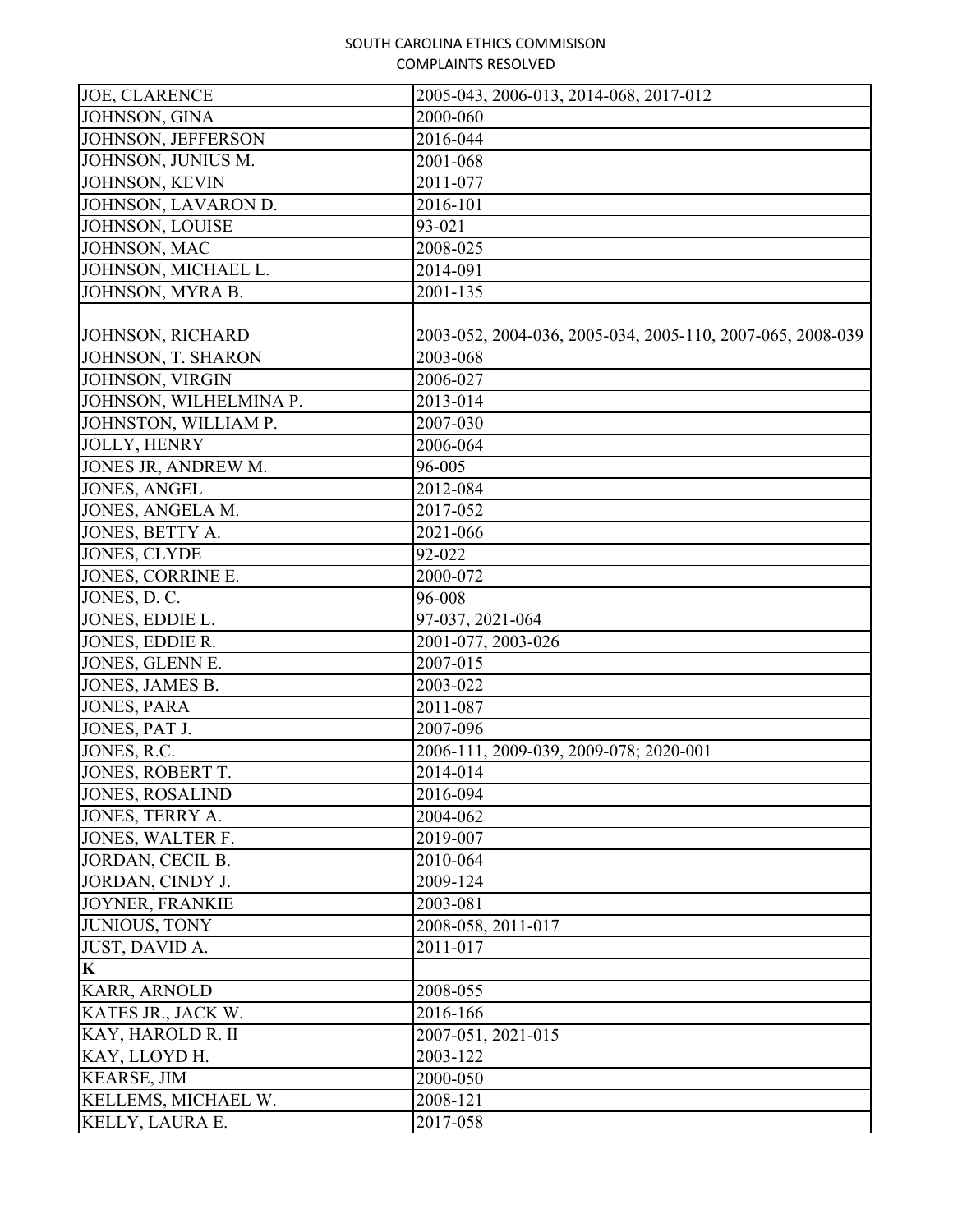| <b>KELLY, STEPHEN S.</b>     | 2008-050, 2008-0512008-057   |
|------------------------------|------------------------------|
| <b>KEMPSON, JAMES</b>        | 2002-069                     |
| <b>KENNEDY, CRAIG</b>        | 2016-098                     |
| <b>KENNEDY, GWENDOLYN</b>    | 2013-085, 2016-020           |
| KENNEDY, LAWRENCE            | 2009-052                     |
| <b>KERNODLE, KAY</b>         | 2015-111                     |
| <b>KERR, ANDREW</b>          | 2013-074                     |
| KERR, MARGARET "MUGSY"       | 99-042                       |
| KERSHAW CO. DEMCRATIC PARTY  | 2006-078, 2011-031           |
| KETCHEN, JACQUELINE          | 2002-052                     |
| KEYS, RAYMOND R.             | 2002-068                     |
| KILCOYNE, JOHN J.            | 2010-106                     |
| KINARD, DONNIE G.            | 2002-035                     |
| KINARD, THEODORE "TED"       | 98-048                       |
| KING, BEATRICE               | 2019-091                     |
| KING JR., HENRY W.           | 2012-013                     |
| KING, LYNN H.                | 2019-103                     |
| KING-REID, PANSY             | 2016-008                     |
| KING, RICHARD W.             | 94-005                       |
| KINLEY, MARY LYNN            | 2014-031                     |
| KINLEY, ROSANNE              | 2004-091                     |
| KIRBY, JOHN                  | 2017-099                     |
| KIRBY, KATHY A.              | 2014-144                     |
| KIRBY, MITCHELL              | 2013-028, 2013-116           |
| KIWANIS, FLORENCE G.         | 2004-073                     |
| KNEECE, CHARLES MONROE, SR.  | 2002-071                     |
| KNIGHT, BONNIE               | 2019-080                     |
| KNIGHT, DAVID                | 2014-096                     |
| KNIGHT, L.C.                 | 2016-119                     |
| KNIGHT, NORMAN R.            | 2004-012                     |
| KNIGHT, WILLIAM              | 2001-081                     |
| KNISLEY, THOMAS E.           | 2002-041, 2003-089, 2004-024 |
| KNUCKLES, JOE D.             | 2005-067                     |
| <b>KNUCKLES, JOE DEAN</b>    | 92-008                       |
| KOCUREK, JAMES A.            | 2009-021, 2009-100           |
| KOZLOSKI, AARON J.           | 2014-011                     |
| KUBIC, GARY                  | 2016-124                     |
| <b>KUZNIAR, RANDY</b>        | 2006-112                     |
| L                            |                              |
| LAMB, JIMMY                  | 2015-061, 2016-064           |
| LANCE, JAMES M.              | 2002-055                     |
| LANGLEY WATER SEWER AND FIRE | 2005-057                     |
| <b>LANGSTON, BRUCE</b>       | 98-042                       |
| <b>LANGSTON, BRUCE</b>       | 98-043                       |
| LAUER, JOSEPH P.             | 2002-106                     |
| LAUGHLIN, DREW               | 2011-038, 2014-163           |
| <b>LAWS, ANDRE</b>           | 2016-045, 2018-043           |
| LAWSON, HENRY                | 2003-038                     |
|                              |                              |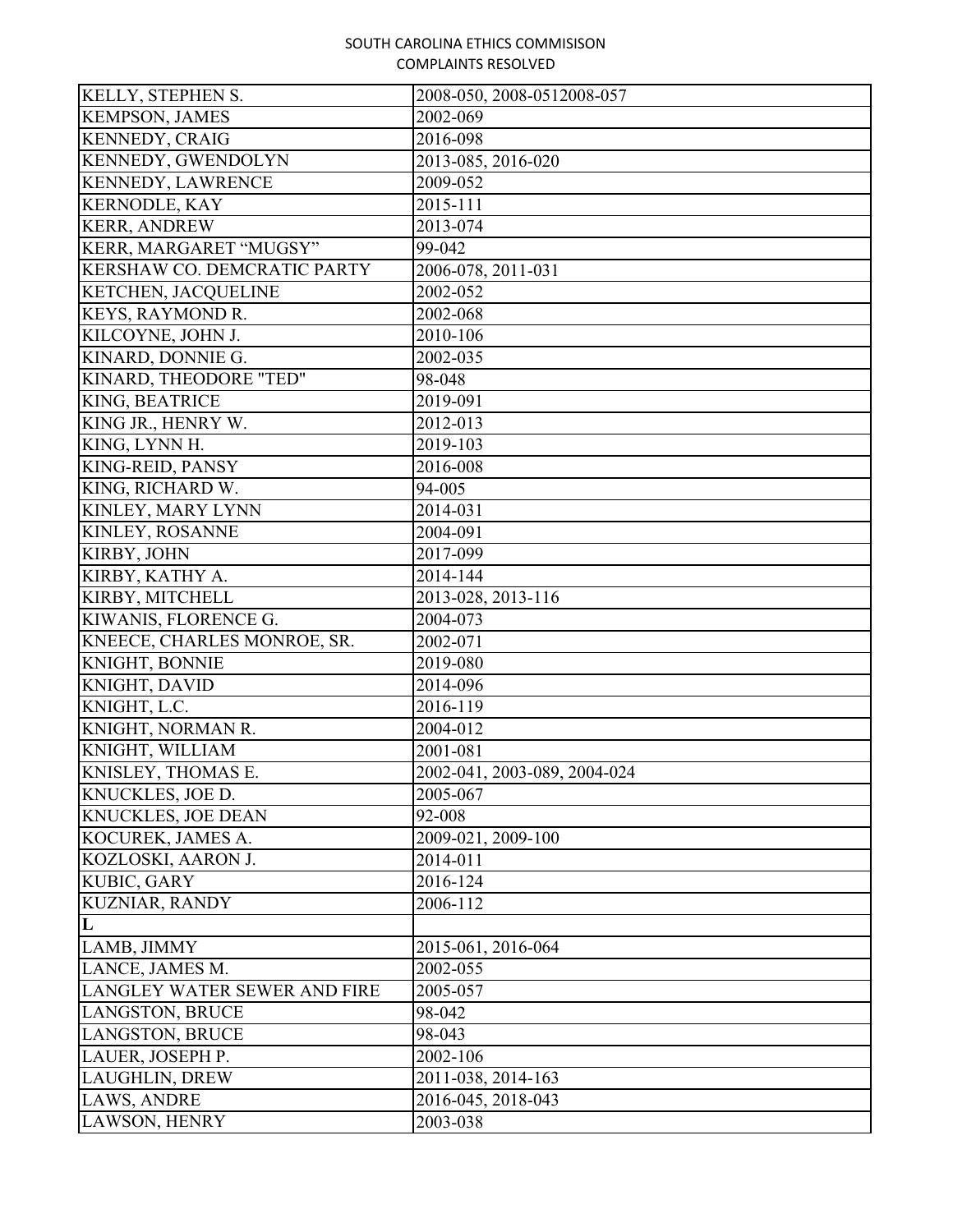| LAWTON, HENRY C., SR.             | 2006-051                               |
|-----------------------------------|----------------------------------------|
|                                   |                                        |
| LEADERS IN ED. ADMIN POLITICAL AC | 2008-107                               |
| LEE, EDDIE                        | 2003-088, 2011-006                     |
| LEE, JOHN WESLEY                  | 98-029                                 |
| LEE, JULIET W.                    | 2013-144                               |
| LEE, ROBYN                        | 2004-064                               |
| LEGARE JR., THOMAS                | 2012-114, 2014-164, 2016-069; 2020-100 |
| LEMONS, MARSHA T.                 | 2013-056                               |
| LENNOX, THOMAS                    | 2017-043                               |
| LEOPARD, KAREN                    | 2006-004                               |
| LETTS, MICHAEL                    | 2013-068, 2013-108                     |
| LEVINER, CECIL J.                 | 2007-052                               |
| LEWIS, ERIC                       | 2021-010                               |
| LEWIS, TONY E.                    | 2014-166                               |
| <b>LEXINGTON COUNTY JOINT</b>     |                                        |
| MUNICIPAL WATER AND SEWER         |                                        |
| <b>COMMISSION</b>                 | 2008-112                               |
| LIFE SETTLEMENT INSTITUTE         | 2006-017                               |
| LIKINS, KIM                       | 2017-044;                              |
| LILAC CAPITAL, LLC                | 2007-005                               |
| LINDEMAN, PAUL R.                 | 2012-110                               |
| LINDEY, DENNIS C.                 | 2009-113                               |
| LINDSAY, WILLIAM M.               | 96-010                                 |
| LINDSEY, DR. CHARLES              | 96-004                                 |
| LINDSEY, WILLIAM C.               | 2006-101                               |
| LINKENHOKER, KEVIN W.             | 2015-014                               |
| LISENBY, STEVEN MITCHELL          | 2016-093                               |
| LITMAN, PATRICK                   | 2009-093, 2009-108                     |
| LITTLE, JOHNNY                    | 2006-065                               |
| LIVINGSTON, PAUL                  | 2009-122                               |
| LLOYD, MIKE                       | 92-017                                 |
| LOADHOLT, ANN                     | 92-031                                 |
| <b>LOCKHART, DORIS</b>            | 2005-096                               |
| LOCKLAIR, MICHAEL L.              | 97-003                                 |
| LOE, MARY M.                      | 2010-023                               |
| LOFTIS JR., CURTIS M.             | 2014-156                               |
| LOGAN, LARRY                      | 99-038                                 |
| LOGAN, TERRY                      | 2013-060                               |
| LOLLIS, PHYLLIS                   | 2012-054, 2013-069                     |
| LOVING CARE CASKETS, INC.         | 2002-017                               |
| LOWERY, KING D.                   | 2006-028                               |
| LYBRAND, CHARLIE                  | 2015-065                               |
| LYTCH, KENNETH R.                 | 2013-055, 2013-087, 2018-044           |
| M                                 |                                        |
| MACK, LEVORN                      | 99-006, 99-007                         |
| MADDEN, EUGENE                    | 2000-012                               |
| MAGANN, D. P.                     | 98-016                                 |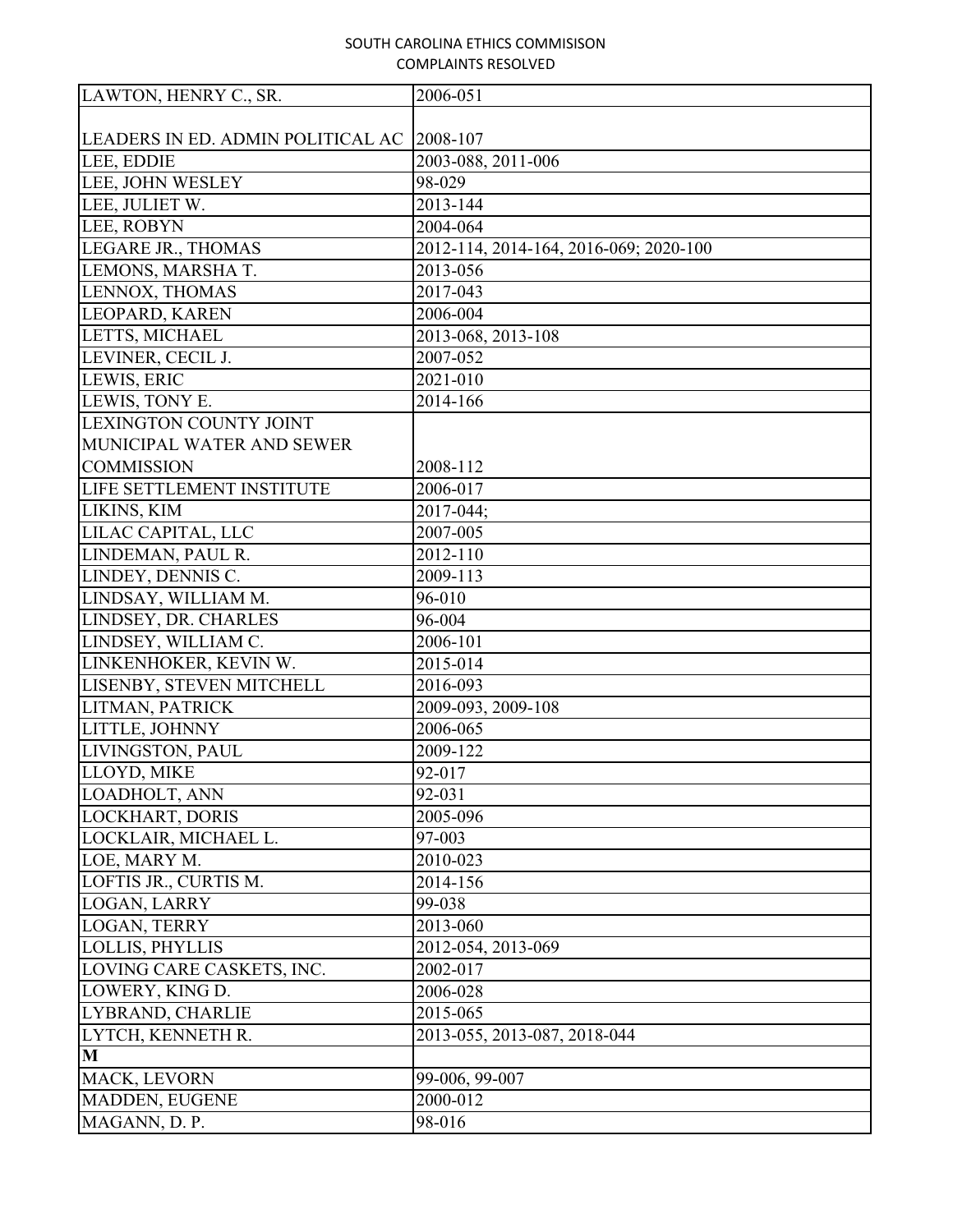| MALLARD, FREDERICK A.        | 2015-060                                                |
|------------------------------|---------------------------------------------------------|
| MALPHRUS JR., JOSEPH N.      | 2013-001                                                |
| <b>MALPHRUS, PAUL</b>        | 2005-035, 2005-064                                      |
| MANER, DESHAWN               | 2010-058                                                |
| MANGUM, JONATHAN D.          | 2002-062, 2003-103                                      |
| MANIGAULT, INEZ T.           | 2002-075                                                |
| MANN, ART                    | 2014-025                                                |
| MARCELLION, ELIZABETH L.     | 2000-025                                                |
| MARCHANT, T. ESTON           | 94-009                                                  |
| MARCHARIA, KAMAU             | $\overline{20}14 - 059$                                 |
| MARION CO. DEM. PTY          | 2010-059                                                |
| MARRIOTT CORPORATION         | 93-004                                                  |
| MARSHALL, IRVIN              | 2019-113                                                |
|                              | 2000-029, 2001-136, 2003-134, 2006-092, 2013-095, 2016- |
| MARSHALL, SAMUETTA V.        | 004, 2019-101                                           |
| MARSHALL-SMITH, GLENNIE      | 2006-094                                                |
| MARTIN, JAMES D.             | 2017-088                                                |
| MARTIN JOSEPH L.             | 2006-102                                                |
| MARTIN, DENISE               | 2007-104                                                |
| MARTIN, JERRY                | 2008-023                                                |
| MARTIN, JOHN H.              | 2013-101                                                |
| MARTIN, LOIS M.              | 2002-034                                                |
| MARTIN, PAUL L.              | 2010-065                                                |
| MARTIN, RAYMOND D.           | 98-031, 032                                             |
| MARTIN, RICKY                | 2012-035                                                |
| MARTINO JR., CHARLES W.MARS, |                                                         |
| RAYMOND L.                   | 2000-008, 2008-105                                      |
| MASSEY, PHILIP               | 2006-114                                                |
| MASSEY, WES GEORGE           | 2016-092                                                |
| MASTERS, FRANK D.            | 97-013                                                  |
| <b>MATHEWS, RENEE</b>        | 2013-126                                                |
| MATHIS, SARAH B.             | 2014-142                                                |
| MATTHEWS, CURTIS A.          | 2017-016                                                |
| MATTHEWS, GEORGE I.          | 2016-013                                                |
| MATTISON, WENDELL W.         | 2001-101                                                |
| MAYER, THOMAS W.             | 2015-095                                                |
| MCABEE, WILLIE H.            | 2010-136                                                |
| MCALHANY, SONYA              | 2010-044                                                |
| MCALLISTER, JOHN A.          | 2007-038                                                |
| MCBRIDE, MARK S.             | 2011-043                                                |
| MCCALL, ANNIE M.             | 2010-014                                                |
| MCCANN, JOHN                 | 2017-061                                                |
| MCCARTHY, JAN                | 2005-079                                                |
| MCCLAM, G. DAVIS             | 2001-089                                                |
| MCCLARY, FRANK               | 2021-065                                                |
| MCCLARY, THOMAS E.           | 2002-009                                                |
| MCCLARY, TOWANDA W.          | 2007-034                                                |
| MCCLELLAN, GRETCHEN M.       | 2013-049, 2020-072                                      |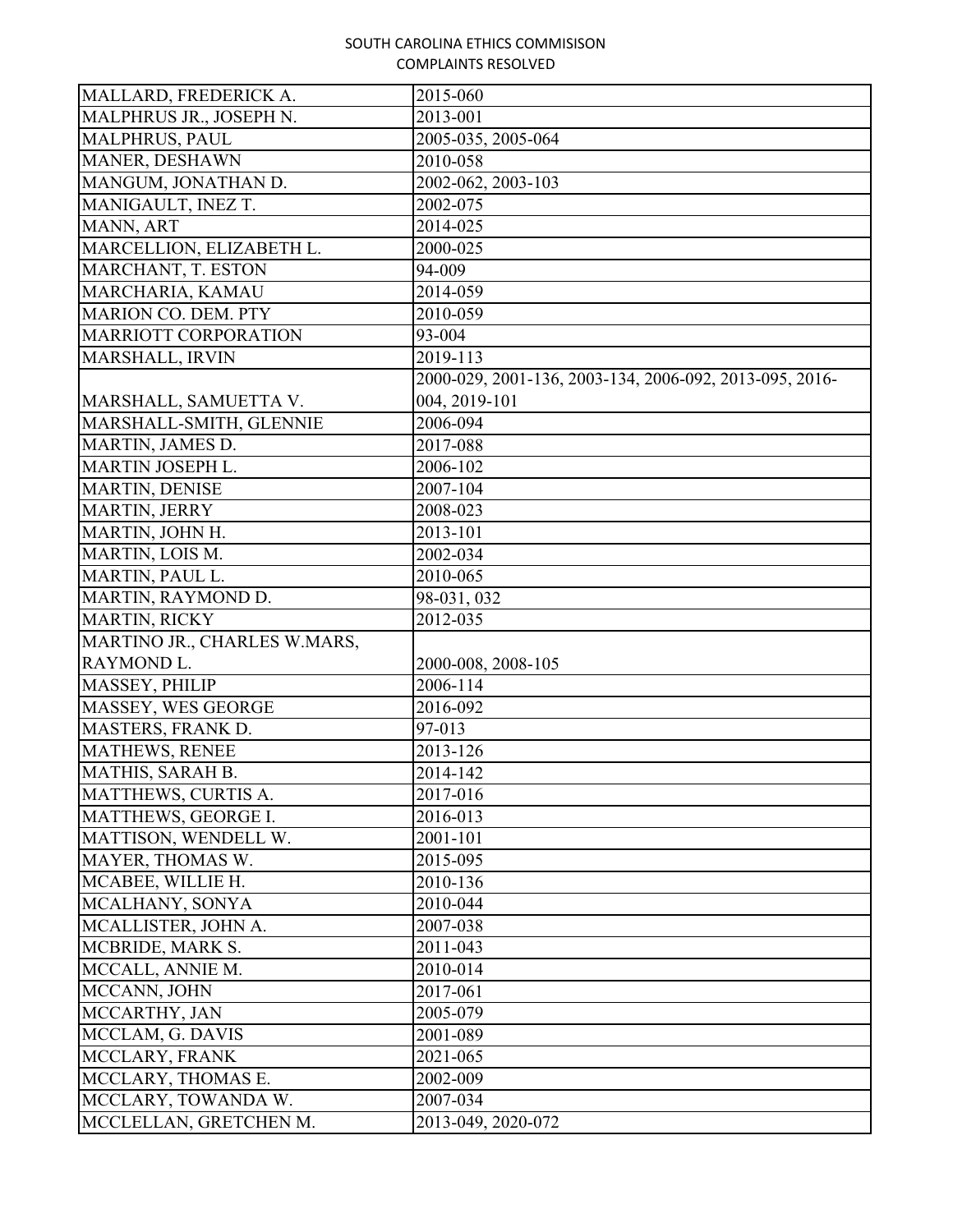| MCCLEOD, CARL               | 99-045             |
|-----------------------------|--------------------|
| MCCOLLUM, MARY C.           | 2001-032           |
| MCCOLLUM, SAMUEL            | 2012-107           |
| MCCOMBS, CAROL B.           | 2006-105           |
| MCCORMICK, MARILYN          | 2011-001           |
| MCCRAW, FRANCIS             | 96-014             |
| MCCUTCHEN, WILLIAM GREGG    | 2013-035           |
| MCDANIEL, GARRETT           | 2020-071           |
| MCDUFFIE, JOHNNY            | 2010-066           |
| MCELVEEN, LEROY J.          | 2010-060           |
| MCENTIRE, BOBBIE (DR.)      | 96-011             |
| MCFADDEN, JOSEPH            | 2015-020           |
| MCGINLEY, NANCY             | 2011-039           |
| MCGREW, PETE                | 2011-100           |
| MCKENZIE, DANNY             | 2001-142           |
| MCKENZIE, DANNY M.          | 2001-137           |
| MCKENZIE, LAWANA            | 2001-062           |
| MCKIE, AMELIA B.            | 2017-023           |
| MCKOWN, DOUGLAS P.          | 2004-107, 2006-126 |
| MCKOWN, JONATHAN            | 2001-033           |
| MCKOWN, WILLIAM             | 2008-086, 2011-089 |
| MCLAIN, EUGENE              | 2003-084           |
| MCMACKIN, JANE              | 2004-065           |
| MCMAHON, DENNIS             | 2005-063           |
| MCMANUS, SUSAN              | 2020-082           |
| MCMASTER, HENRY D.          | 2014-143           |
| MCMILLAN, CARTER            | 2013-098           |
| MCMORRIS, BETTY J.          | 2020-074           |
| MCMULLEN, FRANCES C.        | 2005-055, 2006-055 |
| MCQUILLA, JAMES M.          | 2014-083           |
| MCRAE, CHARLES              | 2012-105           |
| MCRAE, PAMELA D.            | 2015-013           |
| MCSWAIN, CARY               | 2006-135           |
| MEADE, JAMES L.             | 2000-046           |
| MEEKS, JOYCE                | 2012-109           |
| MEEKS, LISA MULLIKIN HUNTER | 2015-103           |
| MEETZE, JACQUELINE L.       | 2000-070, 2002-053 |
| MELVIN, E. J.               | 2010-067           |
| MERRITHEW, GERALD D.        | 2016-102           |
| MERRITT, SCOTT              | 2003-092           |
| MERRITT, THOMAS E.          | 2006-015           |
| MERRY JR., PHILIP R.        | 2017-055, 2019-049 |
| MESSEX, TERESA              | 2010-043           |
| MICK, GEORGE                | 92-006             |
| MIDDLETON, EZELL G.         | 2004-063           |
| MIDDLETON, JUANITA          | 2021-029           |
| MIDDLETON, TERRANCE L.      | 2016-155           |
| MILES, MARY F.              | 2007-035           |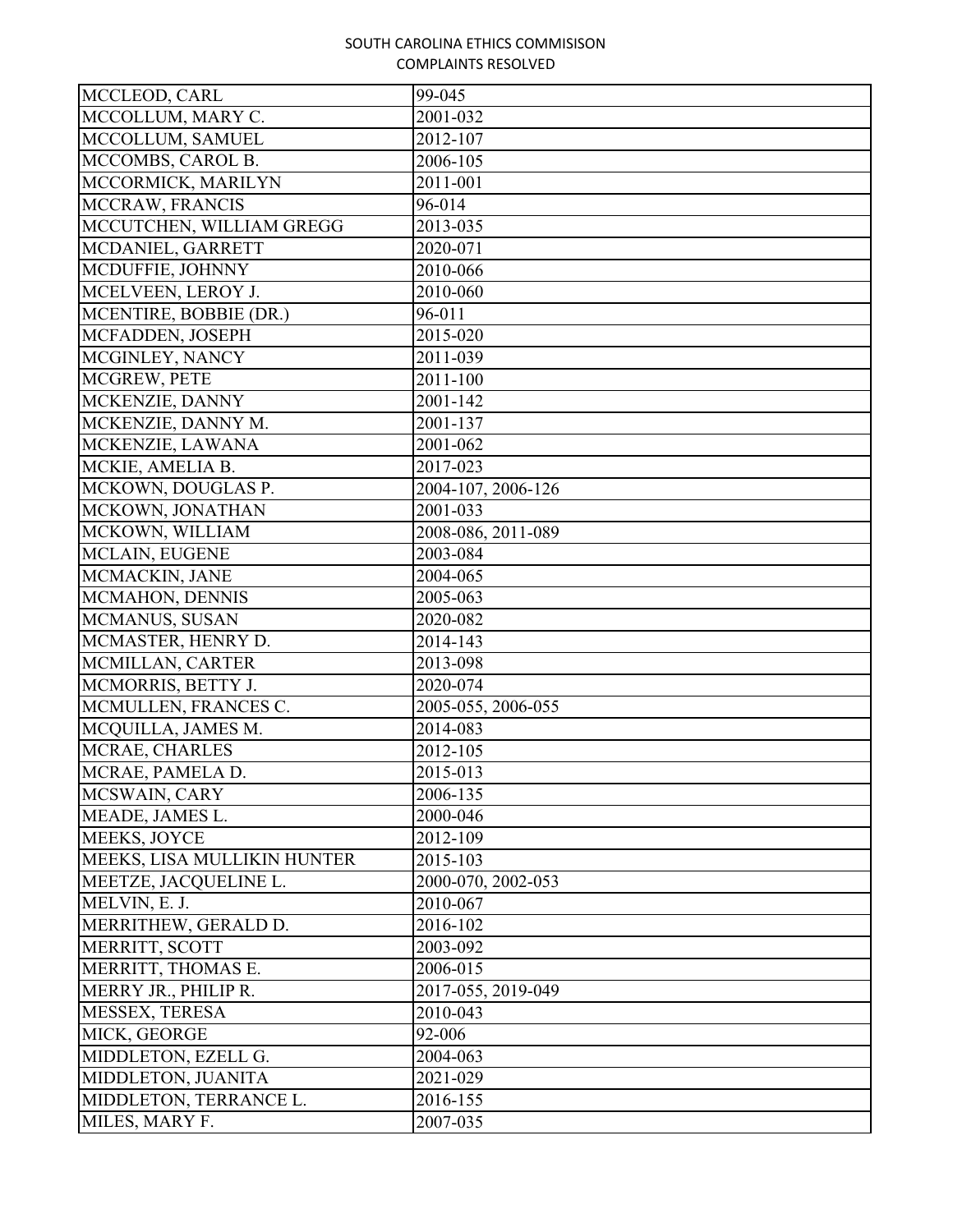| MILLER, DANIEL E.         | 97-002, 2002-057, 2003-046 |
|---------------------------|----------------------------|
| MILLER, GLENN             | 2015-104                   |
| MILLER, JEROME M.         | 2017-064                   |
| MILLER, LEONA MYERS       | 2016-014                   |
| MILLER, ROBERT E.         | 2008-041                   |
| MILLER, TRACY A.          | 2007-016                   |
| MILLICAN JR., FRANK B.    | 2014-135, 2016-082         |
| MILLS, DOROTHY            | 2015-096                   |
| MILLS, FRED T.            | 94-010, 94-011             |
| MILLS, JOHN WESLEY        | 98-013                     |
| MILLS, RODNEY             | 2003-034                   |
| MINTZ, JAMISON            | 2012-118, 2017-021         |
| MISTRULLI-CANTONE, ANGELA | 2019-055                   |
| MITCHELL JR., CHARLES     | 2013-119                   |
| MITCHELL, LAQUAN KEITH    | 2015-102                   |
| MITCHELL, LUCILLE         | 2002-025                   |
| MITCHELL, WILLIAM CHARLES | 2004-103, 2005-121         |
| MITCHUM, ANTHONY CRAIG    | 99-036                     |
| MIZZELL, ANTHONY G.       | 2008-109                   |
| MOBLEY, KAYLEEN           | 2017-083                   |
| MONTGOMERY, CAROLYN       | 2002-066                   |
| MOODY, JOHN P.            | 2013-138                   |
| MOORE, BENJAMIN J.        | 2011-022                   |
| MOORE, COLIN              | 2014-047                   |
| MOORE, EDDIE LEE          | 2011-055                   |
| MOORE, LAWRENCE D.        | 2003-021, 2003-033         |
| MOORE, SUZANNE D.         | 2015-089                   |
| MOORE, TONY L.            | 2012-007                   |
| MOORE, TRACY W.           | 2017-020                   |
| MORAN, MICHAEL            | 2012-104                   |
| MORANT, LOUIS R.          | 2021-045                   |
| MORELL, STEVE R.          | 92-036, 92-037, 92-038     |
| MORGAN, TIMOTHY E.        | 2013-018                   |
| MORRIS, ECHO              | 98-038                     |
| MORRIS, JOHN W.           | 94-020                     |
| <b>MORRIS, PAULA</b>      | 2020-014                   |
| MORRIS, STEPEHN           | 2010-132                   |
| MORROW, KENNETH           | 2020-009                   |
| MORROW, MICHAEL C.        | 2013-022                   |
| MORSCH, RICHTER P.        | 95-015                     |
| MORTON, RONALD L.         | 2002-037                   |
| MOSELEY, PEGGY            | 2012-122                   |
| <b>MOSES, LUCIUS</b>      | 2013-132                   |
| MOSES, SANYA J.           | 2006-020, 2014-135         |
| MOSES, STEPHEN C.         | 2013-046                   |
| MOSS, JEFFREY             | 2016-033, 2016-049         |
| MOSS, JULIE               | 2013-105                   |
| MOSS, MICHAEL             | 93-017                     |
|                           |                            |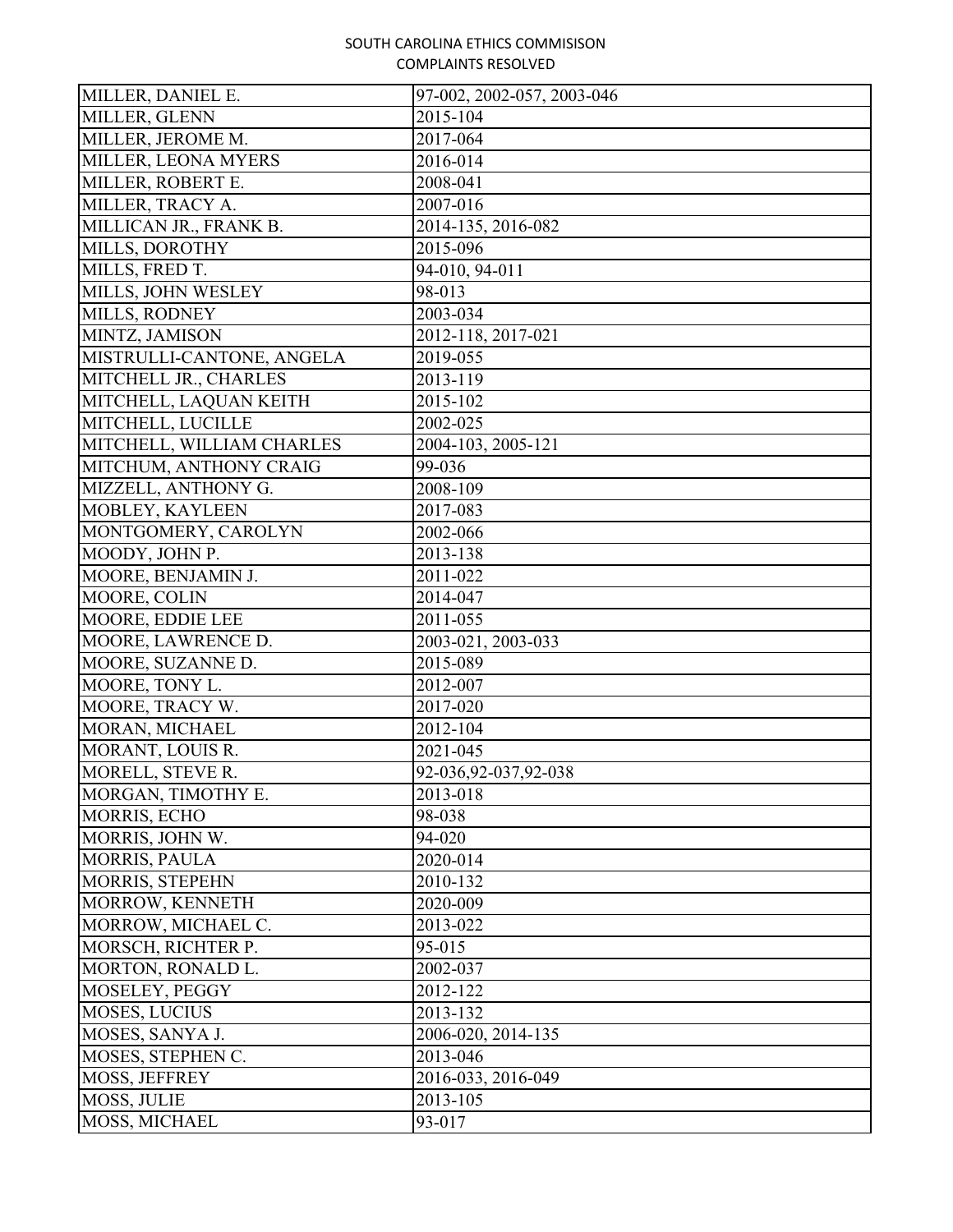| MOSS, WILLIAM                   | 92-028                       |
|---------------------------------|------------------------------|
| MOTON, FELICIA                  | 2015-078                     |
| MOULDER, LESTER L.              | 2003-121, 2013-048           |
| MOWRY, OLIVER W.                | 96-009                       |
| MULDROW, SANDRA                 | 2005-095, 2006-052, 2013-023 |
| MULLEN, FRANK E.                | 2002-042                     |
| MULLINAX, TODD B.               | 2007-017                     |
| MURDAUGH, STEVEN                | 2001-019                     |
| MURPHY, CARNELL                 | 94-002, 2007-018             |
| MURPHY, KIM                     | 2005-074                     |
| MURPHY, LOUISE J.               | 2003-132                     |
| MUSE, MELISSA                   | 2001-099                     |
| MYERS, BERLING.                 | 2000-105                     |
| MYERS, EBBIE D.                 | 2015-002                     |
| MYERS JR., GARY L.              | 2015-062                     |
| <b>MYERS, GREG</b>              | 2001-064                     |
| <b>MYERS, JOHNNY</b>            | 2015-109                     |
| MYERSON, LOREEN J.              | 2017-103                     |
| N                               |                              |
| NAPIER, PHIL                    | 2002-019                     |
| NASH, DR. BOB                   | 99-024                       |
| NATIONAL ALLIANCE               | 2008-056                     |
| <b>NEHME JOE</b>                | 95-017                       |
| NELSON, EDDIE                   | 2012-113                     |
| NELSON, JOSEPH E.               | 2004-076                     |
| NEMECEK, FRANK H.               | 96-012                       |
| NESTBURG, MATTHEW               | 2019-069                     |
| NEWBERRY, MARK                  | 90-023                       |
| NEWMAN, BRIAN D.                | 2013-050, 2016-156           |
| NEWSOME, TRIPP                  | 2013-118                     |
| NEXTEL COMMUNICATIONS           | 2006-104                     |
| NISBET, CHRISTOPHER D.          | 97-030                       |
| <b>NOBLE, PHIL FOR GOVERNOR</b> |                              |
| COMMITTEE, INC.                 | 2019-021                     |
| NORDEEN, JACKIE K.              | 98-045                       |
| NORDENBROCK, RON                | 2007-010                     |
| NORRIS, WILLIAM C.              | 2003-104                     |
| NORWOOD, KENNETH                | 2009-115                     |
| NORWOOD, TIMOTHY F.             | 2011-054                     |
| NOWLIN, PERRY                   | 2014-084                     |
| $\mathbf{O}$                    |                              |
| O'HARA, MICHELLE                | 2004-100                     |
| O'REAR, WALTER                  | 2002-128                     |
| ODOM, GLENN                     | 2002-105, 2005-094           |
| ODOM, PAT                       | 2001-078                     |
| ODOM, VERD                      | 97-001, 97-034               |
| O'DONALD, JOHN                  | 2007-003, 2008-104           |
| <b>OLD HOME PLACE</b>           | 2011-009                     |
|                                 |                              |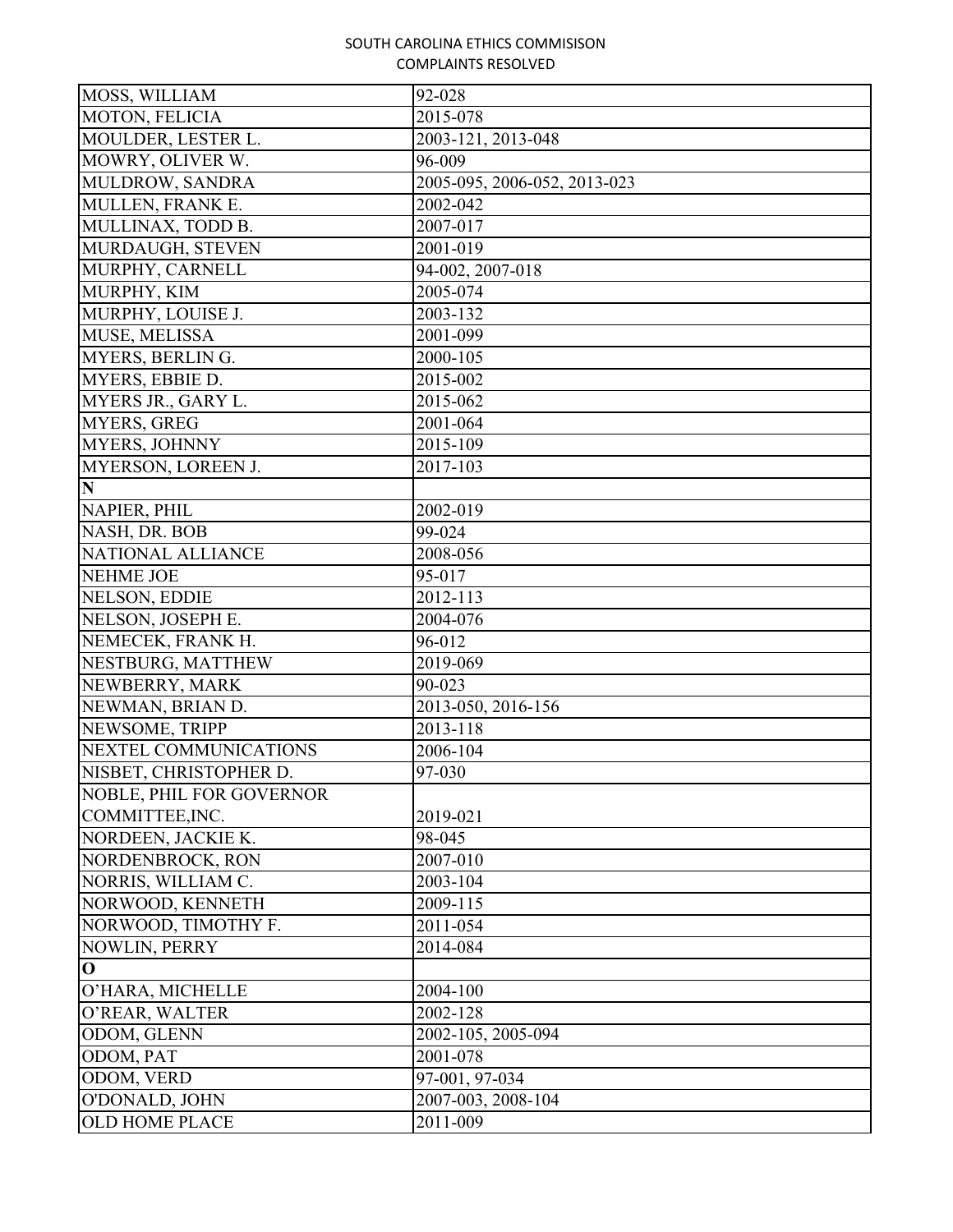| OPALEWSKI, MARY LEE             | 2006-001                                     |
|---------------------------------|----------------------------------------------|
| ORR, HARRISON E.                | 2000-108                                     |
| ORR, LEWIS                      | 2012-116                                     |
| OTT, LOUIE "SKEETER"            | 97-020                                       |
| <b>OWENS, JAMES</b>             | 92-005                                       |
| OWENS, JO ANN C.                | 2013-006                                     |
| OWENS, MICHAEL D.               | 2013-034                                     |
| OWENS, OLIVER O.                | 2016-050 (dismissed), 2016-106               |
| OWENS, WILLIAM R.               | 2007-019                                     |
| OWL'S NEST RECOVERY HOUSE       | 2009-105                                     |
| OXNER, JOHN C.                  | 2009-114                                     |
| $\mathbf{P}$                    |                                              |
| PADGETT, GRADY                  | 99-046                                       |
| PAGE, SR., JOHNNY C.            | 2001-071                                     |
| PAGE, WILLIE L.                 | 2001-083, 2004-089                           |
| PALMER, JONATHAN E.             | 2003-105                                     |
| PALMER, ROBERT A.               | 2016-084                                     |
| PARADISE, KEITH                 | 2000-039                                     |
| PARALEGAL SERV OF AMER.         | 2000-089                                     |
| PARKER, BERNICE                 | 93-007                                       |
| PARKER, STEPHEN                 | 92-014                                       |
| PARKER, THEODORE C.             | 2004-033                                     |
| PARRIS, SARA                    | 92-025                                       |
| PARTNERSHIP FOR PALMETTO        |                                              |
| <b>LEADERSHIP</b>               | 2012-014                                     |
|                                 |                                              |
| PASLEY, STANLEY S.              | 96-013, 2004-051, 2005-093, 2010-0422008-072 |
| PATIENTS FIRST, PAC             | 2005-046                                     |
| PATRICK, ANNIE                  | 2013-104                                     |
| PATSOURAKOS, JUDITH A.          | 2005-013                                     |
| PATTERSON, GRADYPATTERSON, LENI |                                              |
| N.                              | 2007-0602009-148                             |
| PATTERSON, MICHAEL B.           | 94-014                                       |
| PATTON, FRANK STEVEN            | 95-002                                       |
| PAYNE, MICHAEL I.               | 2017-050                                     |
| PAXTON, PEGGY M.                | 2008-083, 2008-096                           |
| PEACE, PETE                     | 2004-005                                     |
| PEAKE, SALLIE                   | 98-019                                       |
| PEARSON, MARY L.                | 92-012                                       |
| PEDIATRIC SERV. OF AMERICA      | 2011-026                                     |
| PEDIGO, JAMES                   | 2000-059                                     |
| PEE DEE COMMUNITY DEVELOPMENT   |                                              |
| <b>CORPORATION</b>              | 2015-028                                     |
| PEEL, SANDRA W.                 | 2013-059                                     |
| PEELER, ROBERT                  | 97-006                                       |
| PEEPLES, ROBERT F.              | 2000-065                                     |
| PEEPLES, T.D.                   | 96-006, 2002-077, 2002-108                   |
| PEEPLES, THOMAS                 | 2002-070                                     |
|                                 |                                              |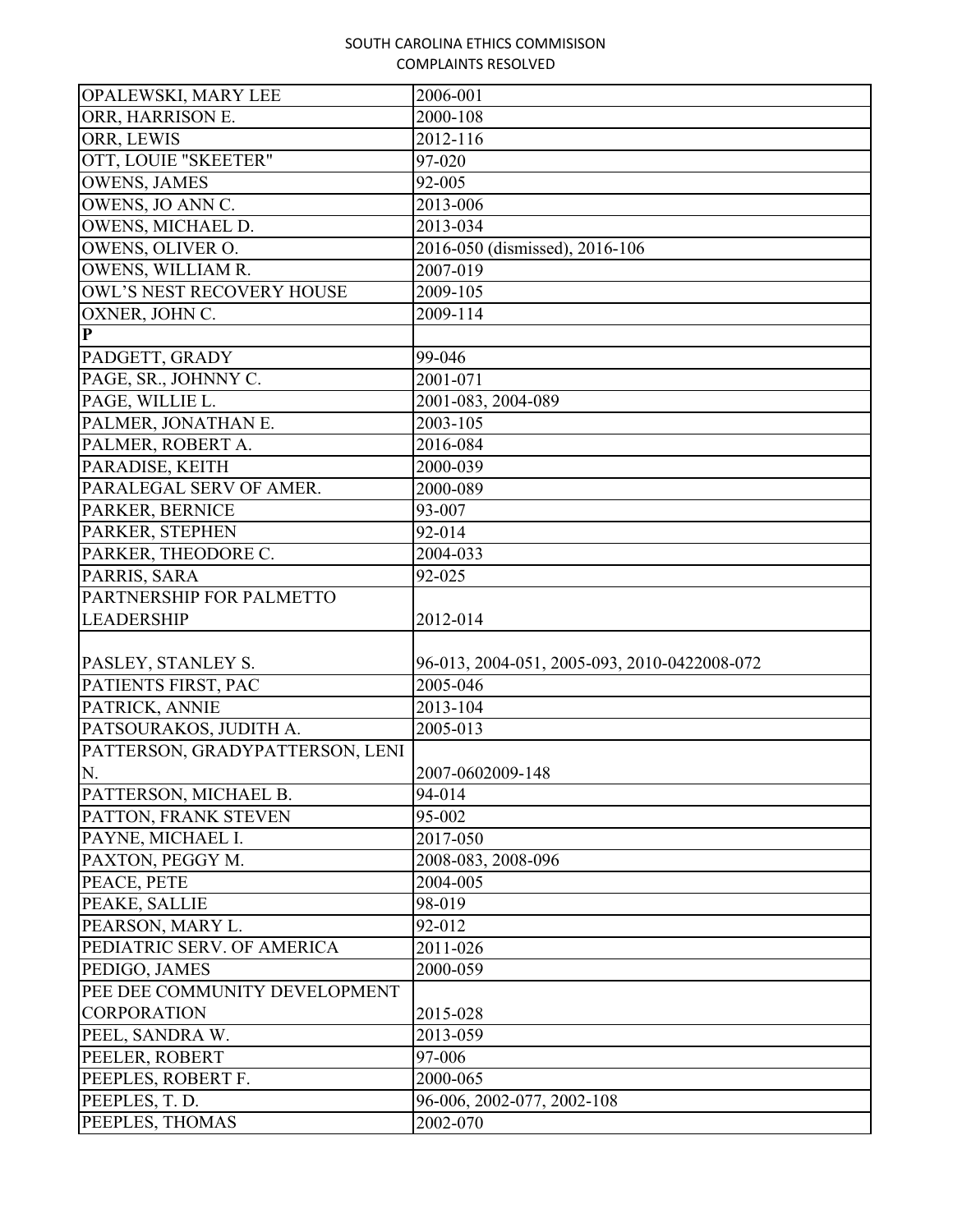| PEEPLES, TOM                  | 2011-061           |
|-------------------------------|--------------------|
| PELZER, ZELDA E.              | 2001-051           |
| PENNY FOR PROGRESS            | 2002-036           |
| PERCIVAL, MICHAEL L.          | 2014-071           |
| PERRY, ADA CHISOLM            | 2005-059           |
| PERRY, DWAYNE                 | 2014-060           |
| PERRY, JOHN                   | 2000-013           |
| PETTIGREW, FRONNIE J.         | 2001-050           |
| PETTIGREW, RANDY              | 2004-016           |
| PHILLIPS, BETH                | 2006-129, 2006-130 |
| PHILLIPS, CATHY M.            | 2002-043           |
| PHILPOT, SHANNON D.           | 2013-075           |
| PIERCE, RETHA                 | 2012-040, 2012-132 |
| PINCKNEY, BARBARA             | 2009-012, 2003-087 |
| PINCKNEY, CALDWELL            | 2010-035           |
| PINCKNEY, JAMES L.            | 2013-099           |
| PINCKNEY, LEMERIO             | 2001-080           |
| PIPKIN, ROY                   | 2003-007           |
| PIPKIN, ROY & CHRIS           | 2002-120           |
| PIPKINS, ALEXIS D.            | 2005-099           |
| PISANO, ETTA                  | 2011-019           |
|                               |                    |
| PLANNED PARENTHOOD OF CENTRAL | 2003-124           |
| PLATO, CORRIE                 | 2006-134           |
| PLATT, EUGENE                 | 2003-063           |
| POINSETT, KAREY L.            | 2001-079           |
| POOLE, CHRISTINE A.           | 2016-015           |
| POOLE, JENNIFER K.            | 2007-094, 2008-049 |
| POPE, MILTON                  | 2014-036           |
| POPE, TERESA                  | 2014-022           |
| PORTER, WILLIAM D.            | 2012-030           |
| PORTH, DONNIE B.              | 2021-043           |
| PORTH, GARY                   | 93-016             |
| PORTWOOD, CHRISTINA           | 2011-010           |
| POSTON, KENNETH H.            | 2011-040           |
| POSTON, LOUIN B.              | 2004-052, 2005-105 |
| POTOK, CHARLES                | 2006-080           |
| POUND, TOYA D.                | 2013-089           |
| POWELL, O. HENDERSON          | 97-035             |
| POWELL, SETH E.               | 2013-131           |
| PREACHER, JAMES A.            | 2012-088           |
| PRESSLEY, NEWTON              | 93-006             |
| PRESSON, EVERETT V. JR.       | 2007-122           |
| PRESTON, JOEY                 | 2003-002, 2003-006 |
| PRICE, DAVID E.               | 2003-083           |
| PRICE, GLENN C.               | 2011-097           |
| PRICE, H. ARNOLD              | 2002-089           |
| PRICE, HOWARD                 | 2006-061           |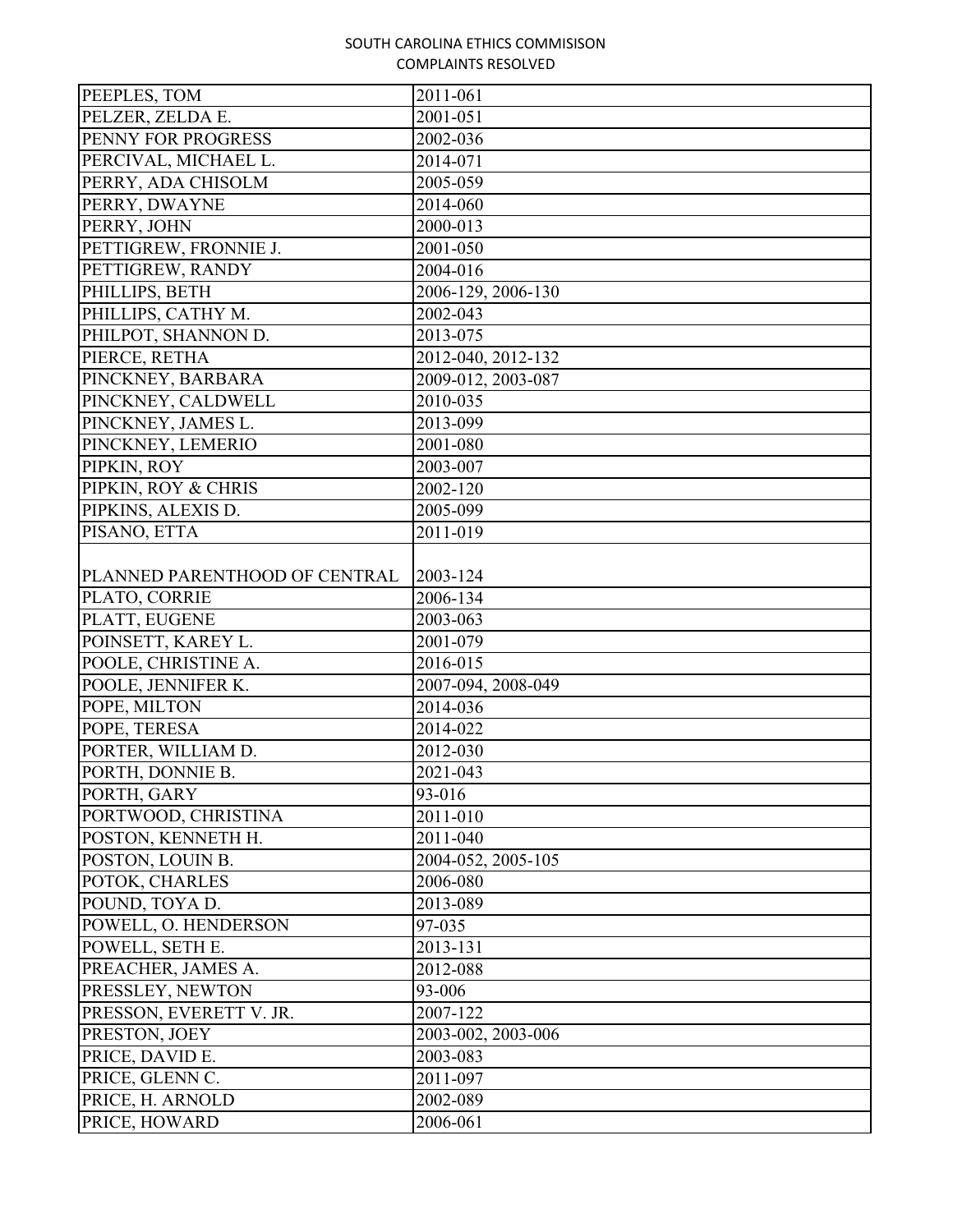| PRICE, JAMES                          | 2002-010, 2004-034, 2005-017                             |
|---------------------------------------|----------------------------------------------------------|
|                                       |                                                          |
| PRICE, WINDY                          | 2012-039, 2012-123, 2013-010, 2013-120, 2014-064         |
| PRINGLE, PATRICIA                     | 2004-053                                                 |
| PRITCHER, TY I.                       | 2010-107                                                 |
| PRITCHETT, DEBBIE                     | 2005-120                                                 |
| PUBLIC ED AWARENESS COALITION         | 2004-075                                                 |
| PYATT, LOU ANN                        | 2012-134, APPEAL ORDER, FINAL ORDER                      |
| Q                                     |                                                          |
| QUALEY, JOSEPH K.                     | 2007-118                                                 |
| QUICK, GARY (SR.)                     | 97-033, 2004-058, 2004-059, 2005-087, 2006-006, 2007-092 |
| QUINN, GARY S.                        | 2003-106                                                 |
| <b>QUINN, RICHARD</b>                 | 2007-075                                                 |
| R                                     |                                                          |
| RAGIN, SHAWN T.                       | 2014-052                                                 |
| RAGLAND, WILLIAM H.                   | 2020-073                                                 |
| RAINES, DENNIS                        | 99-025                                                   |
| RAMSEY, JACK D.                       | 2006-020, 2006-060, 2006-118                             |
| RAMSEY, JACQUELINE                    | 2003-127, 2007-001                                       |
| RAMSEY, JAMES B.                      | 2010-068, 2012-128                                       |
| RANDALL, JOEL                         | 2001-061                                                 |
| RANDALL, MICHAEL A.                   | 2001-141                                                 |
| RANDOLPH, JAMES GRADY                 | 2005-066, 2005-112                                       |
| RANDOLPH, LONNIE                      | 2013-007                                                 |
| RAUCH, WILLIAM                        | 2008-030                                                 |
| RAVENELL, LEROY                       | 2013-002                                                 |
| RAWL, A. VICTOR                       | 2017-084                                                 |
| RAWLINSON, DAVID                      | 2010-133                                                 |
| RAY, ALAN T.                          | 99-033,99-034, 99-051                                    |
| <b>RAY, DONALDREAL ESTATE</b>         |                                                          |
| <b>INVESTMENT PROFESSIONALREAVES,</b> |                                                          |
| DEXTER L.                             | 92-0282011-0232009-101                                   |
| RAY, JAMES                            | 2007-077                                                 |
| READ SR., EMERSON B.                  | 2014-016                                                 |
| READY, FLETCHER M. III                | 2020-007                                                 |
| <b>REAVES, NEIVORY</b>                | 2007-020                                                 |
| REDMOND, THOMAS E.                    | 2004-015, 2004-022, 2004-066, 2013-067                   |
| REECE, JERRY                          | 2006-002                                                 |
| REEVES, MORGAN B.                     | 2011-096                                                 |
| REEVES, STEVE D.                      | 92-035                                                   |
| <b>REID, THOMAS</b>                   | 2006-066                                                 |
| REUBEN, DR. LUCY J.                   | 98-047                                                   |
| <b>REX, JAMES</b>                     | 2007-078, 2007-059                                       |
| REX, SUE                              | 2011-003                                                 |
| REYNOLDS, FRANK V.                    | 92-019                                                   |
| REYNOLDS, KAREN D.                    | 97-015                                                   |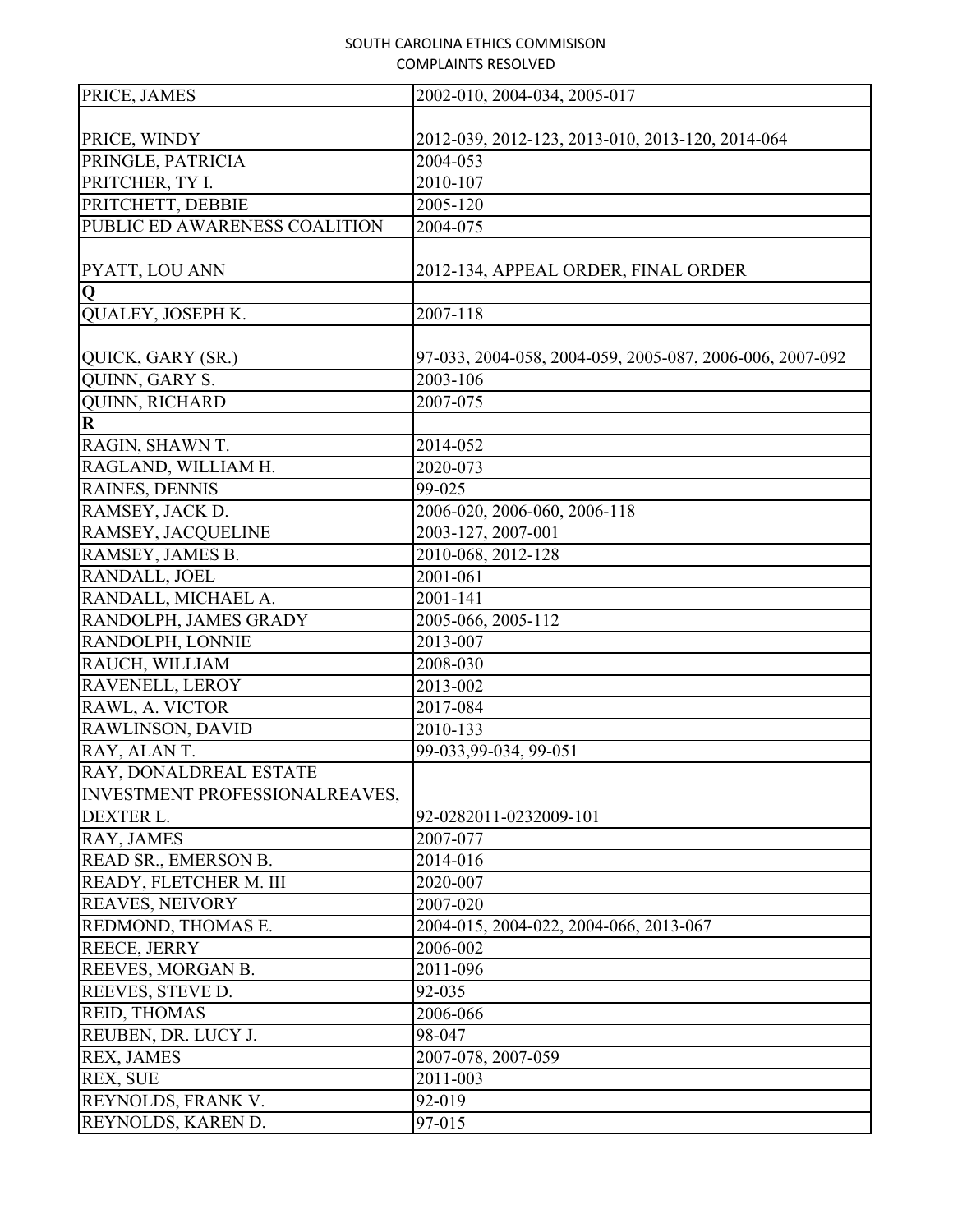| REYNOLDS JR., RONALD D.       | 2017-054                     |
|-------------------------------|------------------------------|
| REYNOLDS, ROY                 | 2001-003, 2001-017           |
| <b>REYNOLDS, TRACEY</b>       | 2007-073, 2011-098           |
| RHOAD III, W.D.               | 2012-119                     |
| RHOADS, CAROL J.              | 2014-087                     |
| RHODES, CAROLINE              | 2004-069                     |
| RICE JR., JEROME              | 2012-010                     |
| RICE, JOHN R.                 | 2002-012                     |
| RICE, LUCIUS M., III          | 2007-036                     |
| RICE, PAGE                    | 2009-102                     |
| RICE, TABITHA C.              | 2019-111                     |
| RICE-CRENSHAW, MARY M.        | 2009-118                     |
| RICHARDSON, CAROLINA B.       | 2014-070                     |
| RICHARDSON, JOHN P.           | 2006-041                     |
| RICHARDSON, SCOTTY M.         | 2014-093                     |
|                               |                              |
| RICHLAND CO. DEMOCRATIC PARTY | 2006-081                     |
| RICHLAND CO. RECREATION COMM  | 2006-131                     |
| RIDGEWAY, PANSY               | 95-003                       |
| RIGBY, BILLY                  | 2011-095                     |
| RILEY, JOEL C.                | 95-008                       |
| RILEY, KENNETH                | 2014-137                     |
| RILEY, RHETTRISE SC, INC.     | 93-0142009-103               |
| RIVERS, J. T. BUDDY           | 2003-055                     |
| RIVERS, PAUL M.               | 2009-130, 2010-024           |
| <b>RIVERS, SAMUEL</b>         | 2004-067                     |
| <b>RIVERS, SUSAN</b>          | 2006-133                     |
| <b>ROBERSON, JERRY</b>        | 2000-003                     |
| <b>ROBERTS, PAUL</b>          | 2011-079                     |
| <b>ROBERTS, TERENCE</b>       | 2011-060                     |
| ROBERTSON, JOSEPH H.          | 2008-042                     |
| ROBERTSON, MARK               | 2010-130                     |
| ROBINSON, ALZENA              | 98-049                       |
| ROBINSON, ANTHONY             | 2012-115                     |
| ROBINSON, CAROLYN             | 2014-061                     |
| ROBINSON, EDWARD D.           | 2015-070, 2015-071           |
| ROBINSON, GERALDENE           | 2000-075, 2000-076, 2001-055 |
| ROBINSON, ISAAC               | 2002-005                     |
| ROBINSON, PAMELA              | 2002-102                     |
| ROBINSON, WILLIAM E.          | 2012-032                     |
| <b>ROCHE, SHERRY</b>          | 2018-024                     |
| RODDEY, R. CARLISLE           | 2011-018, 2014-169           |
| RODMAN, STEWART H.            | 2012-129; 2015-098           |
| ROE, SUE                      | 2013-019                     |
| <b>ROGERS, EARTHA</b>         | 2007-102                     |
| ROGERS, JEFFREY A.            | 97-029                       |
| <b>ROLLINS, MYERS</b>         | 2012-117                     |
| ROSENBERG, JOHN E.            | 94-020                       |
|                               |                              |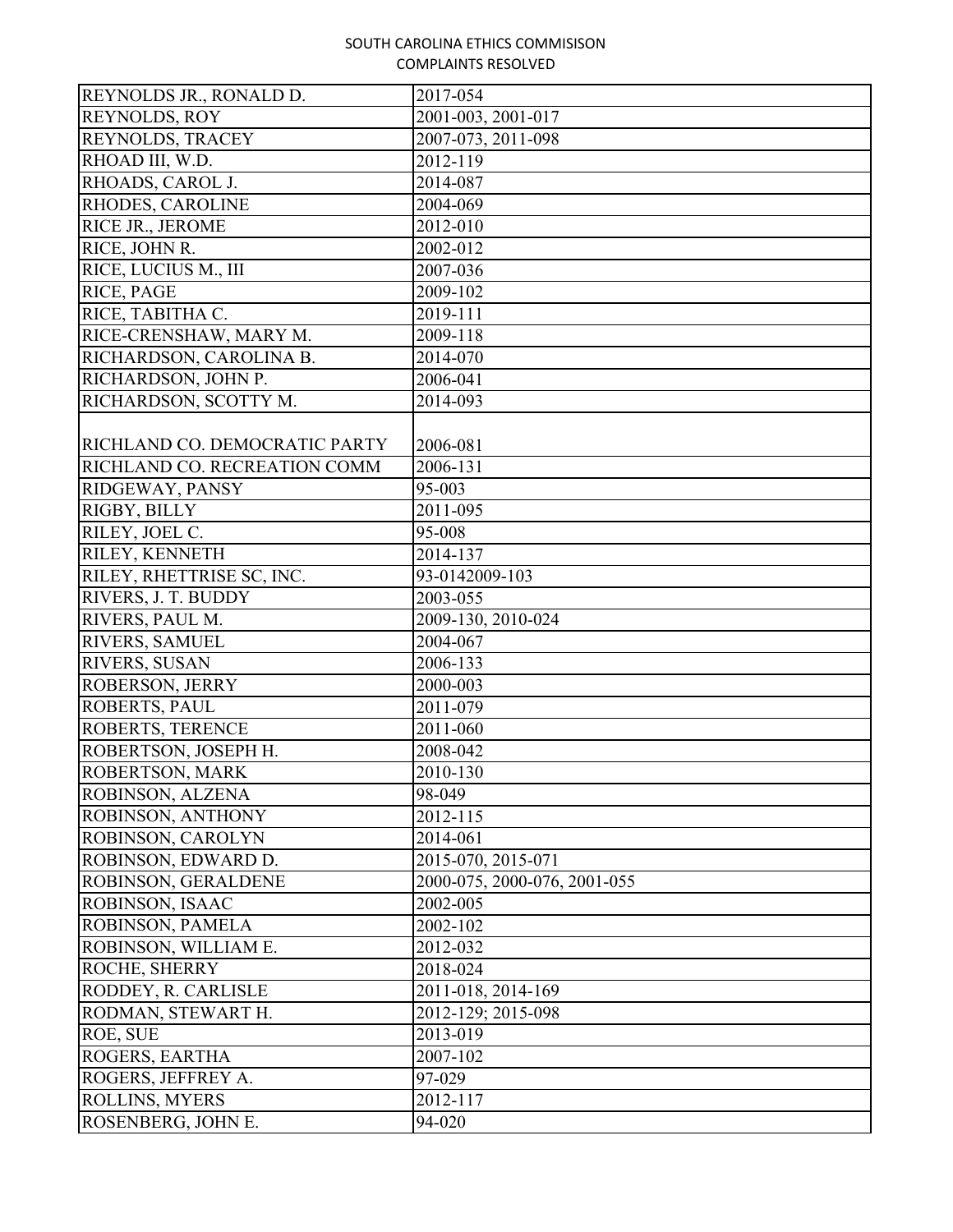| ROSS, GLENN<br>2008-101<br>ROTH, WILLIAM JR.<br>92-030<br>ROWE, MICHAEL A.<br>2021-002<br>ROWLAND, ANDY<br>2006-113<br>ROWLAND, HENRY R.<br>97-025<br>2002-104, 2007-076<br>ROZIER, JAMES H., JR.<br>RUFFIN, KENNETH M.<br>2010-061<br>RUFFIN, KENNETH M.<br>2009-150<br>RUPE. AARON M.<br>2019-052<br>RUSH, TORREY<br>2008-064, 2015-090<br>RUSSELL, JAMES S.<br>2004-046<br>RYAN, ZEBULON<br>2015-019<br>S<br>SAHLMANN, JOHN ANDY<br>2016-107<br>SALVO, CLARENCE G.<br>2002-060<br><b>SAMPLES, DOUG</b><br>2008-100<br>SANDEL, NANCY<br>94-006<br>SANDERS, EVA M.<br>2015-012<br>SANDERS, J.W.<br>2006-067<br>SANDERS, JERALD E.<br>2000-083<br>2015-116<br>SANDERS, NAOMI D.<br>2016-016<br><b>SANDERS, VERNEL</b><br><b>SANDERS, VERNON</b><br>2001-057, 2002-064<br>SANDERS, VIRGINIA<br>2004-031<br><b>SANFORD, MARK</b><br>2010-020<br>SARRATT JR., JOHNNY L.<br>2014-049<br><b>SARVIS, SANDRA</b><br>97-014<br><b>SAYLOR, DENNIS</b><br>2013-079<br><b>SC ALLIANCE OF BOYS AND GIRLS</b><br><b>CLUBS</b><br>2011-011<br>2008-106<br>SC ASSN. OF SCHOOL ADMIN.<br><b>SC BAIL AGENTS</b><br>2004-020<br><b>SC CAMPAIGN TO PREVENT TEEN</b><br><b>PREGNANCY</b><br>2014-145<br><b>SC CITIZENS FOR LIFE</b><br>2001-042<br><b>SC CLUB FOR GROWTH</b><br>2008-078<br><b>SC COAL. FOR ACHIEVEMENT NOW</b><br>2008-093<br><b>SC COUNSELING ASSOCIATION</b><br>2013-026<br><b>SC EDUCATION LOTTERY COALITION</b><br>2001-091<br>SC FARM BUREAU MUTUAL INS. CO.<br>2009-134<br><b>SC INTERIOR DESIGN COALITION</b><br>2011-027<br><b>SC LICENSED MIDWIVES</b><br><b>ASSOCIATION/BRANDY BRANDFASS</b><br>2015-052<br><b>SC MORTICIANS ASSOCIATION</b><br>2013-030<br>SC PODIATRIC MEDICAL ASSOCIATION 2016-113 | ROSS, DAVID | 2002-001 |
|--------------------------------------------------------------------------------------------------------------------------------------------------------------------------------------------------------------------------------------------------------------------------------------------------------------------------------------------------------------------------------------------------------------------------------------------------------------------------------------------------------------------------------------------------------------------------------------------------------------------------------------------------------------------------------------------------------------------------------------------------------------------------------------------------------------------------------------------------------------------------------------------------------------------------------------------------------------------------------------------------------------------------------------------------------------------------------------------------------------------------------------------------------------------------------------------------------------------------------------------------------------------------------------------------------------------------------------------------------------------------------------------------------------------------------------------------------------------------------------------------------------------------------------------------------------------------------------------------------------------------------------------------------------------------------------------------------------|-------------|----------|
|                                                                                                                                                                                                                                                                                                                                                                                                                                                                                                                                                                                                                                                                                                                                                                                                                                                                                                                                                                                                                                                                                                                                                                                                                                                                                                                                                                                                                                                                                                                                                                                                                                                                                                              |             |          |
|                                                                                                                                                                                                                                                                                                                                                                                                                                                                                                                                                                                                                                                                                                                                                                                                                                                                                                                                                                                                                                                                                                                                                                                                                                                                                                                                                                                                                                                                                                                                                                                                                                                                                                              |             |          |
|                                                                                                                                                                                                                                                                                                                                                                                                                                                                                                                                                                                                                                                                                                                                                                                                                                                                                                                                                                                                                                                                                                                                                                                                                                                                                                                                                                                                                                                                                                                                                                                                                                                                                                              |             |          |
|                                                                                                                                                                                                                                                                                                                                                                                                                                                                                                                                                                                                                                                                                                                                                                                                                                                                                                                                                                                                                                                                                                                                                                                                                                                                                                                                                                                                                                                                                                                                                                                                                                                                                                              |             |          |
|                                                                                                                                                                                                                                                                                                                                                                                                                                                                                                                                                                                                                                                                                                                                                                                                                                                                                                                                                                                                                                                                                                                                                                                                                                                                                                                                                                                                                                                                                                                                                                                                                                                                                                              |             |          |
|                                                                                                                                                                                                                                                                                                                                                                                                                                                                                                                                                                                                                                                                                                                                                                                                                                                                                                                                                                                                                                                                                                                                                                                                                                                                                                                                                                                                                                                                                                                                                                                                                                                                                                              |             |          |
|                                                                                                                                                                                                                                                                                                                                                                                                                                                                                                                                                                                                                                                                                                                                                                                                                                                                                                                                                                                                                                                                                                                                                                                                                                                                                                                                                                                                                                                                                                                                                                                                                                                                                                              |             |          |
|                                                                                                                                                                                                                                                                                                                                                                                                                                                                                                                                                                                                                                                                                                                                                                                                                                                                                                                                                                                                                                                                                                                                                                                                                                                                                                                                                                                                                                                                                                                                                                                                                                                                                                              |             |          |
|                                                                                                                                                                                                                                                                                                                                                                                                                                                                                                                                                                                                                                                                                                                                                                                                                                                                                                                                                                                                                                                                                                                                                                                                                                                                                                                                                                                                                                                                                                                                                                                                                                                                                                              |             |          |
|                                                                                                                                                                                                                                                                                                                                                                                                                                                                                                                                                                                                                                                                                                                                                                                                                                                                                                                                                                                                                                                                                                                                                                                                                                                                                                                                                                                                                                                                                                                                                                                                                                                                                                              |             |          |
|                                                                                                                                                                                                                                                                                                                                                                                                                                                                                                                                                                                                                                                                                                                                                                                                                                                                                                                                                                                                                                                                                                                                                                                                                                                                                                                                                                                                                                                                                                                                                                                                                                                                                                              |             |          |
|                                                                                                                                                                                                                                                                                                                                                                                                                                                                                                                                                                                                                                                                                                                                                                                                                                                                                                                                                                                                                                                                                                                                                                                                                                                                                                                                                                                                                                                                                                                                                                                                                                                                                                              |             |          |
|                                                                                                                                                                                                                                                                                                                                                                                                                                                                                                                                                                                                                                                                                                                                                                                                                                                                                                                                                                                                                                                                                                                                                                                                                                                                                                                                                                                                                                                                                                                                                                                                                                                                                                              |             |          |
|                                                                                                                                                                                                                                                                                                                                                                                                                                                                                                                                                                                                                                                                                                                                                                                                                                                                                                                                                                                                                                                                                                                                                                                                                                                                                                                                                                                                                                                                                                                                                                                                                                                                                                              |             |          |
|                                                                                                                                                                                                                                                                                                                                                                                                                                                                                                                                                                                                                                                                                                                                                                                                                                                                                                                                                                                                                                                                                                                                                                                                                                                                                                                                                                                                                                                                                                                                                                                                                                                                                                              |             |          |
|                                                                                                                                                                                                                                                                                                                                                                                                                                                                                                                                                                                                                                                                                                                                                                                                                                                                                                                                                                                                                                                                                                                                                                                                                                                                                                                                                                                                                                                                                                                                                                                                                                                                                                              |             |          |
|                                                                                                                                                                                                                                                                                                                                                                                                                                                                                                                                                                                                                                                                                                                                                                                                                                                                                                                                                                                                                                                                                                                                                                                                                                                                                                                                                                                                                                                                                                                                                                                                                                                                                                              |             |          |
|                                                                                                                                                                                                                                                                                                                                                                                                                                                                                                                                                                                                                                                                                                                                                                                                                                                                                                                                                                                                                                                                                                                                                                                                                                                                                                                                                                                                                                                                                                                                                                                                                                                                                                              |             |          |
|                                                                                                                                                                                                                                                                                                                                                                                                                                                                                                                                                                                                                                                                                                                                                                                                                                                                                                                                                                                                                                                                                                                                                                                                                                                                                                                                                                                                                                                                                                                                                                                                                                                                                                              |             |          |
|                                                                                                                                                                                                                                                                                                                                                                                                                                                                                                                                                                                                                                                                                                                                                                                                                                                                                                                                                                                                                                                                                                                                                                                                                                                                                                                                                                                                                                                                                                                                                                                                                                                                                                              |             |          |
|                                                                                                                                                                                                                                                                                                                                                                                                                                                                                                                                                                                                                                                                                                                                                                                                                                                                                                                                                                                                                                                                                                                                                                                                                                                                                                                                                                                                                                                                                                                                                                                                                                                                                                              |             |          |
|                                                                                                                                                                                                                                                                                                                                                                                                                                                                                                                                                                                                                                                                                                                                                                                                                                                                                                                                                                                                                                                                                                                                                                                                                                                                                                                                                                                                                                                                                                                                                                                                                                                                                                              |             |          |
|                                                                                                                                                                                                                                                                                                                                                                                                                                                                                                                                                                                                                                                                                                                                                                                                                                                                                                                                                                                                                                                                                                                                                                                                                                                                                                                                                                                                                                                                                                                                                                                                                                                                                                              |             |          |
|                                                                                                                                                                                                                                                                                                                                                                                                                                                                                                                                                                                                                                                                                                                                                                                                                                                                                                                                                                                                                                                                                                                                                                                                                                                                                                                                                                                                                                                                                                                                                                                                                                                                                                              |             |          |
|                                                                                                                                                                                                                                                                                                                                                                                                                                                                                                                                                                                                                                                                                                                                                                                                                                                                                                                                                                                                                                                                                                                                                                                                                                                                                                                                                                                                                                                                                                                                                                                                                                                                                                              |             |          |
|                                                                                                                                                                                                                                                                                                                                                                                                                                                                                                                                                                                                                                                                                                                                                                                                                                                                                                                                                                                                                                                                                                                                                                                                                                                                                                                                                                                                                                                                                                                                                                                                                                                                                                              |             |          |
|                                                                                                                                                                                                                                                                                                                                                                                                                                                                                                                                                                                                                                                                                                                                                                                                                                                                                                                                                                                                                                                                                                                                                                                                                                                                                                                                                                                                                                                                                                                                                                                                                                                                                                              |             |          |
|                                                                                                                                                                                                                                                                                                                                                                                                                                                                                                                                                                                                                                                                                                                                                                                                                                                                                                                                                                                                                                                                                                                                                                                                                                                                                                                                                                                                                                                                                                                                                                                                                                                                                                              |             |          |
|                                                                                                                                                                                                                                                                                                                                                                                                                                                                                                                                                                                                                                                                                                                                                                                                                                                                                                                                                                                                                                                                                                                                                                                                                                                                                                                                                                                                                                                                                                                                                                                                                                                                                                              |             |          |
|                                                                                                                                                                                                                                                                                                                                                                                                                                                                                                                                                                                                                                                                                                                                                                                                                                                                                                                                                                                                                                                                                                                                                                                                                                                                                                                                                                                                                                                                                                                                                                                                                                                                                                              |             |          |
|                                                                                                                                                                                                                                                                                                                                                                                                                                                                                                                                                                                                                                                                                                                                                                                                                                                                                                                                                                                                                                                                                                                                                                                                                                                                                                                                                                                                                                                                                                                                                                                                                                                                                                              |             |          |
|                                                                                                                                                                                                                                                                                                                                                                                                                                                                                                                                                                                                                                                                                                                                                                                                                                                                                                                                                                                                                                                                                                                                                                                                                                                                                                                                                                                                                                                                                                                                                                                                                                                                                                              |             |          |
|                                                                                                                                                                                                                                                                                                                                                                                                                                                                                                                                                                                                                                                                                                                                                                                                                                                                                                                                                                                                                                                                                                                                                                                                                                                                                                                                                                                                                                                                                                                                                                                                                                                                                                              |             |          |
|                                                                                                                                                                                                                                                                                                                                                                                                                                                                                                                                                                                                                                                                                                                                                                                                                                                                                                                                                                                                                                                                                                                                                                                                                                                                                                                                                                                                                                                                                                                                                                                                                                                                                                              |             |          |
|                                                                                                                                                                                                                                                                                                                                                                                                                                                                                                                                                                                                                                                                                                                                                                                                                                                                                                                                                                                                                                                                                                                                                                                                                                                                                                                                                                                                                                                                                                                                                                                                                                                                                                              |             |          |
|                                                                                                                                                                                                                                                                                                                                                                                                                                                                                                                                                                                                                                                                                                                                                                                                                                                                                                                                                                                                                                                                                                                                                                                                                                                                                                                                                                                                                                                                                                                                                                                                                                                                                                              |             |          |
|                                                                                                                                                                                                                                                                                                                                                                                                                                                                                                                                                                                                                                                                                                                                                                                                                                                                                                                                                                                                                                                                                                                                                                                                                                                                                                                                                                                                                                                                                                                                                                                                                                                                                                              |             |          |
|                                                                                                                                                                                                                                                                                                                                                                                                                                                                                                                                                                                                                                                                                                                                                                                                                                                                                                                                                                                                                                                                                                                                                                                                                                                                                                                                                                                                                                                                                                                                                                                                                                                                                                              |             |          |
|                                                                                                                                                                                                                                                                                                                                                                                                                                                                                                                                                                                                                                                                                                                                                                                                                                                                                                                                                                                                                                                                                                                                                                                                                                                                                                                                                                                                                                                                                                                                                                                                                                                                                                              |             |          |
|                                                                                                                                                                                                                                                                                                                                                                                                                                                                                                                                                                                                                                                                                                                                                                                                                                                                                                                                                                                                                                                                                                                                                                                                                                                                                                                                                                                                                                                                                                                                                                                                                                                                                                              |             |          |
|                                                                                                                                                                                                                                                                                                                                                                                                                                                                                                                                                                                                                                                                                                                                                                                                                                                                                                                                                                                                                                                                                                                                                                                                                                                                                                                                                                                                                                                                                                                                                                                                                                                                                                              |             |          |
|                                                                                                                                                                                                                                                                                                                                                                                                                                                                                                                                                                                                                                                                                                                                                                                                                                                                                                                                                                                                                                                                                                                                                                                                                                                                                                                                                                                                                                                                                                                                                                                                                                                                                                              |             |          |
|                                                                                                                                                                                                                                                                                                                                                                                                                                                                                                                                                                                                                                                                                                                                                                                                                                                                                                                                                                                                                                                                                                                                                                                                                                                                                                                                                                                                                                                                                                                                                                                                                                                                                                              |             |          |
|                                                                                                                                                                                                                                                                                                                                                                                                                                                                                                                                                                                                                                                                                                                                                                                                                                                                                                                                                                                                                                                                                                                                                                                                                                                                                                                                                                                                                                                                                                                                                                                                                                                                                                              |             |          |
|                                                                                                                                                                                                                                                                                                                                                                                                                                                                                                                                                                                                                                                                                                                                                                                                                                                                                                                                                                                                                                                                                                                                                                                                                                                                                                                                                                                                                                                                                                                                                                                                                                                                                                              |             |          |
|                                                                                                                                                                                                                                                                                                                                                                                                                                                                                                                                                                                                                                                                                                                                                                                                                                                                                                                                                                                                                                                                                                                                                                                                                                                                                                                                                                                                                                                                                                                                                                                                                                                                                                              |             |          |
|                                                                                                                                                                                                                                                                                                                                                                                                                                                                                                                                                                                                                                                                                                                                                                                                                                                                                                                                                                                                                                                                                                                                                                                                                                                                                                                                                                                                                                                                                                                                                                                                                                                                                                              |             |          |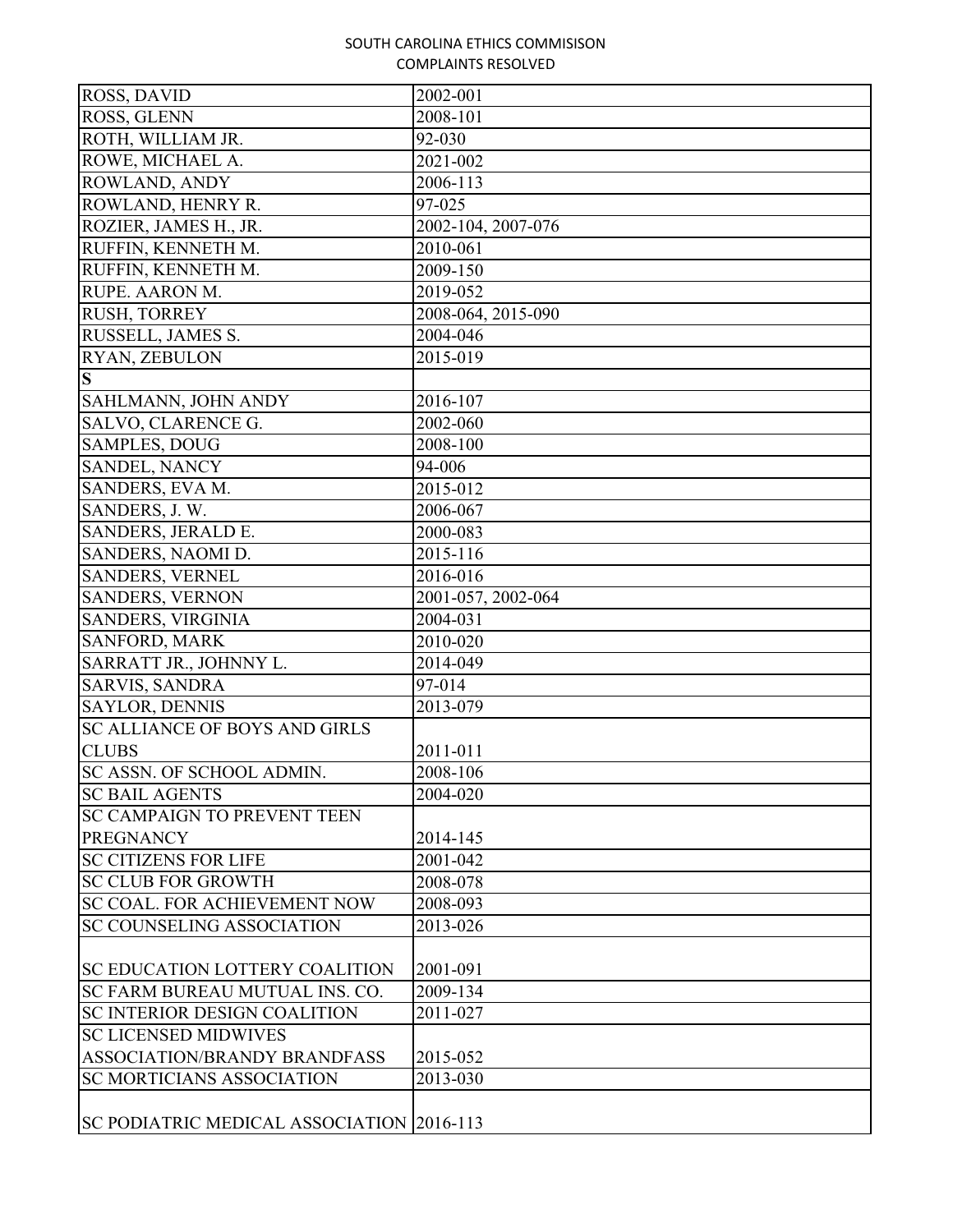| <b>SC SHRIMPERS ASSOCIATION</b><br>2002-119<br>SC STATE UNIVERSITY - DR. HUGINE<br>2007-116<br><b>SC TAXI ASSOCIATION</b><br>2005-045<br><b>SC TOURISM AND LAND</b><br><b>COUNCIL/WARREN PLAYER</b><br>2015-051<br><b>SCARBOROUGH, HATTIE S.</b><br>98-011<br><b>SCARPA, SANDRA</b><br>2001-004<br><b>SCDOT UNKNOWN AGENTS &amp;</b><br><b>EMPLOYEES</b><br>2000-099<br><b>SCHAFFER, NATHANIEL A.</b><br>2014-006<br><b>SCHOOL BOARD &amp; ADMINISTRATOR</b><br>2001-029<br><b>SCHULZE, MEG</b><br>2013-112<br><b>SCHUSTER, GERALD D.</b><br>2006-068, 2007-109, 2007-110, 2007-111<br>SCIPIO, ISAIAH A.<br>2016-091<br>SCOTT JR., PAUL E.<br>2001-049<br><b>SCOTT, BERNICE</b><br>2011-048<br><b>SCOTT, BERNICE G.</b><br>2005-083, 2011-048<br><b>SCOTT, ROBERT A.</b><br>2020-043<br>SEABROOK, LEROY W.<br>2000-040<br><b>SEABROOKS, SILAS</b><br>2000-052, 2004-006, 2008-001, 2010-077<br><b>SEABROOKS, SILAS</b><br>2000-052, 2010-077<br><b>SEALS, GERALD</b><br>97-022<br>SEAWELL, DAVID L.<br>2003-032<br><b>SEGARS, EDWARD K.</b><br>2013-009, 2013-009 APPEAL ODER, FINAL ORDER<br>SEIGLER, SHERI S.<br>2004-054<br>SELF, JAMES R.<br>2021-003<br>SELLERS, CLEVELAND L.<br>2016-011<br><b>SELLERS, FAYE</b><br>2003-040, 2003-066<br><b>SERVICE MASTER, LTD.</b><br>93-003<br><b>SETTLES, RUTH</b><br>98-037<br><b>SEYMOUR, FARRIS M.</b><br>2005-018<br><b>SHADD III, JAMES</b><br>2014-057<br>SHAFFER, NATHANIEL A.<br>2014-006, 2016-041<br>SHANNON, LEWIS C.<br>2010-121<br><b>SHARPE, JAMES LARRY</b><br>2007-093, 2008-048<br>SHAW, JOHNNY A.<br>99-037<br><b>SHEALY, CLARENCE</b><br>92-002 |
|---------------------------------------------------------------------------------------------------------------------------------------------------------------------------------------------------------------------------------------------------------------------------------------------------------------------------------------------------------------------------------------------------------------------------------------------------------------------------------------------------------------------------------------------------------------------------------------------------------------------------------------------------------------------------------------------------------------------------------------------------------------------------------------------------------------------------------------------------------------------------------------------------------------------------------------------------------------------------------------------------------------------------------------------------------------------------------------------------------------------------------------------------------------------------------------------------------------------------------------------------------------------------------------------------------------------------------------------------------------------------------------------------------------------------------------------------------------------------------------------------------------------------------------------------------------------------------------------------------------|
|                                                                                                                                                                                                                                                                                                                                                                                                                                                                                                                                                                                                                                                                                                                                                                                                                                                                                                                                                                                                                                                                                                                                                                                                                                                                                                                                                                                                                                                                                                                                                                                                               |
|                                                                                                                                                                                                                                                                                                                                                                                                                                                                                                                                                                                                                                                                                                                                                                                                                                                                                                                                                                                                                                                                                                                                                                                                                                                                                                                                                                                                                                                                                                                                                                                                               |
|                                                                                                                                                                                                                                                                                                                                                                                                                                                                                                                                                                                                                                                                                                                                                                                                                                                                                                                                                                                                                                                                                                                                                                                                                                                                                                                                                                                                                                                                                                                                                                                                               |
|                                                                                                                                                                                                                                                                                                                                                                                                                                                                                                                                                                                                                                                                                                                                                                                                                                                                                                                                                                                                                                                                                                                                                                                                                                                                                                                                                                                                                                                                                                                                                                                                               |
|                                                                                                                                                                                                                                                                                                                                                                                                                                                                                                                                                                                                                                                                                                                                                                                                                                                                                                                                                                                                                                                                                                                                                                                                                                                                                                                                                                                                                                                                                                                                                                                                               |
|                                                                                                                                                                                                                                                                                                                                                                                                                                                                                                                                                                                                                                                                                                                                                                                                                                                                                                                                                                                                                                                                                                                                                                                                                                                                                                                                                                                                                                                                                                                                                                                                               |
|                                                                                                                                                                                                                                                                                                                                                                                                                                                                                                                                                                                                                                                                                                                                                                                                                                                                                                                                                                                                                                                                                                                                                                                                                                                                                                                                                                                                                                                                                                                                                                                                               |
|                                                                                                                                                                                                                                                                                                                                                                                                                                                                                                                                                                                                                                                                                                                                                                                                                                                                                                                                                                                                                                                                                                                                                                                                                                                                                                                                                                                                                                                                                                                                                                                                               |
|                                                                                                                                                                                                                                                                                                                                                                                                                                                                                                                                                                                                                                                                                                                                                                                                                                                                                                                                                                                                                                                                                                                                                                                                                                                                                                                                                                                                                                                                                                                                                                                                               |
|                                                                                                                                                                                                                                                                                                                                                                                                                                                                                                                                                                                                                                                                                                                                                                                                                                                                                                                                                                                                                                                                                                                                                                                                                                                                                                                                                                                                                                                                                                                                                                                                               |
|                                                                                                                                                                                                                                                                                                                                                                                                                                                                                                                                                                                                                                                                                                                                                                                                                                                                                                                                                                                                                                                                                                                                                                                                                                                                                                                                                                                                                                                                                                                                                                                                               |
|                                                                                                                                                                                                                                                                                                                                                                                                                                                                                                                                                                                                                                                                                                                                                                                                                                                                                                                                                                                                                                                                                                                                                                                                                                                                                                                                                                                                                                                                                                                                                                                                               |
|                                                                                                                                                                                                                                                                                                                                                                                                                                                                                                                                                                                                                                                                                                                                                                                                                                                                                                                                                                                                                                                                                                                                                                                                                                                                                                                                                                                                                                                                                                                                                                                                               |
|                                                                                                                                                                                                                                                                                                                                                                                                                                                                                                                                                                                                                                                                                                                                                                                                                                                                                                                                                                                                                                                                                                                                                                                                                                                                                                                                                                                                                                                                                                                                                                                                               |
|                                                                                                                                                                                                                                                                                                                                                                                                                                                                                                                                                                                                                                                                                                                                                                                                                                                                                                                                                                                                                                                                                                                                                                                                                                                                                                                                                                                                                                                                                                                                                                                                               |
|                                                                                                                                                                                                                                                                                                                                                                                                                                                                                                                                                                                                                                                                                                                                                                                                                                                                                                                                                                                                                                                                                                                                                                                                                                                                                                                                                                                                                                                                                                                                                                                                               |
|                                                                                                                                                                                                                                                                                                                                                                                                                                                                                                                                                                                                                                                                                                                                                                                                                                                                                                                                                                                                                                                                                                                                                                                                                                                                                                                                                                                                                                                                                                                                                                                                               |
|                                                                                                                                                                                                                                                                                                                                                                                                                                                                                                                                                                                                                                                                                                                                                                                                                                                                                                                                                                                                                                                                                                                                                                                                                                                                                                                                                                                                                                                                                                                                                                                                               |
|                                                                                                                                                                                                                                                                                                                                                                                                                                                                                                                                                                                                                                                                                                                                                                                                                                                                                                                                                                                                                                                                                                                                                                                                                                                                                                                                                                                                                                                                                                                                                                                                               |
|                                                                                                                                                                                                                                                                                                                                                                                                                                                                                                                                                                                                                                                                                                                                                                                                                                                                                                                                                                                                                                                                                                                                                                                                                                                                                                                                                                                                                                                                                                                                                                                                               |
|                                                                                                                                                                                                                                                                                                                                                                                                                                                                                                                                                                                                                                                                                                                                                                                                                                                                                                                                                                                                                                                                                                                                                                                                                                                                                                                                                                                                                                                                                                                                                                                                               |
|                                                                                                                                                                                                                                                                                                                                                                                                                                                                                                                                                                                                                                                                                                                                                                                                                                                                                                                                                                                                                                                                                                                                                                                                                                                                                                                                                                                                                                                                                                                                                                                                               |
|                                                                                                                                                                                                                                                                                                                                                                                                                                                                                                                                                                                                                                                                                                                                                                                                                                                                                                                                                                                                                                                                                                                                                                                                                                                                                                                                                                                                                                                                                                                                                                                                               |
|                                                                                                                                                                                                                                                                                                                                                                                                                                                                                                                                                                                                                                                                                                                                                                                                                                                                                                                                                                                                                                                                                                                                                                                                                                                                                                                                                                                                                                                                                                                                                                                                               |
|                                                                                                                                                                                                                                                                                                                                                                                                                                                                                                                                                                                                                                                                                                                                                                                                                                                                                                                                                                                                                                                                                                                                                                                                                                                                                                                                                                                                                                                                                                                                                                                                               |
|                                                                                                                                                                                                                                                                                                                                                                                                                                                                                                                                                                                                                                                                                                                                                                                                                                                                                                                                                                                                                                                                                                                                                                                                                                                                                                                                                                                                                                                                                                                                                                                                               |
|                                                                                                                                                                                                                                                                                                                                                                                                                                                                                                                                                                                                                                                                                                                                                                                                                                                                                                                                                                                                                                                                                                                                                                                                                                                                                                                                                                                                                                                                                                                                                                                                               |
|                                                                                                                                                                                                                                                                                                                                                                                                                                                                                                                                                                                                                                                                                                                                                                                                                                                                                                                                                                                                                                                                                                                                                                                                                                                                                                                                                                                                                                                                                                                                                                                                               |
|                                                                                                                                                                                                                                                                                                                                                                                                                                                                                                                                                                                                                                                                                                                                                                                                                                                                                                                                                                                                                                                                                                                                                                                                                                                                                                                                                                                                                                                                                                                                                                                                               |
|                                                                                                                                                                                                                                                                                                                                                                                                                                                                                                                                                                                                                                                                                                                                                                                                                                                                                                                                                                                                                                                                                                                                                                                                                                                                                                                                                                                                                                                                                                                                                                                                               |
|                                                                                                                                                                                                                                                                                                                                                                                                                                                                                                                                                                                                                                                                                                                                                                                                                                                                                                                                                                                                                                                                                                                                                                                                                                                                                                                                                                                                                                                                                                                                                                                                               |
|                                                                                                                                                                                                                                                                                                                                                                                                                                                                                                                                                                                                                                                                                                                                                                                                                                                                                                                                                                                                                                                                                                                                                                                                                                                                                                                                                                                                                                                                                                                                                                                                               |
|                                                                                                                                                                                                                                                                                                                                                                                                                                                                                                                                                                                                                                                                                                                                                                                                                                                                                                                                                                                                                                                                                                                                                                                                                                                                                                                                                                                                                                                                                                                                                                                                               |
|                                                                                                                                                                                                                                                                                                                                                                                                                                                                                                                                                                                                                                                                                                                                                                                                                                                                                                                                                                                                                                                                                                                                                                                                                                                                                                                                                                                                                                                                                                                                                                                                               |
|                                                                                                                                                                                                                                                                                                                                                                                                                                                                                                                                                                                                                                                                                                                                                                                                                                                                                                                                                                                                                                                                                                                                                                                                                                                                                                                                                                                                                                                                                                                                                                                                               |
|                                                                                                                                                                                                                                                                                                                                                                                                                                                                                                                                                                                                                                                                                                                                                                                                                                                                                                                                                                                                                                                                                                                                                                                                                                                                                                                                                                                                                                                                                                                                                                                                               |
|                                                                                                                                                                                                                                                                                                                                                                                                                                                                                                                                                                                                                                                                                                                                                                                                                                                                                                                                                                                                                                                                                                                                                                                                                                                                                                                                                                                                                                                                                                                                                                                                               |
| $\overline{2008} - 111$<br><b>SHEALY, ROSS</b>                                                                                                                                                                                                                                                                                                                                                                                                                                                                                                                                                                                                                                                                                                                                                                                                                                                                                                                                                                                                                                                                                                                                                                                                                                                                                                                                                                                                                                                                                                                                                                |
| SHEEK, CHRISTOPHER<br>2005-036, 2006-056                                                                                                                                                                                                                                                                                                                                                                                                                                                                                                                                                                                                                                                                                                                                                                                                                                                                                                                                                                                                                                                                                                                                                                                                                                                                                                                                                                                                                                                                                                                                                                      |
| <b>SHEHEEN, VINCENT</b><br>2014-003, 2014-004, 2014-008                                                                                                                                                                                                                                                                                                                                                                                                                                                                                                                                                                                                                                                                                                                                                                                                                                                                                                                                                                                                                                                                                                                                                                                                                                                                                                                                                                                                                                                                                                                                                       |
| SHELTON JR., JAMES M.<br>2012-126                                                                                                                                                                                                                                                                                                                                                                                                                                                                                                                                                                                                                                                                                                                                                                                                                                                                                                                                                                                                                                                                                                                                                                                                                                                                                                                                                                                                                                                                                                                                                                             |
| SHEPHERD, HAROLD L.<br>98-004                                                                                                                                                                                                                                                                                                                                                                                                                                                                                                                                                                                                                                                                                                                                                                                                                                                                                                                                                                                                                                                                                                                                                                                                                                                                                                                                                                                                                                                                                                                                                                                 |
| SHEPPARD, WILLARD J.<br>2005-003, 2009-018                                                                                                                                                                                                                                                                                                                                                                                                                                                                                                                                                                                                                                                                                                                                                                                                                                                                                                                                                                                                                                                                                                                                                                                                                                                                                                                                                                                                                                                                                                                                                                    |
|                                                                                                                                                                                                                                                                                                                                                                                                                                                                                                                                                                                                                                                                                                                                                                                                                                                                                                                                                                                                                                                                                                                                                                                                                                                                                                                                                                                                                                                                                                                                                                                                               |
| 2005-019<br>SHINGLER, SYLVIA G.                                                                                                                                                                                                                                                                                                                                                                                                                                                                                                                                                                                                                                                                                                                                                                                                                                                                                                                                                                                                                                                                                                                                                                                                                                                                                                                                                                                                                                                                                                                                                                               |
| SHIRAH, WILLIAM E.<br>2000-044                                                                                                                                                                                                                                                                                                                                                                                                                                                                                                                                                                                                                                                                                                                                                                                                                                                                                                                                                                                                                                                                                                                                                                                                                                                                                                                                                                                                                                                                                                                                                                                |
| SHIRER, PAUL L.<br>2011-066                                                                                                                                                                                                                                                                                                                                                                                                                                                                                                                                                                                                                                                                                                                                                                                                                                                                                                                                                                                                                                                                                                                                                                                                                                                                                                                                                                                                                                                                                                                                                                                   |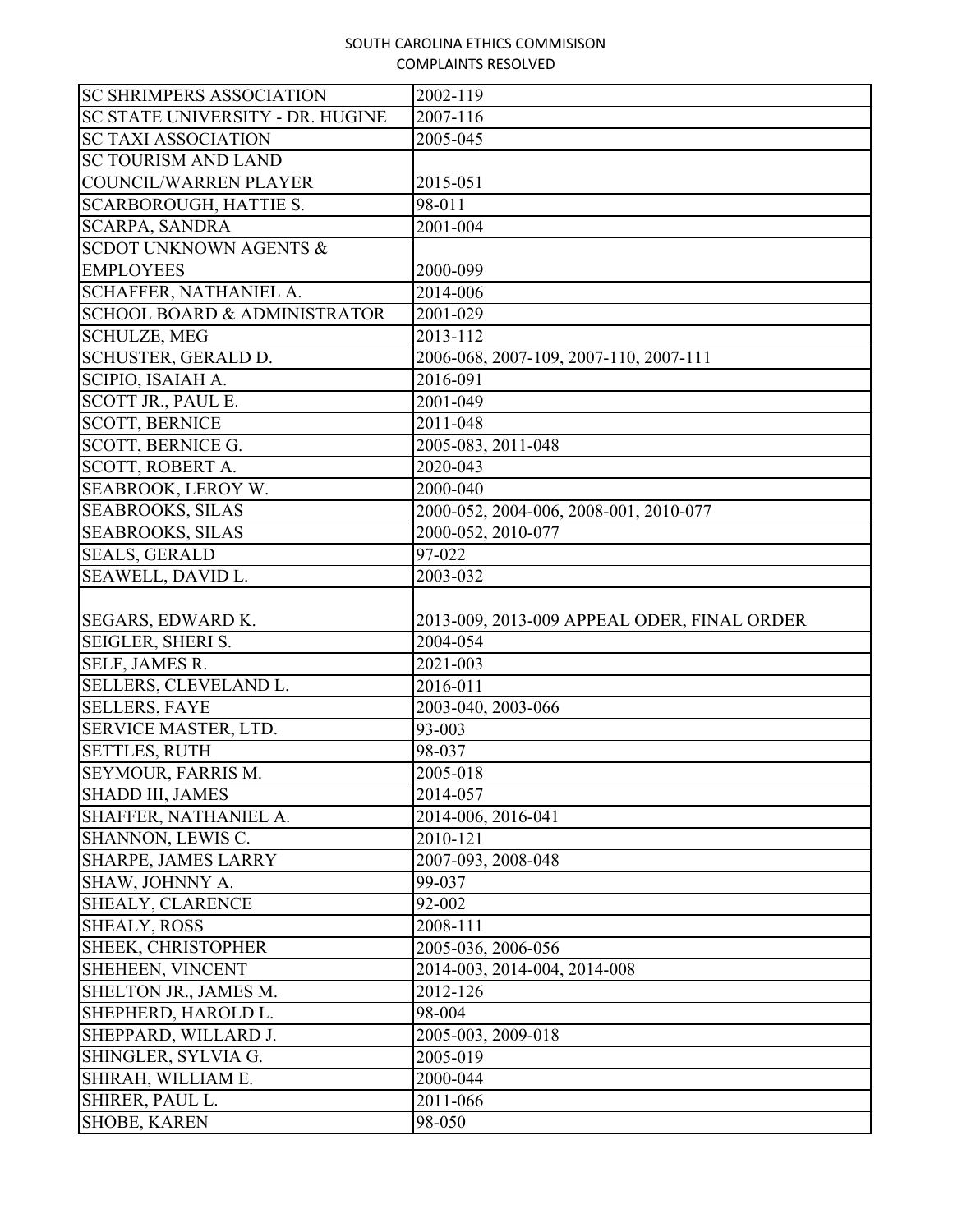| <b>SHOUSE, J. COLEMAN</b>    | 99-005                                 |
|------------------------------|----------------------------------------|
| SHULER, JACQUELINE P.        | 2009-132                               |
| <b>SHULER, JASON</b>         | 2017-111                               |
| <b>SHULER, JOHN</b>          | 2002-095, 2003-019                     |
| SHULER, TRAVIS A.            | 2008-065                               |
| SIGLER, DR. LEON             | 96-015                                 |
| SIGMON, DIANE                | 2020-063                               |
| SIMMONS, CHARLIE E.          | 2016-129                               |
| <b>SIMONS, SUSAN</b>         | 2003-074                               |
| SIMONS, WILLIAM B.           | 2015-041, 2016-077, 2016-109           |
| SIMPSON, GLENN B.            | 2008-026, 2011-056                     |
| SIMPSON, MARALENE            | 2011-062                               |
| SIMUEL, THOMAS S.            | 2008-066                               |
| SINGLETARY, JOSEPH           | 2005-101                               |
| SINGLETON, CHARLES           | 2010-093                               |
| SINGLETON-BAKER, DONNA       | 2016-128                               |
| SINGLETON, KERRY D.          | 2004-027, 2005-020                     |
| SINGLETON, WILLIAM           | 97-005                                 |
| <b>SKARDON, SALLY</b>        | 2004-094                               |
| SKIDMORE, PETER G.           | 2011-074                               |
| SLOOP, CAROL                 | 2003-065                               |
| SMALLS, EVA M.               | 2000-069, 2001-069                     |
| <b>SMALLS, JOHN</b>          | 2008-087                               |
| SMALLS, KENNETH L.           | 2002-039, 2007-037, 2010-069, 2015-118 |
| SMALLS, THOMAS C.            | 2016-026                               |
| SMARTSTART OF SOUTH CAROLINA | 2013-031                               |
| <b>SMILING, DWAYNE</b>       | 2005-051                               |
| SMITH, ASHLEY                | 2008-080                               |
| SMITH, CLIFFORD              | 2005-021, 2017-013                     |
| SMITH, DERON E.              | 2013-077                               |
| SMITH, GERALD                | 2001-028                               |
| <b>SMITH, HAULEAN</b>        | 2003-037                               |
| SMITH, JIMMY N.              | 98-012, 98-036                         |
| SMITH, JOEL H.               | 2002-018                               |
| SMITH, KEITH S.              | 2000-066                               |
| SMITH, KENNETH D.            | 2012-008                               |
| SMITH, KIT                   | 94-007                                 |
| SMITH, LEON B.               | 2019-085                               |
| SMITH, LEROY                 | 2010-036                               |
| SMITH JR., K.G. "RUSTY"      | 2013-110, 2013-111                     |
| SMITH, PAMELA L.             | 2015-091                               |
| SMITH, STANLEY               | 2001-098                               |
| SMITH, TERRELL               | 2010-039                               |
| SMITH, THOMAS J.             | 2013-090, 2016-003                     |
| SMITH, THOMAS Q.             | 2001-092                               |
| SMITH, TOM                   | 2011-033                               |
| SMITH, VIRGIL A.             | 2012-130                               |
| SMOAK, ELIZABETH             | 2002-122, 2009-125                     |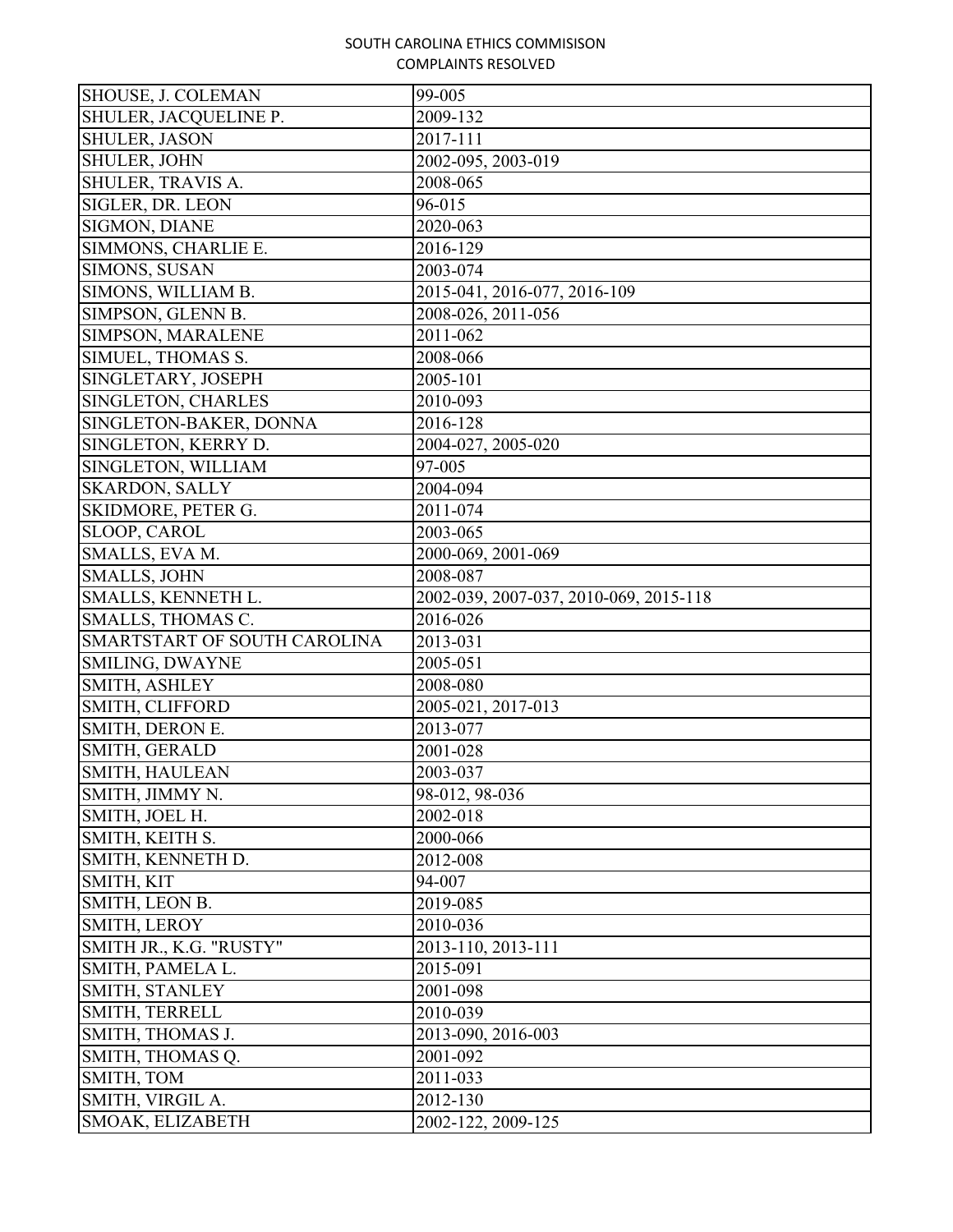| SMOAK, RAY                      | 2002-127                               |
|---------------------------------|----------------------------------------|
| SNELL, BERTHA L.                | 2002-054                               |
| <b>SNIPES, DELPHINE</b>         | 2009-109                               |
| SOLOMON, CARL L.                | 2002-026                               |
| SOTO, GUSTAVO                   | 2012-069                               |
| <b>SOUTHEASTERN DEV. GROUP</b>  | 2008-071                               |
| SOWELL, JOHN W. SR.             | 93-010                                 |
| SPEARS, JOE D.                  | 98-008                                 |
| SPEARS, STANHOPE S. (ADJ. GEN.) | 2002-073, 2002-090, 2003-017, 2005-125 |
| SPENCE, TIM                     | 2010-027                               |
| SPIRES, JAMES R.                | 2014-149                               |
| SPRATT, THOMAS B.               | 2015-011                               |
| SPRING, CHARLESTON              | 2015-073                               |
| <b>SPRINGS, BILL</b>            | 93-012                                 |
| STANLEY JR., THOMAS G.          | 2017-091                               |
| STARNES, H.C.                   | 2001-118                               |
| STATE BOARD OF TECHNICAL AND    |                                        |
| <b>COMPREHENSIVE EDUCATION</b>  | 2012-047                               |
| STEEN, SHANNON M.               | 2016-132                               |
| STEPHENS, VERNON L.             | 99-040, 2006-016                       |
| <b>STEPHNEY, ARTHUR</b>         | 2002-038                               |
| STERLING, WAYNE                 | 2002-076                               |
| <b>STEVENS, JEREMY</b>          | 2019-104                               |
| <b>STEVENS, RANDLE M.</b>       | 2013-036, 2015-063, 2017-011           |
| <b>STEVENS, RANDY</b>           | 2007-071, 2013-036                     |
| STEWART, DANNY L.               | 2003-044                               |
| STILL, WAYNE R.                 | 2016-017                               |
| STOKES, ERNEST W., JR.          | 93-011                                 |
| STOKES, ROBERT M.               | 2002-023, 2007-038                     |
| <b>STOKES, ZEKE</b>             | 2007-106                               |
| STONE, KATHY                    | 2000-017                               |
| STRATEGIC LEADERSHIP GROUP      | 2008-067                               |
| <b>STREATER, RUFUS C.</b>       | 2003-119                               |
| STRICKLAND, WILLIAM S.          | 2007-054                               |
| STRINGER, PAUL W.               | 2007-021                               |
| STRINGFELLOW, WANDA Y.          | 2000-067, 2006-046, 2013-141, 2016-028 |
| STROTHER, ROBERT                | 94-004                                 |
| STUART, KENNETH SHANE           | 2016-080, 2016-100                     |
| <b>SUBER, EARNEST E.</b>        | 2013-080                               |
| <b>SULKA, LISA</b>              | 2016-099                               |
| SULLIVAN, GUY E.                | 2000-022, 2002-027                     |
|                                 |                                        |
| <b>SULLIVAN, R. DANA</b>        | 97-012                                 |
| SUMMERS, THOMAS S.              | 2002-040, 2005-072, 2006-019           |
| <b>SUMMERSON, GEORGE</b>        | 2021-005                               |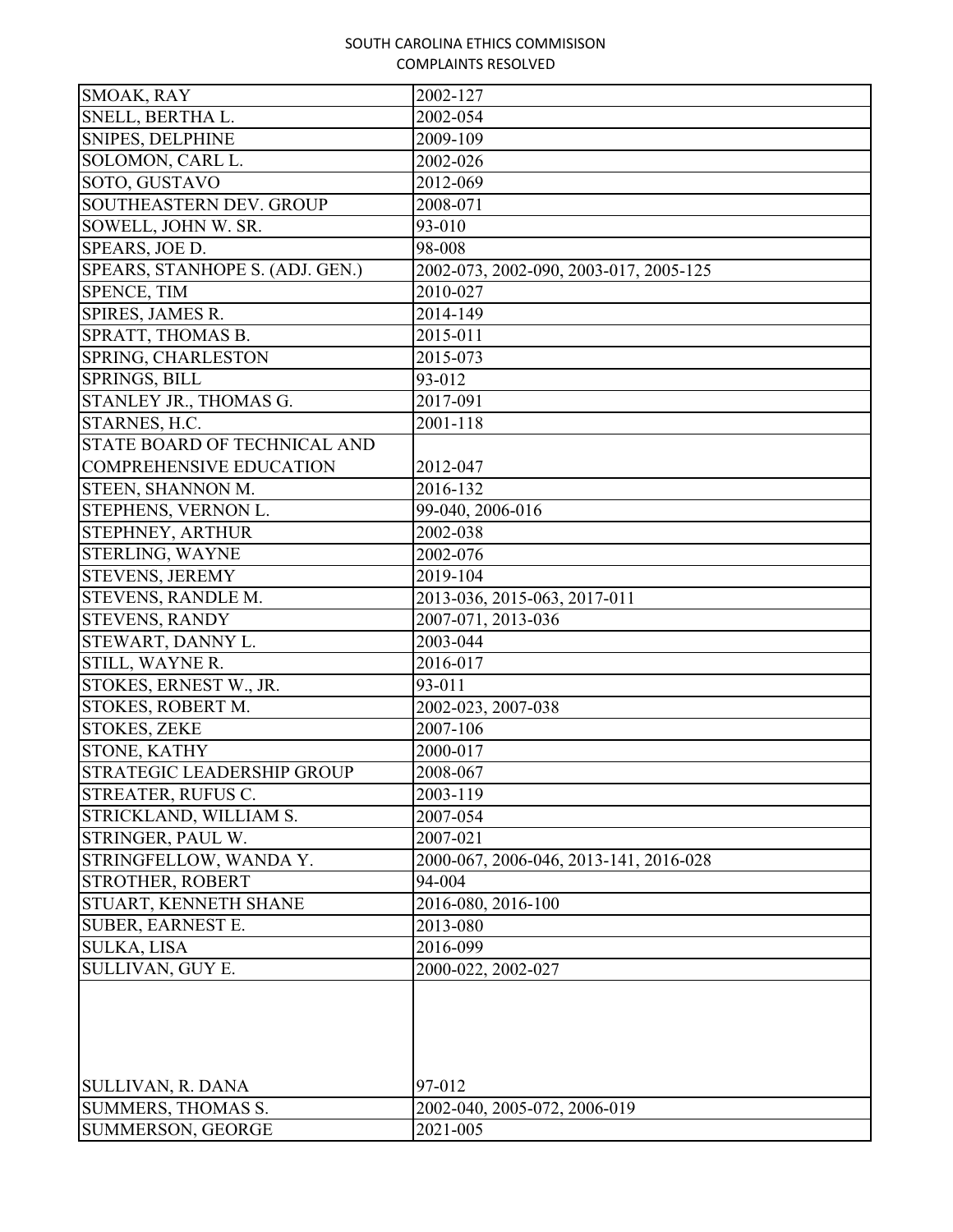| <b>SUMMEY, JOSEPH ELLIOTT</b> | 2004-049, 2011-070, 2014-009                                 |
|-------------------------------|--------------------------------------------------------------|
|                               |                                                              |
|                               |                                                              |
| SUMMEY, KEITH                 | 2016-027, 2016-039, 2016-051, 2016-052, 2016-053, 2016-      |
|                               | 054, 2016-055, 2016-056, 2016-057, 2016-058, 2016-059, 2016- |
|                               | 060, 2016-061, 2016-062, 2016-063, 2016-073, 2016-074, 2016- |
|                               | 075, 2016-076                                                |
| <b>SUPPORT OUR STUDENTS</b>   | 2001-084                                                     |
| <b>SUTTON, CHARLIE</b>        | 2006-042, 2007-097                                           |
| SUTTON, ELIZABETH G.          | 2014-157                                                     |
| SUTTON-BUCHANAN, AVIS         | 96-002                                                       |
| SWEAT, KEITH M.               | 2001-075                                                     |
| SWINDALL, BARBARA P.          | 2015-054                                                     |
| SYPOLT, LARRY                 | 2016-070                                                     |
| T                             |                                                              |
| TANIS, THOMAS P.              | 99-043                                                       |
| TATUM, DORTHY C.              | 2013-094                                                     |
| TAYLOR, AISHA                 | 2020-037                                                     |
| TAYLOR, CHARLES               | 2002-124, 2020-047                                           |
| TAYLOR, DRYDEN G.             | 2001-031                                                     |
| TAYLOR, GENE                  | 2000-079, 2000-080                                           |
| TAYLOR, HOWARD A.             | 93-005                                                       |
| TAYLOR, LEE S.                | 2003-107                                                     |
| TAYLOR, SCOTT                 | 98-039                                                       |
| TAYLOR, THERESA H.            | 2012-031, 2016-133; 2018-070                                 |
| TAYLOR, TIMOTHY S.            | 2007-069                                                     |
| TEMPLETON, ROBERT E.          | 2013-139                                                     |
| TENENBAUM, INEZ               | 2007-079                                                     |
| TERRY, CHARLOTTE B.           | 2001-045                                                     |
| THAIN, RICHARD C.             | 2020-086                                                     |
| THOMAS, DELORIS               | 2006-029                                                     |
| THOMAS, FOREST H.             | 2002-059                                                     |
| THOMAS, FREDRICK A.           | 97-011                                                       |
| THOMAS, J. HAROLD             | 2001-034                                                     |
| THOMAS, JOHN C.               | 2008-040                                                     |
| THOMAS, MAUREEN               | 2015-076                                                     |
| THOMAS, ROBERT L.             | 2000-048                                                     |
| THOMLEY, DAVID                | 2010-134                                                     |
| THOMPSON, ADRIENNE            | 2014-146                                                     |
| THOMPSON, JEANETTE D.         | 2007-055                                                     |
| THOMPSON, MARGARET J.         | 2002-056                                                     |
| THOMPSON, ROBERT J.           | 2006-043                                                     |
| THRIFT SR., HENRY R.          | 2011-073                                                     |
| THRIFT, JOEL R.               | 2015-034, 2015-039, 2015-045, 2015-046                       |
| TILLMAN, CHARLES E.           | 98-005                                                       |
| TIMMONS, JOHNNIE              | 91-019                                                       |
| TINDAL, TERRANCE              | 2013-053                                                     |
| TISDALE, LOUIS W.             | 2001-048, 2010-096                                           |
|                               |                                                              |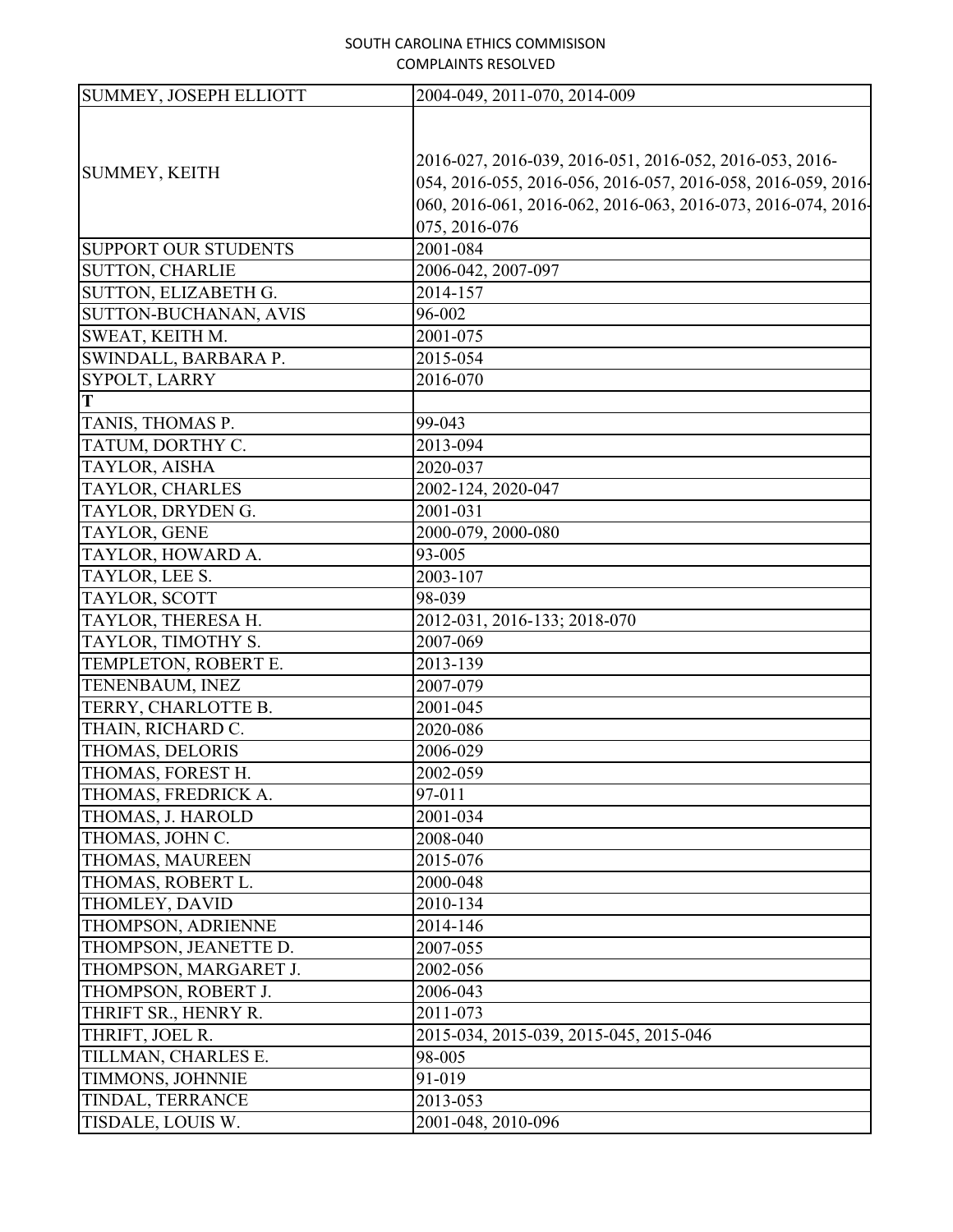| TITLEMAX, TITLE PAWN           | 2004-078                                         |
|--------------------------------|--------------------------------------------------|
| TODD, WENDELL                  | 2006-032                                         |
| TOWELL, NED T.                 | 2019-039                                         |
| <b>TOWN OF ATLANTIC BEACH</b>  | 2009-106                                         |
| TOWN OF CALHOUN FALLS          | 2005-082                                         |
| <b>TOWN OF RIDGELAND</b>       | 2008-053                                         |
| TOWNES, WILLIE                 | 2006-030                                         |
| TOWNSEND, MICHAEL              | 2012-019                                         |
| TRAPP, MIKEL                   | 2014-030                                         |
| TREADWAY III, JERRY R.         | 2015-022                                         |
| TREME, RICHARD                 | 2003-013                                         |
| TREXLER, FLOWE                 | 2000-051                                         |
| TREZEVANT, BRUCE A.            | 2016-071                                         |
| TRIBBLE, JOANNE B.             | 97-004                                           |
| TRIBBLE, OSCAR                 | 2004-068                                         |
| TRIPP, ALLEN P.                | 2002-013                                         |
| TROY, WILLIAM P.               | 2006-047                                         |
| TRUETT, JAMES S.               | 2004-019, 2011-030                               |
| TUCKER JR., SAMMIE             | 2011-081                                         |
| TURNBURKE, BARBARA C.          | 2012-028                                         |
| TURNER, RICHARD L.             | 2000-028                                         |
| TUTEN, DAVID A.                | 98-002                                           |
| TUTEN, FRED M.                 | 2008-021                                         |
| TYNER, JEFFREY T.              | 2014-019                                         |
| U                              |                                                  |
| <b>ULMER JR., COREY W.</b>     | 2005-029, 2012-140                               |
| UTILITIES, INC.                | 2016-112                                         |
| $\overline{\mathbf{V}}$        |                                                  |
| VALENTIN, KIMBERLY S.          | 2007-067, 2009-151, 2013-005                     |
| VAN WINKLE, KEITH C.           | 2009-133(2010-025), 2010-026, 2010-070, 2020-079 |
| VANDERGRIFF, DR. DAVID         | 99-026                                           |
| VANVALKENBURG, JIM             | 93-020                                           |
| <b>VAPINGZONE</b>              | 2015-007                                         |
| VAUGHTERS, JANE                | 2006-009                                         |
| VAUX, ROBERT JR.               | 2020-022                                         |
| VEREEN, DANNY E.               | 2000-081                                         |
|                                |                                                  |
| VICTORY CASINO/CASINO VENTURES | 2003-036                                         |
| VINSON, STEVE                  | 97-021, 2002-093, 2003-015                       |
| VON HARTEN, LAURA              | 2007-108, 2016-081                               |
| W                              |                                                  |
| WADDELL, ROSA R.               | 2007-039                                         |
| WADINGTON, SHARON J.           | 2005-037                                         |
| <b>WALDROP, DENNIS</b>         | 2002-107                                         |
| WALKER SR., BARRY A.           | 2016-036                                         |
| WALKER, BRIAN M.               | 2013-113                                         |
| WALLACE, CHARLES T.            | 97-027                                           |
| WALLACE, MARLENE               | 2013-008                                         |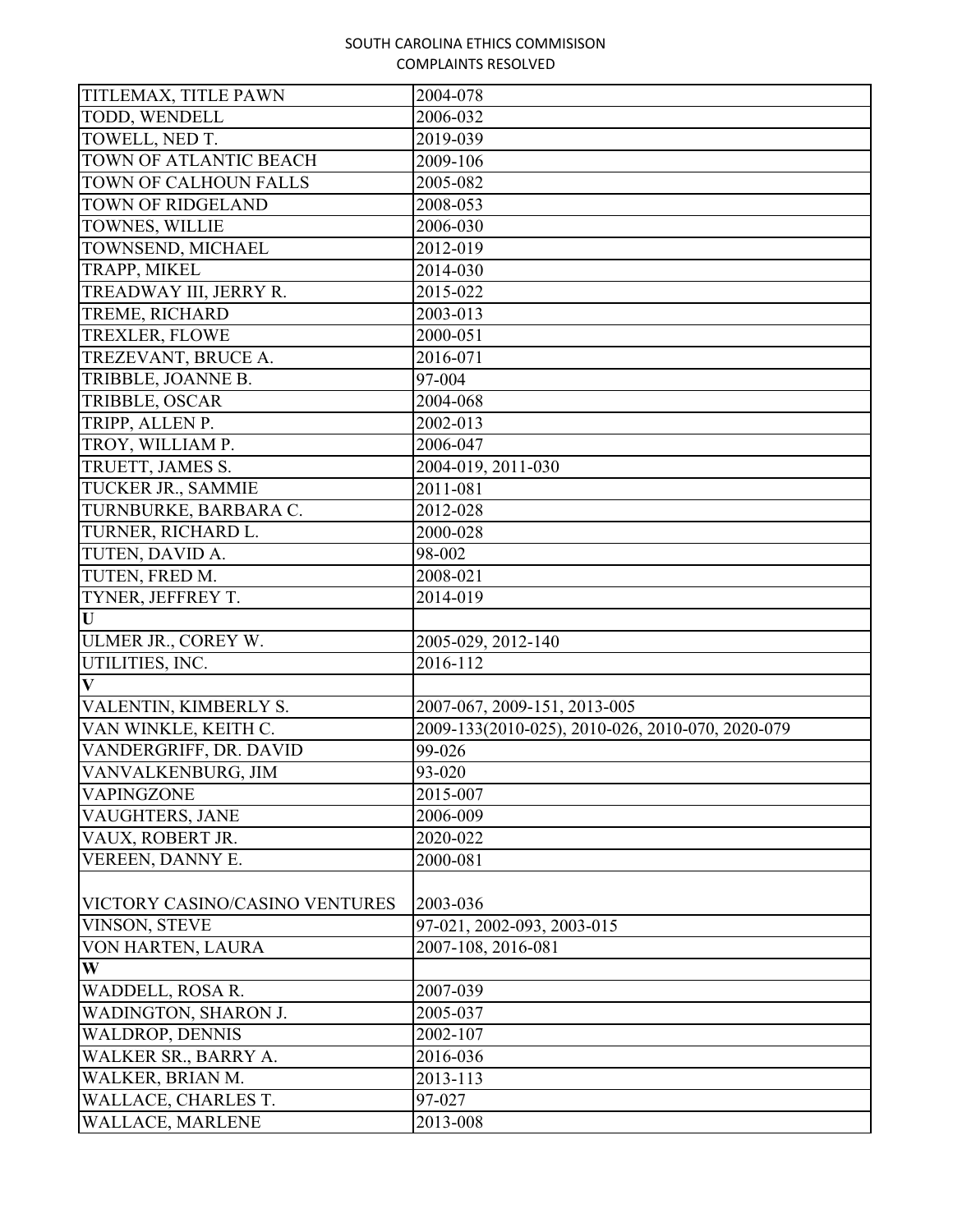| WALLER, JOHNNY                  | 2009-142                     |
|---------------------------------|------------------------------|
| WALLEY, NANCY B.                | 2000-045                     |
| WALTERS, DAVIE L.               | 2003-051                     |
| WARAICH, DR. AFSAR              | 2000-090                     |
| WARD, J. RONALD                 | 2000-005                     |
| WARD, JENNIE                    | 95-006                       |
| WARD, RONALD W.                 | 93-009                       |
| WARING III, RICHARD G.          | 2000-106, 2001-015           |
| WARING, LOUIS L.                | 2012-006                     |
| <b>WASDEN, ALBERTA</b>          | 2014-136                     |
| WASHINGTON, COIT S.             | 94-012                       |
| WASHINGTON, EARNEST             | 2003-109                     |
| <b>WASHINGTON, ERNIE</b>        | 2007-008                     |
| WASHINGTON SR., KELVIN          | 2013-081                     |
| WASHINGTON, KENT T.             | 2016-110                     |
| WASHINGTON, MAURICE G.          | 2007-040, 2008-099, 2011-078 |
| WASTE PLACEMENT PROFESSIONAL    | 92-011                       |
| WATERS, TIMOTHY C.              | 2000-019                     |
| <b>WATSON, DAVE</b>             | 2010-100                     |
| WATSON, MARY JANE               | 2016-002                     |
| WATSON, SARAH B.                | 2013-114                     |
| WAY, HARRY L.                   | 2000-027                     |
| WAYNE, PEGGY P.                 | 2011-002                     |
| WE THE PEOPLE OF SCHOOL DIST. 1 | 95-008                       |
| <b>WEARING, ALICE</b>           | 2003-039                     |
| WEBB, BENNY LEE                 | 2012-034                     |
| <b>WEBSTER, JAMES</b>           | 2005-092                     |
| WEIR, JOHNNY D.                 | 2005-109                     |
| WEISER, KELLY C.                | 2020-005                     |
| WEISGERBER, FRANCIS             | 2010-109                     |
| WEISS, TODD                     | 2003-069                     |
| WELCH III, HARRY L.             | 2016-005                     |
| <b>WESBY, DONNA MOORE</b>       | 2012-005                     |
| WEST, SHARON                    | 2002-117                     |
| WHALEY, FREDDIE                 | 2001-106                     |
| WHEELER, LESLYE B.              | 2000-054                     |
| <b>WHEELON, BRUCE</b>           | 2019-115                     |
| WHICHARD, THOMAS                | 93-020                       |
| WHITAKER, DAVID D.              | 97-018                       |
| WHITAKER, JOE P.                | 2007-002, 2013-147           |
| WHITE, FRANCIS C.               | 2001-054                     |
| WHITE, GEORGE                   | 2010-038                     |
| WHITE, JAMES Jr.                | 2003-139                     |
| WHITE, JUNIE L.                 | 2016-108                     |
| WHITE, TERRY                    | 98-023                       |
| WHITE-BRADLEY, ANGELE           | 2021-069                     |
| WHITLEY, PAMELA N.              | 2008-110                     |
| WIDEMAN, FRANK D.               | 2011-099                     |
|                                 |                              |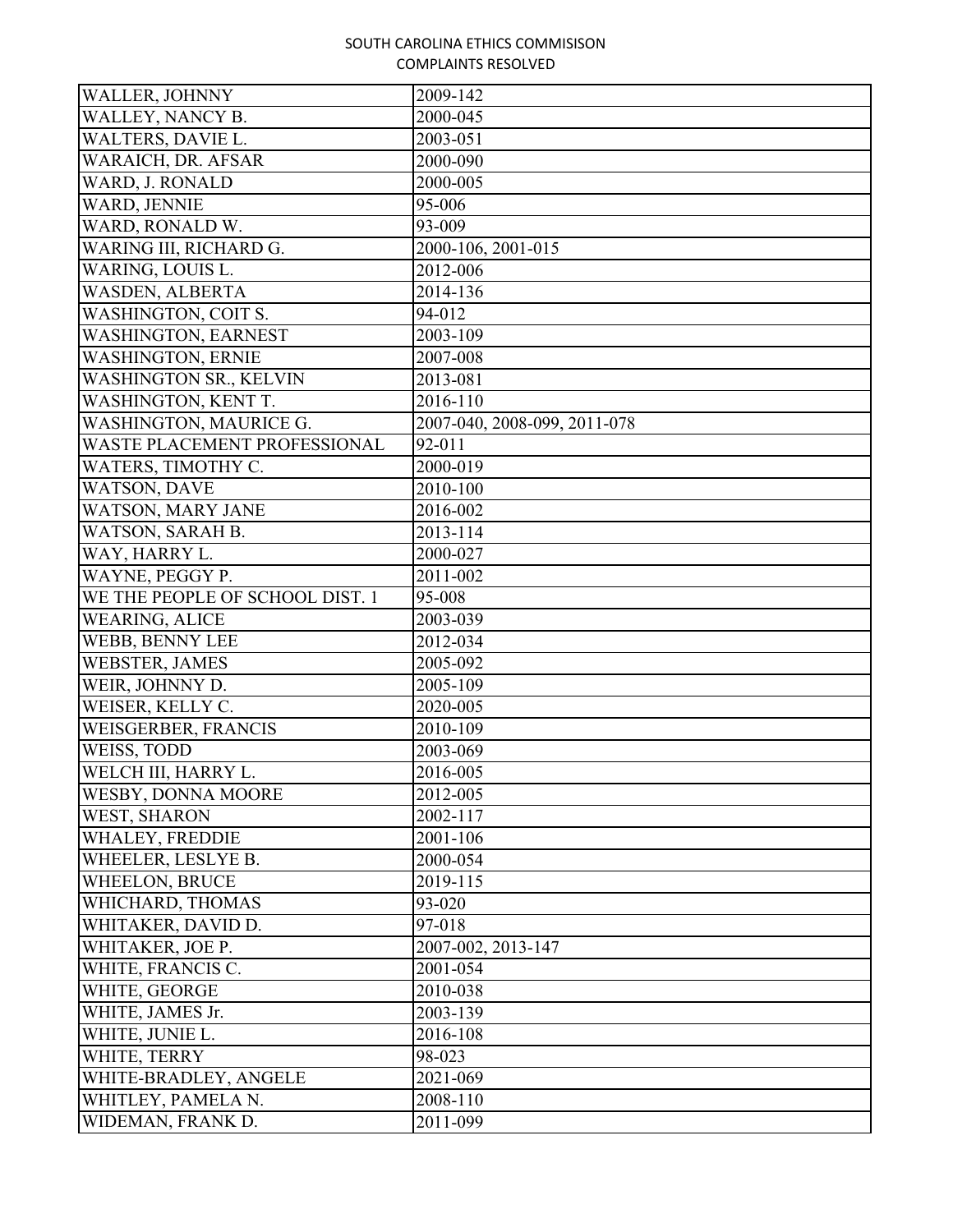| WILBANKS, JOHN F.     | 2000-107                                                                                                                                                                                                                                                                                                                                                                                                           |
|-----------------------|--------------------------------------------------------------------------------------------------------------------------------------------------------------------------------------------------------------------------------------------------------------------------------------------------------------------------------------------------------------------------------------------------------------------|
| WILDER, WILLIAM G.    | 2007-120                                                                                                                                                                                                                                                                                                                                                                                                           |
| WILES, JULIAN         | 93-013                                                                                                                                                                                                                                                                                                                                                                                                             |
| WILKERSON, AVERY      | 2011-084                                                                                                                                                                                                                                                                                                                                                                                                           |
| WILKES, JANE R.       | 2015-110                                                                                                                                                                                                                                                                                                                                                                                                           |
| WILLIAMS, ANTONIO     | 2011-044                                                                                                                                                                                                                                                                                                                                                                                                           |
| WILLIAMS, CAROLYN S.  | 2002-096, 2006-057                                                                                                                                                                                                                                                                                                                                                                                                 |
| WILLIAMS, DIANA       | 2016-038                                                                                                                                                                                                                                                                                                                                                                                                           |
| WILLIAMS, EARLINE     | 2002-072                                                                                                                                                                                                                                                                                                                                                                                                           |
| WILLIAMS, JAMES       | 2017-017                                                                                                                                                                                                                                                                                                                                                                                                           |
| WILLIAMS, JAMES G.    | 2010-084                                                                                                                                                                                                                                                                                                                                                                                                           |
| WILLIAMS, JENNIFER    | 2019-092                                                                                                                                                                                                                                                                                                                                                                                                           |
| WILLIAMS, LARRY       | 2004-085, 2005-049                                                                                                                                                                                                                                                                                                                                                                                                 |
| WILLIAMS, LEVAL       | 2014-160                                                                                                                                                                                                                                                                                                                                                                                                           |
| WILLIAMS, LUTHERINE   | 2008-103                                                                                                                                                                                                                                                                                                                                                                                                           |
| WILLIAMS, PARRISH     | 2007-119                                                                                                                                                                                                                                                                                                                                                                                                           |
| WILLIAMS, RUDY        | 2000-087                                                                                                                                                                                                                                                                                                                                                                                                           |
| WILLIAMS, RUJON G.    | 2004-106                                                                                                                                                                                                                                                                                                                                                                                                           |
| WILLIAMS, RUTH W.     | 2006-031                                                                                                                                                                                                                                                                                                                                                                                                           |
| WILLIAMS, SHEDRON D.  | 2015-092, 2016-072                                                                                                                                                                                                                                                                                                                                                                                                 |
| WILLIAMS, SHELLEY N.  | 2020-013                                                                                                                                                                                                                                                                                                                                                                                                           |
| WILLIAMS, TERRENCE B. | 2003-110                                                                                                                                                                                                                                                                                                                                                                                                           |
| WILLMAN, CHARLENE     | 2004-056                                                                                                                                                                                                                                                                                                                                                                                                           |
| WILLOUGHBY, MITCHELL  | 2003-135                                                                                                                                                                                                                                                                                                                                                                                                           |
| WILSON, CINDY         | 2002-088, 2002-097, 2008-122                                                                                                                                                                                                                                                                                                                                                                                       |
| WILSON JR., JAMES R.  | 2015-008                                                                                                                                                                                                                                                                                                                                                                                                           |
| WILSON, MICHAEL A.    | 2014-097, 2014-098, 2014-099, 2014-100, 2014-101, 2014-<br>102, 2014-103, 2014-104, 2014-105, 2014-106, 2014-107, 2014-<br>108, 2014-109, 2014-110, 2014-111, 2014-112, 2014-113, 2014-<br>114, 2014-115, 2014-116, 2014-117, 2014-118, 2014-119, 2014-<br>120, 2014-121, 2014-122, 2014-123, 2014-124, 2014-125, 2014-<br>126, 2014-127, 2014-128, 2014-129, 2014-130, 2014-131, 2014-<br>132, 2014-133, 2015-068 |
| WILSON, ROBERT A.     | 2001-066                                                                                                                                                                                                                                                                                                                                                                                                           |
| WILSON, WILLIAM D.    | 2012-025                                                                                                                                                                                                                                                                                                                                                                                                           |
| WINGFIELD, ROBERT E.  | 2002-004                                                                                                                                                                                                                                                                                                                                                                                                           |
| WISEMAN, DR. JAMES E. | 2000-014                                                                                                                                                                                                                                                                                                                                                                                                           |
| WITHERSPOON, JERRY T. | 2004-029, 2005-024                                                                                                                                                                                                                                                                                                                                                                                                 |
| WIZOWATY, JAMES E.    | 2009-145                                                                                                                                                                                                                                                                                                                                                                                                           |
| WOFFORD, SALLY ANN B. | 2017-057                                                                                                                                                                                                                                                                                                                                                                                                           |
| WOOD, JIMMY D.        | 2004-057                                                                                                                                                                                                                                                                                                                                                                                                           |
| WOOD, JOHNNIE T.      | 2003-112                                                                                                                                                                                                                                                                                                                                                                                                           |
| WOODALL, WILLIAM      | 2008-068                                                                                                                                                                                                                                                                                                                                                                                                           |
| WOODLE, CHARLES       | 2012-120                                                                                                                                                                                                                                                                                                                                                                                                           |